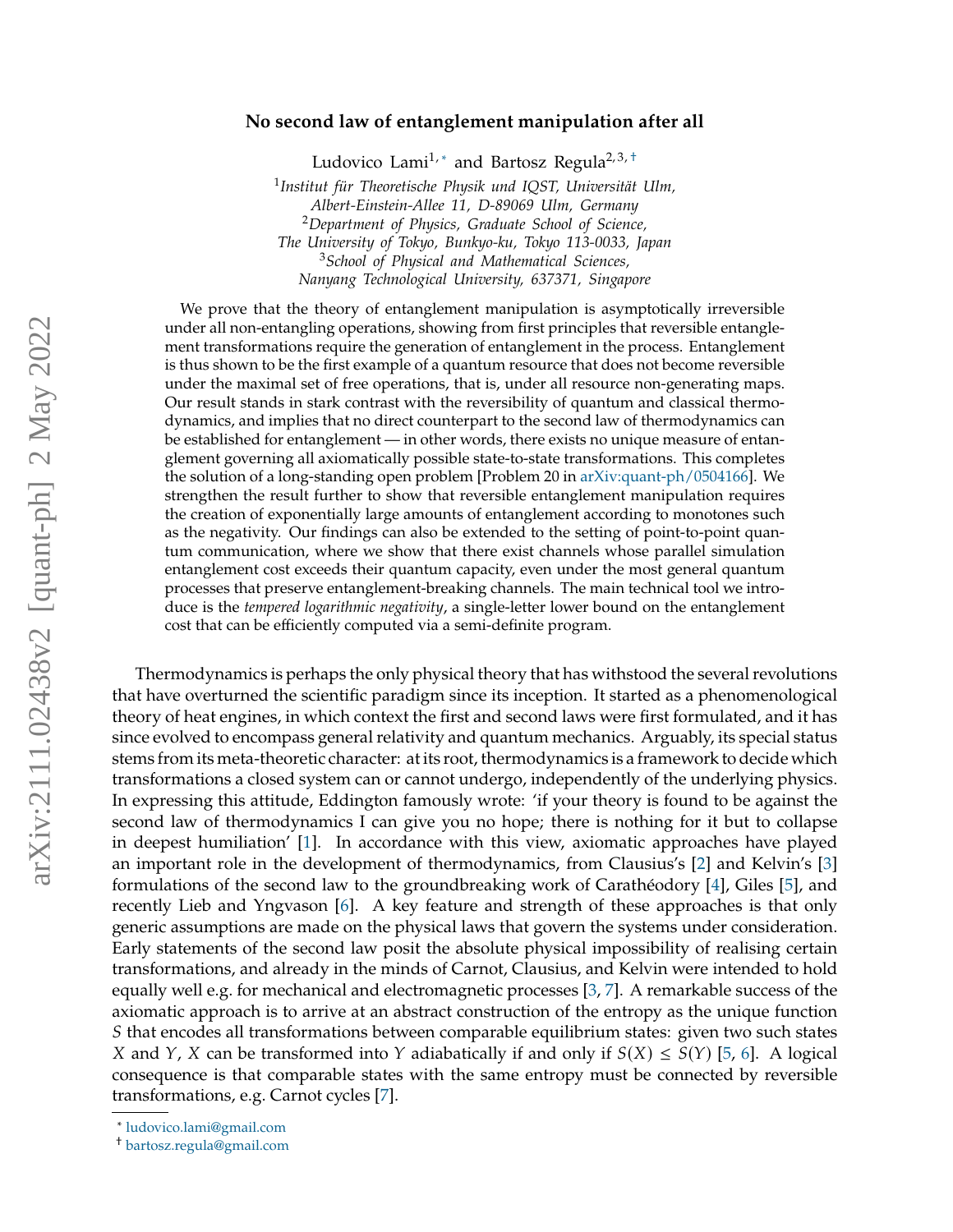With the advent of quantum information science, the phenomenon of quantum entanglement emerged as a physical resource in its own right, enabling significant advantages in tasks such as communication, computation, and cryptography [\[8–](#page-13-4)[10\]](#page-13-5). The parallel with thermodynamics prompted a debate concerning the axiomatisation of entanglement theory [\[11](#page-13-6)[–14\]](#page-13-7) and the possible emergence of a single entanglement measure, akin to entropy, which would govern all entanglement transformations and establish the reversibility of this resource [\[11,](#page-13-6) [14–](#page-13-7)[16\]](#page-13-8). This was long known to hold for the special case of pure states [\[8,](#page-13-4) [11\]](#page-13-6), and several proposals for general reversible frameworks have been formulated [\[14,](#page-13-7) [17,](#page-13-9) [18\]](#page-13-10). In particular, the seminal work of Brandão and Plenio [\[18,](#page-13-10) [19\]](#page-13-11) provided strong evidence in this direction by showing that reversible manipulation is possible when the physical restrictions governing entanglement transformations are suitably relaxed. These findings strengthened the belief that a fully reversible and physically consistent theory of entanglement could be established.

Here, however, we prove a general no-go result which shows that entanglement theory is fundamentally irreversible. Equivalently, we show from first principles that entanglement transformations cannot be governed by a single measure, and that an axiomatic second law of entanglement manipulation cannot be established.

Our sole assumption is that entanglement manipulation by separated parties should be accomplished by means of operations that make the theory fully consistent, namely, that *never transform an unentangled system into an entangled one.* By imposing only this requirement, we dispense with the need to make any assumptions about the structure of the considered processes: for example, we do not even posit that all intermediate transformations obey the laws of standard quantum mechanics, as previous works implicitly did. Instead, we only look at the initial and final states of the system, and demand that no resource, in this case entanglement, is generated in the overall transformation. This philosophy, hereafter termed *axiomatic*, is analogous to that followed by the pioneers of thermodynamics — and more recently by Lieb and Yngvason [\[6\]](#page-13-2) — to establish truly universal versions of the second law. Such a general approach allows us to preclude the reversibility of entanglement under all physically-motivated manipulation protocols.

The most surprising aspect of our findings is not only the stark contrast with thermodynamics, but also the fact that several other quantum phenomena — including quantum coherence and purity — have been shown to be reversible in analogous axiomatic settings [\[20\]](#page-13-12), and no quantum resource has ever been found to be irreversible under similar assumptions. Our result is thus a first of its kind: it highlights a fundamental difference between entanglement on one side, and thermodynamics and all other quantum resource theories known to date on the other.

Although our main result already shows that reversible entanglement manipulation is not possible without supplementing additional entanglement into the system, one could ask whether irreversibility could be avoided with just a small amount of generated entanglement, restoring the hope for reversible transformations in practice. We disprove such a possibility by strengthening our result to show that, with a suitable choice of an entanglement measure such as the entanglement negativity [\[21\]](#page-13-13), it is necessary to generate macroscopically large quantities of entanglement — any smaller amount cannot break the fundamental irreversibility revealed in our work.

The generality of our approach allows us to extend it beyond the theory of entanglement of quantum *states*, and consider the manipulation of quantum *operations*. This corresponds to the setting of quantum communication, where the resource in consideration is the ability to reliably transmit quantum systems. Importantly, thermodynamics allows for reversible manipulation of operations [\[22\]](#page-13-14) as well, so an irreversibility of communication theory would, once again, heavily contrast with thermodynamical processes. It is not a priori obvious that the lack of reversibility of static entanglement should imply a similar no-go result for operations, since quantum channels can be manipulated in different ways, even employing schemes without a definite causal order [\[23\]](#page-13-15). Nevertheless, our results also rule out the possibility of a reversible theory of quantum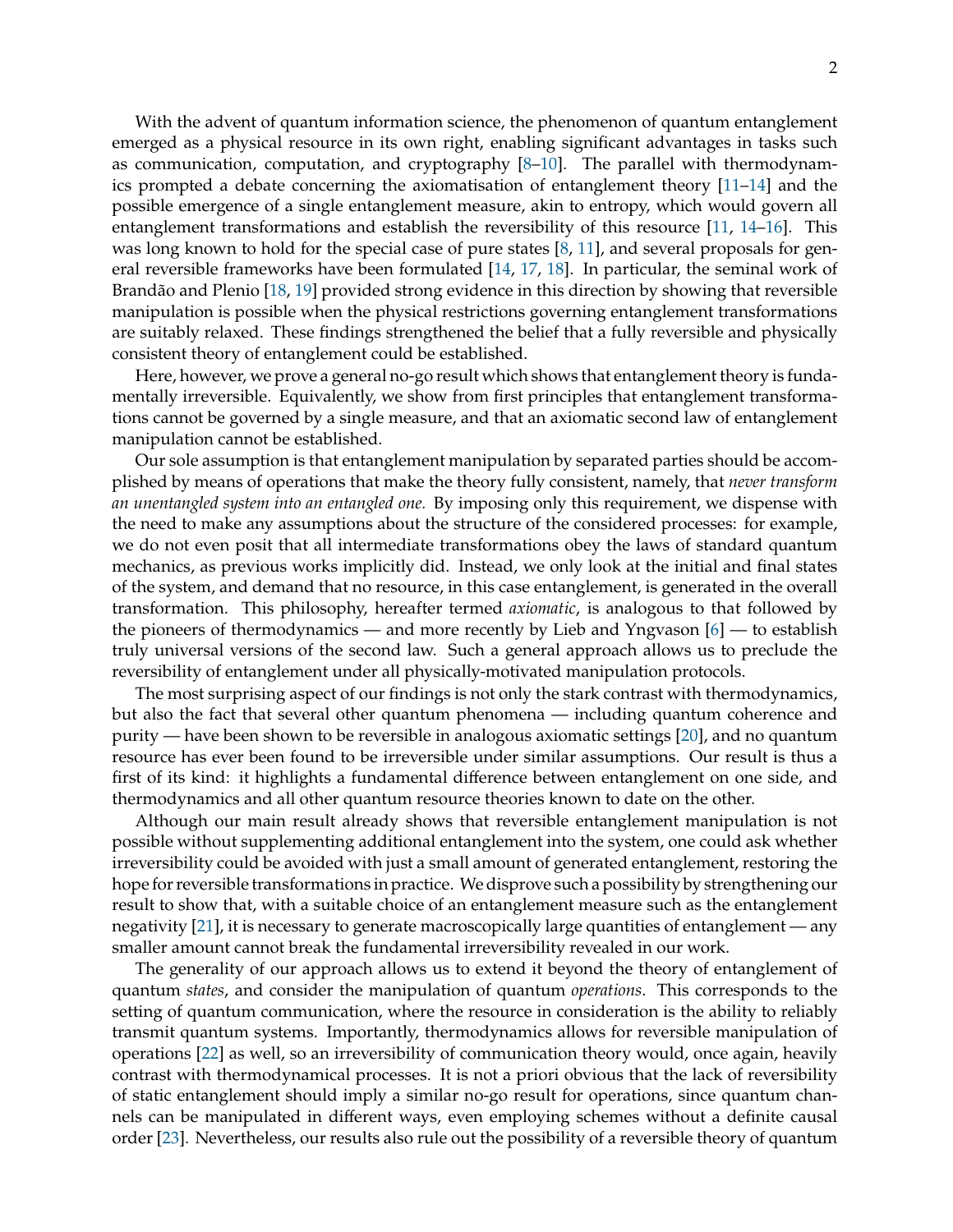communication, establishing fundamental restrictions on the manipulation of non-local resources — whether static or dynamic.

#### **ENTANGLEMENT MANIPULATION**

The framework of entanglement theory features two separated parties, conventionally named Alice and Bob, who share a large number of identical copies of a bipartite quantum state, and wish to transform them into as many copies as possible of some target state, all while making a vanishingly small error in the asymptotic limit. We introduce this setting in Fig. [1.](#page-2-0)



<span id="page-2-0"></span>FIG. 1. **Asymptotic state conversion.** Here, an entanglement transformation protocol allows us to obtain two copies of a target state  $\omega$  for every three copies of an initial state  $\rho$ , with the transformation error improving as more copies of  $\rho$  are provided.

More generally, the initial global state is represented by an *n*-fold tensor product  $\rho_{AB}^{\otimes n}$ , where  $\rho_{AB}$  is a density operator on some tensor product separable Hilbert space  $\mathcal{H}_{A} \otimes \mathcal{H}_{R}$ . In contrast wi operator on some tensor product separable Hilbert space  $\mathcal{H}_A \otimes \mathcal{H}_B$ . In contrast with previous works, we do not assume that such Hilbert space be finite-dimensional. By means of some quantum operation  $\Lambda: A^n B^n \to A^{\prime m} B^{\prime m}$  that acts on *n* copies of AB and outputs *m* copies of a (different) bipartite system  $A^{\prime} B^{\prime}$  the initial state will be transformed into  $\Lambda(\rho^{\otimes n})$ . Given a desired target state  $\omega^{\otimes m}$ ,  $\beta'$ , the initial state will be transformed into  $\Lambda(\rho_{AB}^{\alpha_B})$ . Given a desired target state  $\omega_{AB}^{\alpha_{BD}}$ , we thus require  $\beta'$ , the initial state will be transformed into  $\Lambda(\rho_{AB}^{\alpha_B})$ . Given a desired target state that the output state of the protocol be almost indistinguishable from this target state operationally, in the sense that any attempt of discriminating them by means of a quantum measurement should incur an error akin to that of a random guess. By the Holevo–Helstrom theorem [\[24,](#page-13-16) [25\]](#page-13-17), this property can be captured mathematically by imposing that the distance between the output of the transformation and the target state, as quantified by the trace norm  $\lVert \cdot \rVert_1$ , has to vanish. Therefore, by requiring that lim  $n \rightarrow \infty$ <br>ith  $\left\| \Lambda \left( \rho_{AB}^{\otimes n} \right) - \omega_{A'B'}^{\otimes m} \right\|_1 = 0,$ we guarantee that the conversion of  $\rho_{AB}^{\otimes n}$  into  $\omega_{A'B}^{\otimes m}$ , will get increasingly better with more copies of the state  $\rho_{AB}$  available, culminating in an asymptotically perfect transformation  $\rho_{AB}$  available, culminating in an asymptotically perfect transformation.

The figure of merit in transforming the input quantum state  $\rho$  into a target state  $\omega$  is the transformation rate  $R(\rho \to \omega)$ , defined as the maximum ratio  $m/n$  that can be achieved in the limit  $n \to \infty$  under the condition that *n* copies of  $\rho$  are transformed into *m* copies of  $\omega$  with asymptotically vanishing error. Such a rate depends crucially on the set of allowed operations. In keeping with our axiomatic approach, we consider the largest physically consistent class of transformations: namely, those which are incapable of generating entanglement, and can only manipulate entanglement already present in the system.

To formalise this, we introduce the set of separable (or unentangled) states on a bipartite system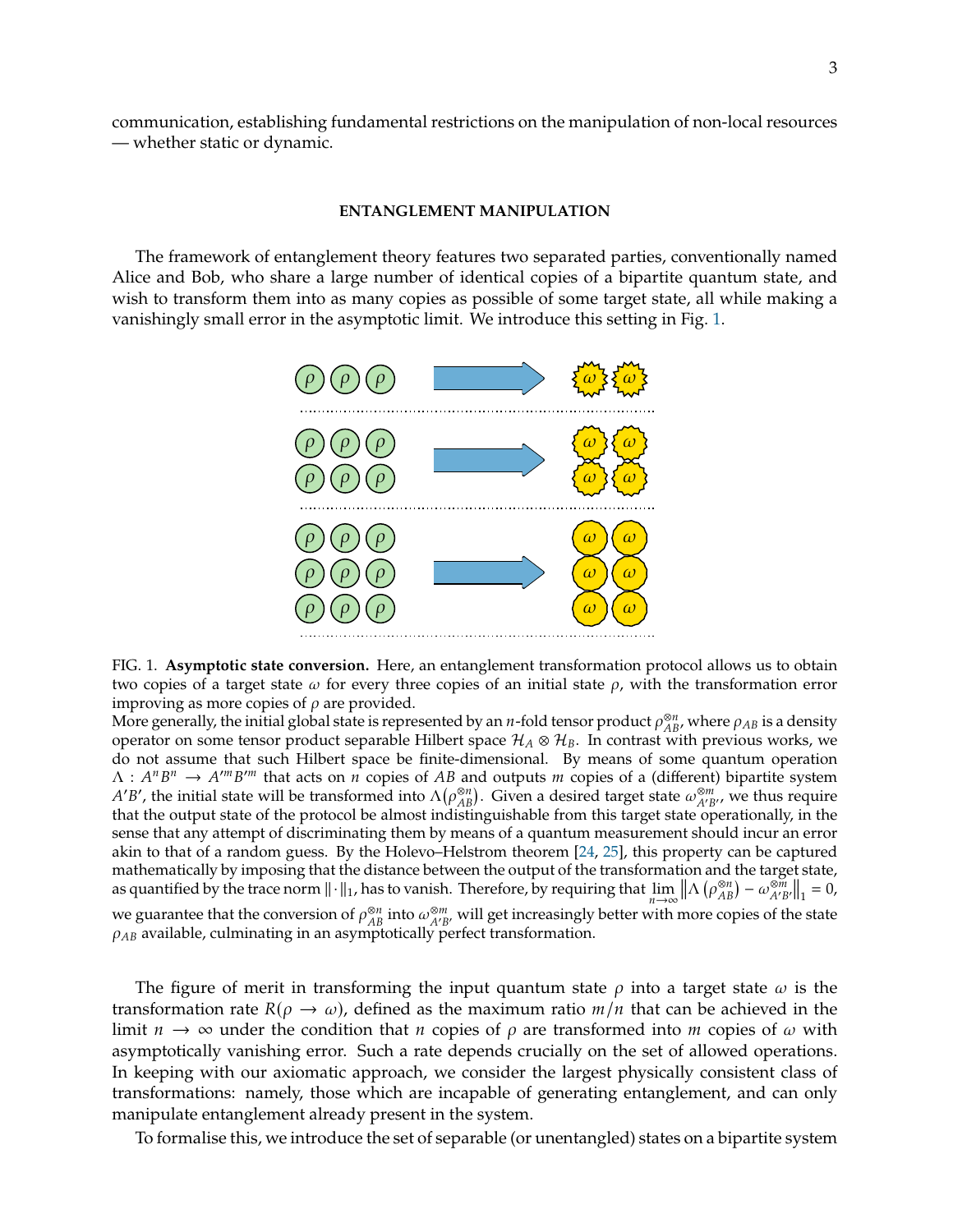*AB*, composed of all those states  $\sigma_{AB}$  admitting a decomposition of the form [\[26,](#page-13-18) [27\]](#page-13-19)

<span id="page-3-2"></span>
$$
\sigma_{AB} = \int |\psi \rangle \langle \psi|_A \otimes |\phi \rangle \langle \phi|_B d\mu(\psi, \phi), \qquad (1)
$$

where  $\mu$  is an appropriate probability measure on the set of pairs of local pure states. Our assumption is that any allowed operation  $\Lambda$  should transform quantum states on AB into valid quantum states on some output system A'B', in such a way that  $\Lambda(\sigma_{AB})$  is separable for all separable<br>states  $\sigma_{AB}$ . We refer to such operations as *non-entangling* (NE); they are also known as *senarghility* states  $\sigma_{AB}$ . We refer to such operations as *non-entangling* (NE); they are also known as *separability preserving*. Hereafter, all transformation rates are understood to be with respect to this family of protocols.

We say that two states  $\rho$ ,  $\omega$  can be interconverted reversibly if  $R(\rho \to \omega)R(\omega \to \rho) = 1$ , as visualised in Fig. [2.](#page-3-0) However, to demonstrate or disprove reversibility of entanglement theory as a whole, it is not necessary to check all possible pairs  $\rho$ ,  $\omega$ . Instead, we can fix one of the two states, say the second, to be the standard unit of entanglement, the two-qubit maximally entangled state ('entanglement bit')  $\Phi_2 := \frac{1}{2} \sum_{i,j=1}^2 |ii\rangle\langle jj|$  [\[10\]](#page-13-5). The two quantities  $E_d(\rho) := R(\rho \to \Phi_2)$  and  $E_c(\rho) := R(\Phi_2 \to \rho)^{-1}$  are referred to as the distillable entanglement and the entanglement cost of  $\rho$  respectively. Entanglement theory is then reversible if  $E_c(\rho) = E_c(\rho)$  for all states  $\rho$ .  $\rho$ , respectively. Entanglement theory is then reversible if  $E_d(\rho) = E_c(\rho)$  for all states  $\rho$ .



<span id="page-3-0"></span>FIG. 2. Reversible interconversion between two states  $\rho$  and  $\omega$ . In this example, in the asymptotic many-copy limit it is possible to obtain 2 copies of  $\omega$  from each 3 copies of  $\rho$ , and vice versa.

# **IRREVERSIBILITY OF ENTANGLEMENT TRANSFORMATIONS**

By demonstrating an explicit example of a state which cannot be reversibly manipulated, we will show that reversibility of entanglement theory cannot be satisfied in general. We formalise this as follows.

<span id="page-3-1"></span>**Theorem 1.** *The theory of entanglement manipulation is irreversible under non-entangling operations. More precisely, there exists a two-qutrit state*  $\omega_3$  *such that* 

$$
E_c(\omega_3) = 1 > E_d(\omega_3) = \log_2(3/2).
$$
 (2)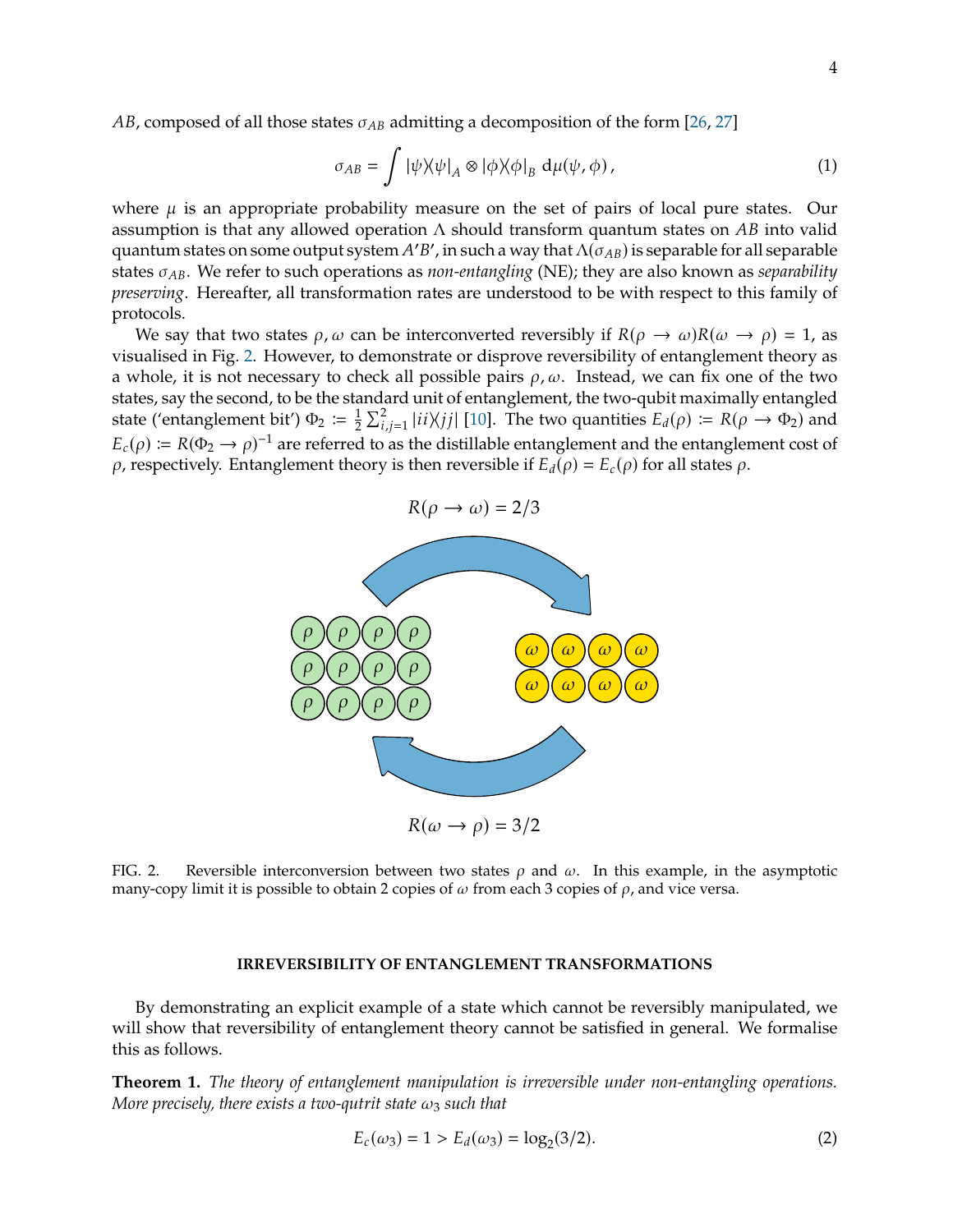

<span id="page-4-0"></span>FIG. 3. Irreversibility of entanglement manipulation under non-entangling operations for the two-qutrit state  $\omega_3$  constructed in Theorem [1.](#page-3-1) The state that we use as our counterexample has the explicit form  $\omega_3 = \frac{1}{6} \sum_{i,j=1}^3 (|ii\rangle\langle ii| - |ii\rangle\langle jj|)$  and belongs to the class of so-called maximally correlated states. We can extract only  $\log_2(3/2) \approx 7/12$  entanglement bits per copy of  $\omega_3$  asymptotically, but one full entanglement bit per copy is needed to generate it.

To show this result, we introduce a general lower bound on the entanglement cost  $E_c$  that can be efficiently computed as a semi-definite program. Our approach relies on a new entanglement monotone which we call the *tempered negativity*, defined through a suitable modification of a wellknown entanglement measure called the negativity [\[21\]](#page-13-13). The situation described by Theorem [1](#page-3-1) is depicted in Fig. [3.](#page-4-0) The full proof of the result is sketched in the Methods and described in detail in the Supplementary Information.

We stress that the intention behind our axiomatic approach is to prove irreversibility in as broad a setting as possible. Indeed, irreversibility under the class of non-entangling transformations that we consider enforces irreversibility under any smaller class of processes, which includes the vast majority of different types of operations studied in the manipulation of entanglement [\[10,](#page-13-5) [20\]](#page-13-12), and furthermore shows that even enlarging the previously considered classes of processes cannot enable reversibility as long as the resulting transformation is non-entangling.

Theorem [1](#page-3-1) can be strengthened and extended in several ways, which are discussed in full technical detail in the Supplementary Information. We show, in particular, that irreversibility persists even beyond non-entangling transformations: the result of Theorem [1](#page-3-1) applies also when we allow for the generation of small (sub-exponential) amounts of entanglement, as quantified by several choices of entanglement measures such as the negativity or the standard robustness of entanglement [\[28\]](#page-13-20). We furthermore show that the irreversibility cannot be alleviated by allowing for a small non-vanishing error in the asymptotic transformation — a so-called "pretty strong converse" bound [\[29\]](#page-13-21). Finally, as discussed previously, we extend Theorem [1](#page-3-1) also to the theory of point-to-point quantum communication, exploiting the connections between entanglement manipulation and communication schemes [\[9,](#page-13-22) [30\]](#page-13-23).

These extensions further solidify the fundamental character of the irreversibility uncovered in our work, showing that it affects both quantum states and channels, and that there are no ways to avoid it without incurring very large transformation errors or generating significant amounts of entanglement.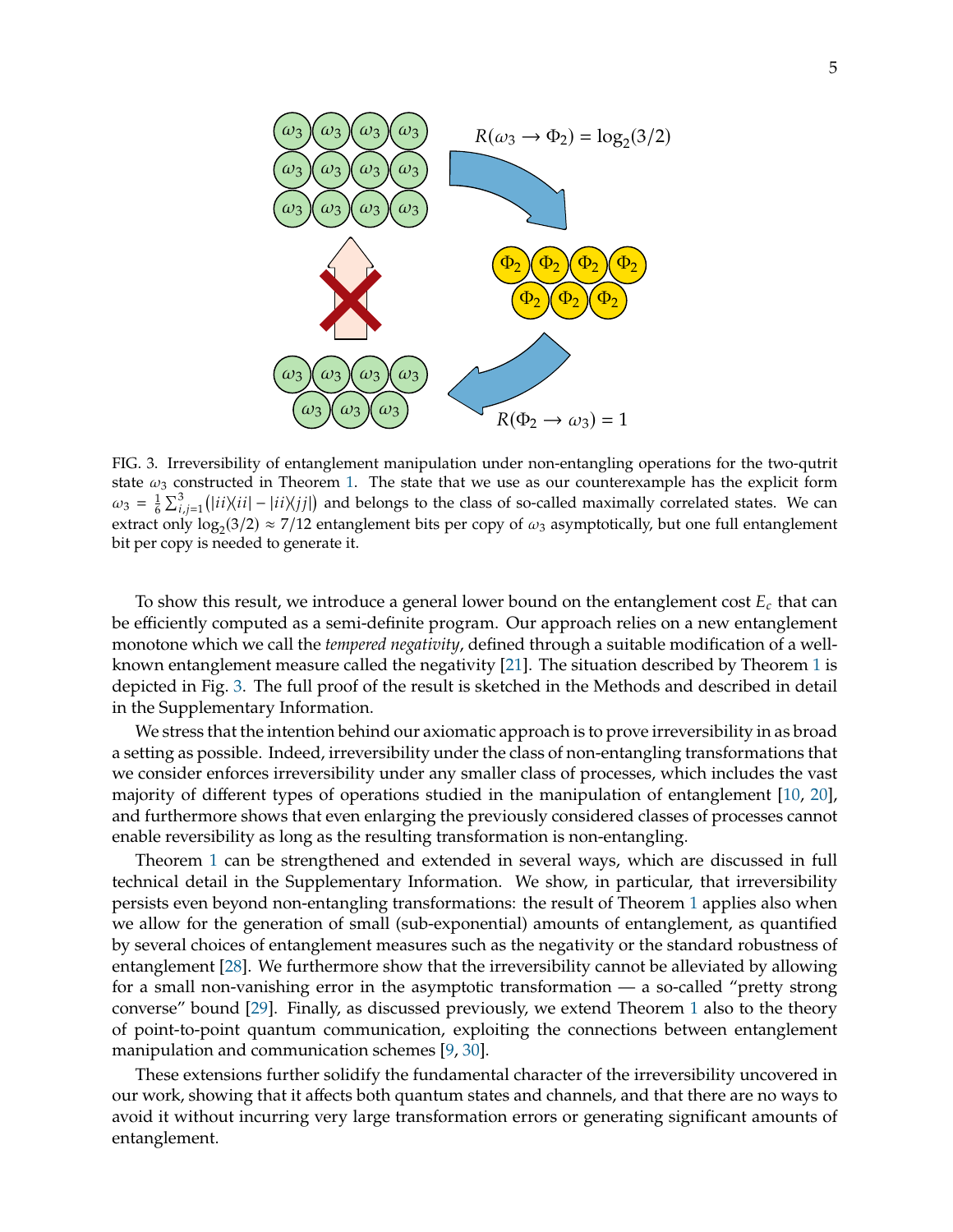#### **DISCUSSION**

Our main results reveal a general, axiomatic irreversibility in manipulating quantum entanglement. To better understand the need for and the consequences of such a general approach, let us compare our framework to another commonly employed model, that where entanglement is manipulated by means of local operations and classical communication (LOCC). In this context, irreversibility was first found by Vidal and Cirac [\[31\]](#page-13-24). Albeit historically important, the LOCC model is built with a 'bottom-up' mindset, and rests on the assumption that the two parties can only employ local quantum resources at all stages of the protocol. Already in the early days of quantum information, it was realised that relaxing such restrictions  $-$  e.g. by supplying some additional resources — can lead to improvements in the capability to manipulate entanglement [\[14,](#page-13-7) [17\]](#page-13-9). Although attempts to construct a reversible theory of entanglement along these lines have been unsuccessful [\[14,](#page-13-7) [32\]](#page-13-25), the assumptions imposed therein have left open the possibility of the existence of a larger class of operations which could remedy the irreversibility.

The limitations of such bottom-up approaches are best illustrated with a thermodynamical analogy: in this context, they would lead to operational statements of the second law concerning, say, the impossibility of realising certain transformations by means of mechanical processes, but would not tell us much about electrical or nuclear processes. Indeed, since we have no guarantee that the ultimate theory of Nature will be quantum mechanical, it is possible to envision a situation where, for instance, the exploitation of some exotic physical phenomena by one of the parties could enhance entanglement transformations. To construct a theory as powerful as thermodynamics, we followed instead a 'top-down', axiomatic approach, which imposes only the weakest possible requirement on the allowed transformations, thereby ruling out reversibility under any physical processes.

Such an axiomatic mindset has already proved to be useful. Notably, it led Brandão and Plenio [\[18,](#page-13-10) [19\]](#page-13-11) to construct a reversible theory of entanglement by assuming that the physical constraints on its manipulation are only valid at *macroscopic* scales, but can be violated *microscopically.* The transformations they consider, called asymptotically non-entangling operations, are defined as those that cannot generate any entanglement when acting on asymptotically many identical copies of a quantum system. The limit involved in this definition is akin to the thermodynamic limit [\[11\]](#page-13-6) in that it distinguishes the microscopic world composed of few quantum systems from the macroscopic one, and lays stress on the latter. The first disadvantage of such an approach is that it goes against the intuitive expectation that constraints which descend from fundamental physical laws should be valid at all scales, and not only macroscopically, especially so when the manipulation of quantum systems is concerned. Indeed, in this framework nothing prevents large amounts of entanglement from being generated microscopically, at the single-copy level. However, a much more significant problem with the approach of [\[18,](#page-13-10) [19\]](#page-13-11) is that it explicitly depends on the choice of a specific entanglement measure (the so-called global robustness [\[28\]](#page-13-20)), and constraining one such measure cannot guarantee that the supplemented entanglement is truly small according to all measures. In general and from a methodological perspective, resource quantifiers without an immediate operational interpretation should be given one by means of a task that is defined in purely natural terms: presupposing a particular measure and using it to define the task in the first place makes the whole framework somewhat contrived. In the Supplementary Information, we explicitly show that a minor change of the quantifier — from the global robustness to the closely related standard robustness of entanglement [\[28\]](#page-13-20) — means that entanglement can no longer be reversibly manipulated while generating only asymptotically vanishing amounts of it. Note that there seems to be no a priori operationally justified reason to prefer one type of robustness over the other, and therefore no reason to consider one such framework as more physical than the other.

Our assumption of strict no-entanglement-generation bypasses the above problems completely: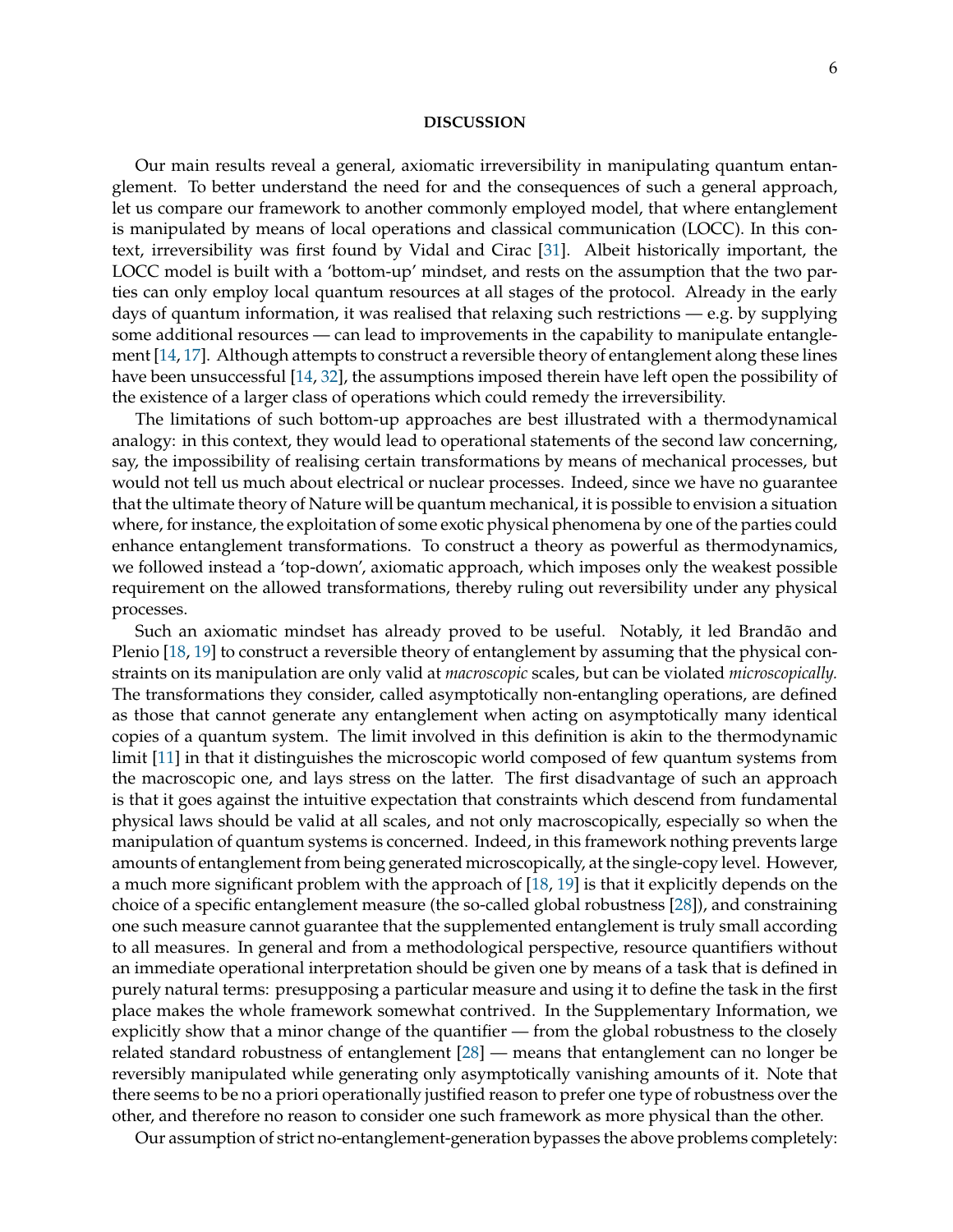it removes the dependence on any entanglement measure and ensures that the physical constraints are enforced at all scales, therefore yielding a much more physically motivated model of general entanglement transformations.

Our results thus close a major open problem in the characterisation of entanglement, concerned with the possibility of establishing a reversible theory of this resource, and in particular asking about the smallest set of transformations which could enable such reversibility [\[33\]](#page-13-26). From our characterisation we can conclude that microscopic entanglement generation is *necessary* for reversibility, and combined with the result of Brandão and Plenio [\[18,](#page-13-10) [19\]](#page-13-11), we know that it is also sufficient. This shows that the framework of Ref. [\[18,](#page-13-10) [19\]](#page-13-11) is effectively the smallest possible one that can allow reversibility, although it necessitates the generation of large amounts of entanglement to achieve reversible transformations in general.

That the seemingly small revision of the underlying technical assumptions we advocated by enforcing strict entanglement non-generation can have such far-reaching consequences — namely, precluding reversibility — is truly unexpected. In fact, as remarked before, the opposite of this phenomenon has been observed in fundamentally important quantum resource theories: the vast set of all resource non-generating operations enables reversibility in the theories of coherence [\[34\]](#page-14-0) and quantum thermodynamics for both states [\[35\]](#page-14-1) and channels [\[22\]](#page-13-14). It is precisely the necessity to generate entanglement in order to reversibly manipulate it that distinguishes the theory of entanglement from thermodynamics and other quantum resources. It then becomes an enthralling foundational problem to understand what makes entanglement theory special in this respect, and where its fundamental irreversibility may come from. Additional outstanding follow-up questions include understanding whether a closed expression for the associated entanglement cost can be established, and whether the phenomenon of entanglement catalysis [\[10\]](#page-13-5) can play a role in the axiomatic setting delineated here.

We have thus highlighted a fundamental difference between the theory of entanglement manipulation and thermodynamics, proving that no microscopically consistent second law can be established for the former. At its heart, our work reveals an inescapable restriction precipitated by the laws of quantum physics — one that has no analogue in classical theories, and was previously unknown even within the realm of quantum theory.

### **METHODS**

In the following we sketch the main ideas needed to arrive at a proof of our main result, Theorem [1,](#page-3-1) and extensions thereof.

#### **A. Asymptotic transformation rates under non-entangling operations**

We start by defining rigorously the fundamental quantities we are dealing with. Given two separable Hilbert spaces H and H' and the associated spaces of trace class operators  $\mathcal{T}(\mathcal{H})$  and  $\mathcal{T}(\mathcal{H}')$ , a linear map  $\Lambda: \mathcal{T}(\mathcal{H}) \to \mathcal{T}(\mathcal{H}')$  is said to be *positive and trace preserving* if it transforms density operators on H into density operators on H'. As is well known, physically realisable quantum operations need to be *completely* positive and not merely positive [\[36\]](#page-14-2). While we could enforce this additional assumption without affecting any of our results, we will only need to assume the positivity of the transformations, establishing limitations also for processes more general than quantum channels.

Since we are dealing with entanglement, we need to make both  $H$  and  $H'$  bipartite systems. We shall therefore assume that  $\mathcal{H} = \mathcal{H}_A \otimes \mathcal{H}_B$  and  $\mathcal{H}' = \mathcal{H}_{A'} \otimes \mathcal{H}_{B'}$  have a tensor product structure.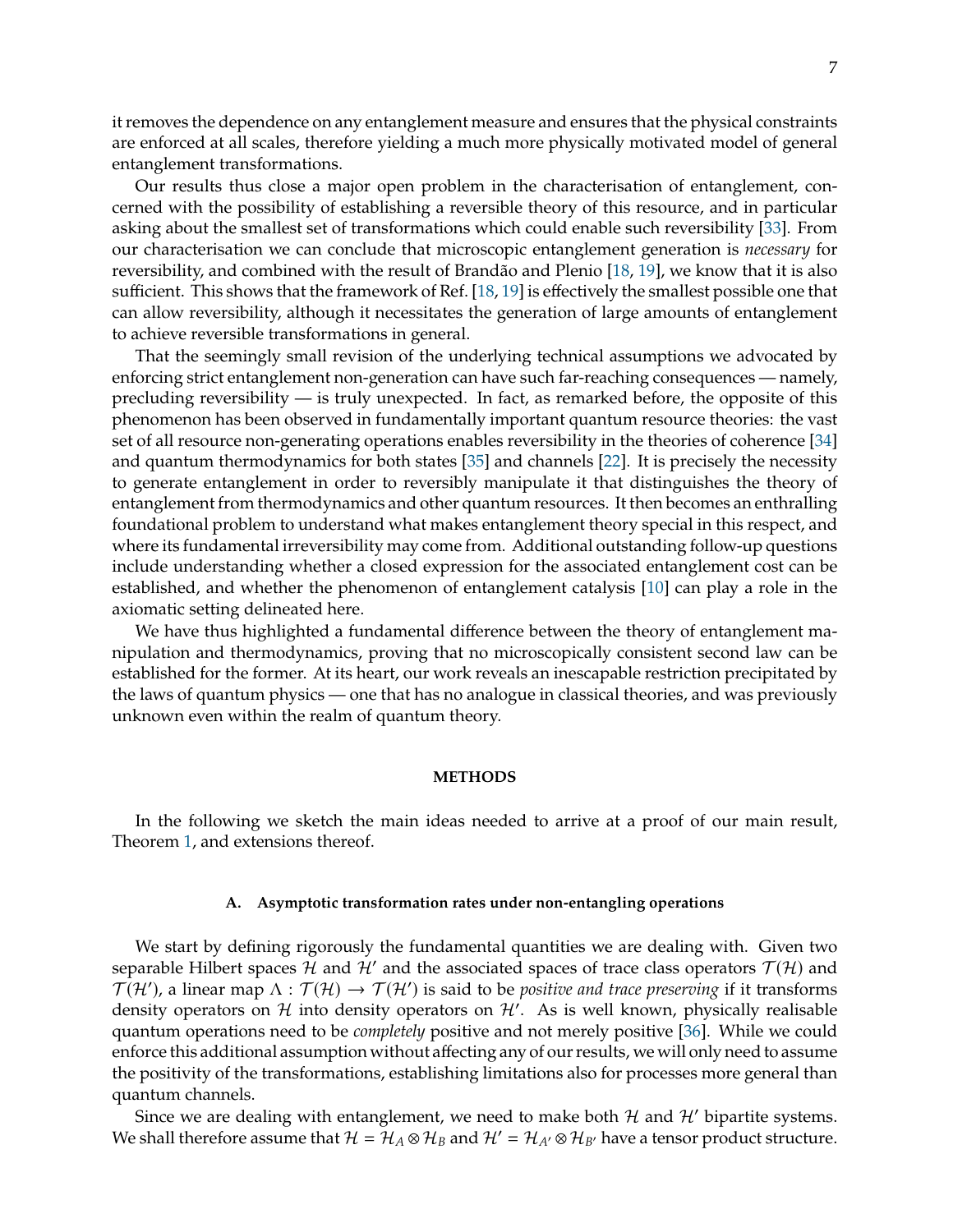*Separable states* on *AB* are defined as those that admit a decomposition as in [\(1\)](#page-3-2). A positive tracepreserving operation  $\Lambda : \mathcal{T}(\mathcal{H}_A \otimes \mathcal{H}_B) \to \mathcal{T}(\mathcal{H}_{A'} \otimes \mathcal{H}_{B'})$ , which we shall denote compactly as  $Λ<sub>AB→A'B'</sub>$ , is said to be *non-entangling* or *separability-preserving* if it transforms separable states on *AB* into separable states on *A'*<br> $A'B'$  as NE( $AB \rightarrow A'B'$ )  $\gamma$ . We will denote the set of non-entangling operations from  $AB$  to  $'B'$  as  $N\to (AB \rightarrow A'B')$ .<br>The central questions

The central questions in the theory of entanglement manipulation are the following. Given a bipartite state  $\rho_{AB}$  and a set of quantum operations, how much entanglement can be extracted from  $\rho_{AB}$ ? How much entanglement does it cost to generate  $\rho_{AB}$  in the first place? The ultimate limitations to these two processes, called entanglement distillation and entanglement dilution, respectively, are well captured by looking at the asymptotic limit of many copies. As remarked above, this procedure is analogous to the thermodynamic limit. The resulting quantities are called the *distillable entanglement* and the *entanglement cost*, respectively. We already discussed their intuitive operational definitions, so we now give their mathematical forms:

$$
E_d(\rho_{AB}) \coloneqq \sup \left\{ R > 0 : \lim_{n \to \infty} \inf_{\Lambda_n \in \text{NE}\left(A^n B^n \to A_0^{\lfloor R_n \rfloor} B_0^{\lfloor R_n \rfloor}\right)} \left\| \Lambda_n \left( \rho_{AB}^{\otimes n} \right) - \Phi_2^{\otimes \lceil R_n \rceil} \right\|_1 = 0 \right\},\tag{3}
$$

$$
E_c(\rho_{AB}) \coloneqq \inf \left\{ R > 0 : \lim_{n \to \infty} \inf_{\Lambda_n \in \text{NE}\left(A_0^{\lfloor Rn \rfloor} B_0^{\lfloor Rn \rfloor} \to A^n B^n\right)} \left\| \Lambda_n \left(\Phi_2^{\otimes \lfloor Rn \rfloor}\right) - \rho_{AB}^{\otimes n} \right\|_1 = 0 \right\}.
$$
 (4)

Here,  $A^n B^n$  is the system composed by *n* copies of  $AB$ ,  $A_0 B_0$  denotes a fixed two-qubit quantum<br>system, and  $\Phi_0 = | \Phi_0 \rangle \langle \Phi_0 |$ , with  $| \Phi_0 \rangle = \frac{1}{2} (| 00 \rangle + | 11 \rangle)$  is the maximally entangled state of  $A_0 B_0$ . System, and  $\Phi_2 = |\Phi_2\rangle\langle\Phi_2|$ , with  $|\Phi_2\rangle = \frac{1}{\sqrt{n}}$  $\frac{1}{2}$  (|00) + |11)), is the maximally entangled state of  $A_0B_0$ , also called the 'entanglement bit'.

## **B. The main idea: tempered negativity**

Let us commence by looking at a well-known entanglement measure called the *logarithmic negativity* [\[21,](#page-13-13) [37\]](#page-14-3). For a bipartite state  $\rho_{AB}$ , this is formally defined by

<span id="page-7-1"></span><span id="page-7-0"></span>
$$
E_N(\rho_{AB}) \coloneqq \log_2 \|\rho_{AB}^{\Gamma}\|_1 \ . \tag{5}
$$

Here, Γ denotes the *partial transpose*, i.e. the linear map  $\Gamma : \mathcal{T}(\mathcal{H}_A \otimes \mathcal{H}_B) \to \mathcal{B}(\mathcal{H}_A \otimes \mathcal{H}_B)$ , where  $\mathcal{B}(\mathcal{H}_A \otimes \mathcal{H}_B)$  is the space of bounded operators on  $\mathcal{H}_A \otimes \mathcal{H}_B$ , that acts as  $\Gamma(X_A \otimes Y_B) = (X_A \otimes Y_B)^{\Gamma} :=$ <br> $X \otimes Y^{\top}$  with I denoting the transposition with respect to a fixed basis, and is extended by  $X_A \otimes Y_B^T$ , with  $\tau$  denoting the transposition with respect to a fixed basis, and is extended by<br>linearity and continuity to the whole  $\mathcal{T}(1, 0, 21)$ . [28] It is understood that  $\Gamma$ ,  $(a_n)$  = 22 if  $s\Gamma$  is linearity and continuity to the whole  $\mathcal{T}(\mathcal{H}_A \otimes \mathcal{H}_B)$  [\[38\]](#page-14-4). It is understood that  $E_N(\rho_{AB}) = \infty$  if  $\rho_{AB}^{\Gamma}$  is not of trace class. Remarkably, the logarithmic negativity does not denend on the basis chosen fo not of trace class. Remarkably, the logarithmic negativity does not depend on the basis chosen for the transposition. Also, since  $\sigma_{AB}^{\Gamma}$  is a valid state for any separable  $\sigma_{AB}$  [\[38\]](#page-14-4), this measure vanishes on separable states i.e. on separable states, i.e.

<span id="page-7-2"></span>
$$
\sigma_{AB} \text{ is separable } \implies \left\| \sigma_{AB}^{\Gamma} \right\|_1 = 1 \implies E_N(\sigma_{AB}) = 0. \tag{6}
$$

Given a non-negative real-valued function on bipartite states  $E$  which we think of as an 'entanglement measure', when can it be used to give bounds on the operationally relevant quantities  $E_d$  and  $E_c$ ? It is often claimed that in order for this to be the case, E should obey, among other things, a particular technical condition known as *asymptotic continuity*. Since a precise technical definition of this term is not crucial for this discussion, it suffices to say that it amounts to a strong form of uniform continuity, in which the approximation error does not grow too large in the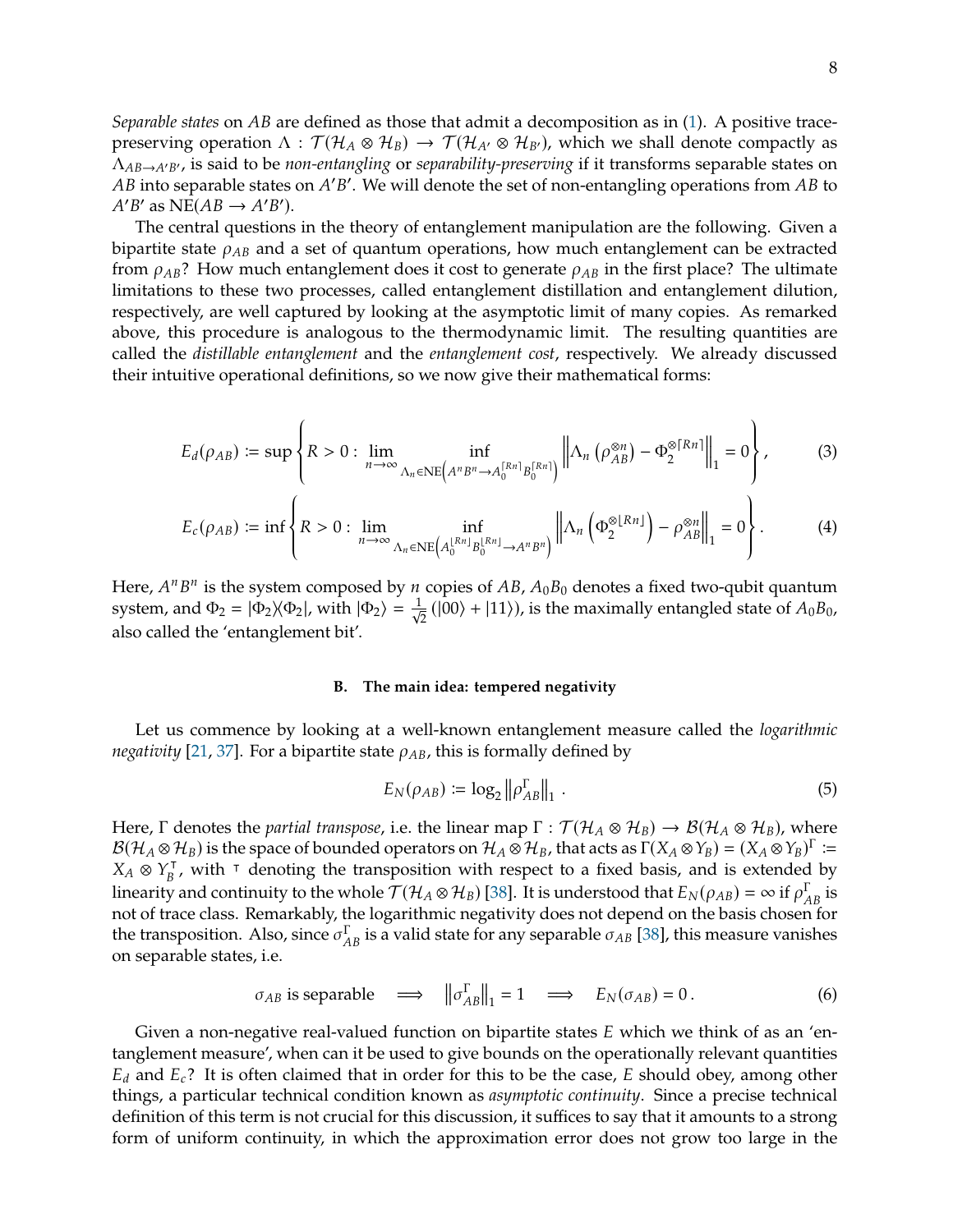dimension of the underlying space — it has to depend on the dimension at most logarithmically. While asymptotic continuity is certainly a critical requirement in general [\[15,](#page-13-27) [39\]](#page-14-5), it is not always indispensable [\[15,](#page-13-27) [21,](#page-13-13) [40](#page-14-6)[–43\]](#page-14-7). The starting point of our approach is the elementary observation that the logarithmic negativity  $E_N$ , for instance, is *not* asymptotically continuous, yet it yields an upper bound on the distillable entanglement [\[21\]](#page-13-13). The former claim can be easily understood by casting [\(5\)](#page-7-0) into the equivalent form

<span id="page-8-0"></span>
$$
E_N(\rho_{AB}) = \log_2 \sup \{ \text{Tr } X\rho : ||X^{\Gamma}||_{\infty} \le 1 \},\tag{7}
$$

where  $||Z||_{\infty} := \sup_{|\psi\rangle} ||Z|\psi\rangle||$  is the operator norm of Z, and the supremum is taken over all<br>pormalised state vectors  $|\psi\rangle$ . Since the trace norm and the energies norm are dual to each other normalised state vectors  $|\psi\rangle$ . Since the trace norm and the operator norm are dual to each other, the continuity of  $E<sub>N</sub>$  with respect to the trace norm is governed by the operator norm of X in the optimisation [\(7\)](#page-8-0). However, while the operator norm of  $X^{\Gamma}$  is at most 1, that of X can only be<br>bounded as  $||X|| < d ||X^{\Gamma}|| < d$  where  $d := \min \{ \dim(\mathcal{H}_{\Gamma}) \}$  is the minimum of the bounded as  $||X||_{\infty} \le d ||X^{\Gamma}||_{\infty} \le d$ , where  $d := \min {\dim(\mathcal{H}_A), \dim(\mathcal{H}_B)}$  is the minimum of the local dimensions. This bound is concrete tight; since degrees exponentially in the number of local dimensions. This bound is generally tight; since  $d$  grows exponentially in the number of copies, it implies that  $E_N$  is not asymptotically continuous.

But then why is it that  $E_N$  still gives an upper bound on the distillable entanglement? A careful examination of the proof by Vidal and Werner [\[21\]](#page-13-13) (see the discussion surrounding Eq. (46) there) reveals that this is only possible because the exponentially large number  $d$  actually matches the value taken by the supremum in [\(7\)](#page-8-0) on the maximally entangled state, that is, on the target state of the distillation protocol. Let us try to adapt this capital observation to our needs. Since we want to employ a negativity-like measure to lower bound the entanglement cost instead of upper bounding the distillable entanglement, we need a substantial modification.

The above discussion inspired our main idea: let us tweak the variational program in [\(7\)](#page-8-0) by imposing that the operator norm of  $X$  be controlled by the final value of the program itself. The logic of this reasoning may seem circular at first sight, but we will see that it is not so. For two bipartite states  $\rho_{AB}$ ,  $\omega_{AB}$ , we define the *tempered negativity* by

$$
N_{\tau}(\rho|\omega) \coloneqq \sup \left\{ \text{Tr}\, X\rho : \left\| X^{\Gamma} \right\|_{\infty} \le 1, \, \|X\|_{\infty} = \text{Tr}\, X\omega \right\},\tag{8}
$$

$$
N_{\tau}(\rho) \coloneqq N_{\tau}(\rho|\rho) \,, \tag{9}
$$

and the corresponding *tempered logarithmic negativity* by

<span id="page-8-1"></span>
$$
E_N^{\tau}(\rho) \coloneqq \log_2 N_{\tau}(\rho). \tag{10}
$$

This definition does exactly what we want. Note the critical fact that in the definition of  $N_{\tau}(\rho)$  the operator norm of X is given precisely by the value of  $N_{\tau}(\rho)$  itself.

# **C. Properties of the tempered negativity**

The tempered negativity  $N_{\tau}(\rho|\omega)$  given by [\(8\)](#page-8-1) can be computed as a semi-definite program for any given pair of states  $\rho$  and  $\omega$ , which means that it can be evaluated efficiently (in time polynomial in the dimension [\[44\]](#page-14-8)). Moreover, it obeys three fundamental properties, the proofs of which can be found in Supplementary Note [II.](#page-21-0) In what follows, the states  $\rho_{AB}$ ,  $\omega_{AB}$  are entirely arbitrary.

(a) Lower bound on negativity:  $\|\rho^{\Gamma}\|_1 \geq N_{\tau}(\rho|\omega)$ , and in fact  $\|\rho^{\Gamma}\|_1 = \sup_{\omega'} N_{\tau}(\rho|\omega')$ .

(b) Super-additivity:

$$
N_{\tau}(\rho^{\otimes n}) \ge N_{\tau}(\rho)^n, \qquad E_N^{\tau}(\rho^{\otimes n}) \ge n E_N^{\tau}(\rho).
$$
 (11)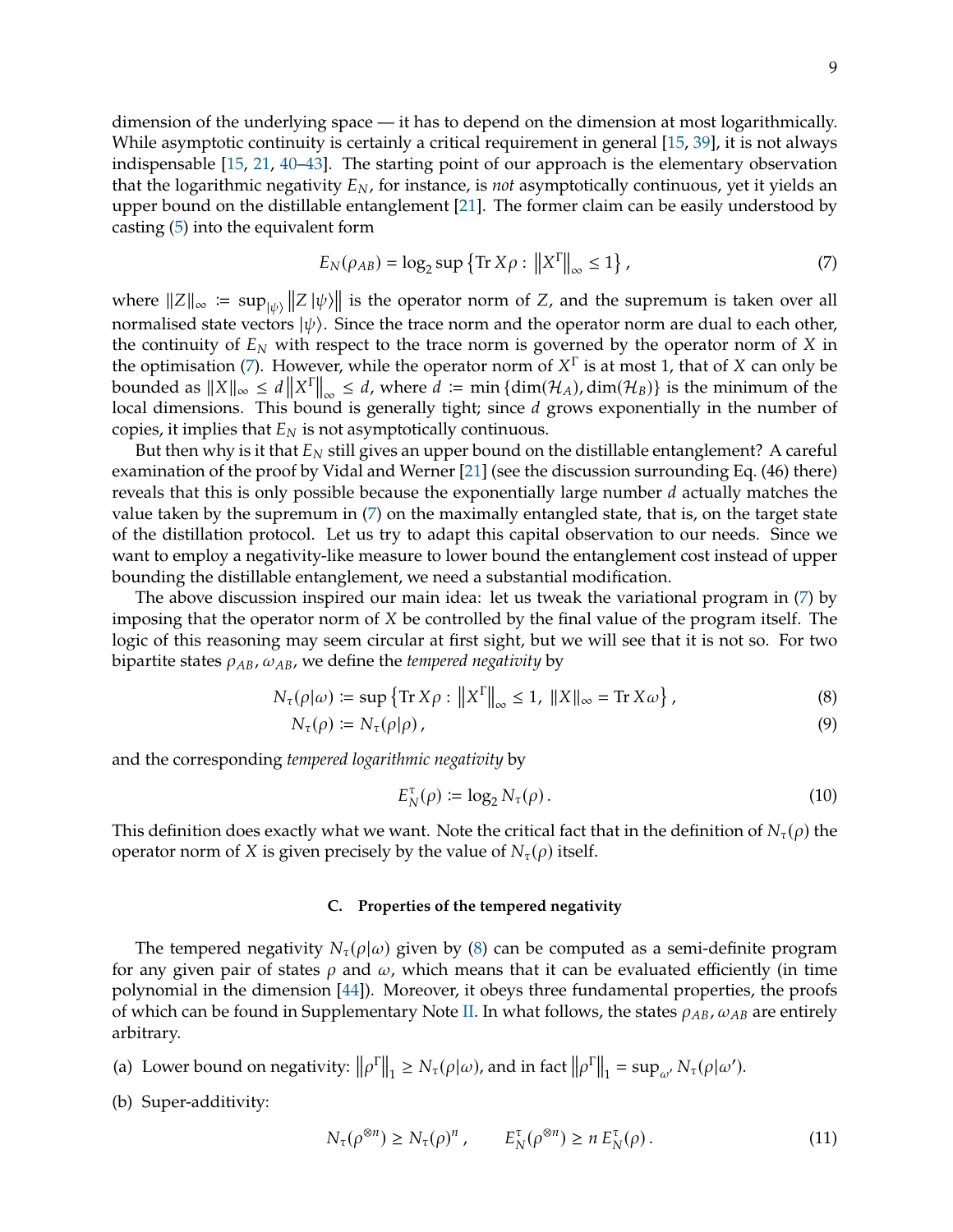10

(c) The ' $\varepsilon$ -lemma':

$$
\frac{1}{2} \|\rho - \omega\|_1 \le \varepsilon \quad \Longrightarrow \quad N_\tau(\rho|\omega) \ge (1 - 2\varepsilon) \, N_\tau(\omega). \tag{12}
$$

The tempered negativity, just like the standard (logarithmic) negativity, is monotonic under several sets of quantum operations commonly employed in entanglement theory, such as LOCC or positive partial transpose operations [\[45\]](#page-14-9), but *not* under non-entangling operations. Quite remarkably, it still plays a key role in our approach.

## **D. Sketch of the proof of Theorem [1](#page-3-1)**

To prove Theorem [1,](#page-3-1) we start by establishing the general lower bound

<span id="page-9-0"></span>
$$
E_c(\rho_{AB}) \ge E_N^{\tau}(\rho_{AB})
$$
\n(13)

on the entanglement cost of *any* state  $\rho_{AB}$  under non-entangling operations. To show [\(13\)](#page-9-0), let  $R > 0$  be any number belonging to the set in the definition of  $E_c$  [\(4\)](#page-7-1) — in quantum information, this is known as an achievable rate for entanglement dilution. By definition, there exists a sequence of non-entangling operations  $\Lambda_n \in \text{NE} \Big( A \Big)$  $\binom{\lfloor Rn \rfloor}{0} B$  $\begin{pmatrix} \lfloor Rn \rfloor \\ 0 \end{pmatrix}$   $\rightarrow$  A<sup>n</sup>B<sup>n</sup>) such that  $\varepsilon_n$  := 1  $\frac{1}{2} \left\| \Lambda_n (\Phi_{2^{\lfloor Rn \rfloor}}) - \rho^{\otimes n} \right\|_1 \xrightarrow[n \to \infty]{} 0$ , where we used the notation  $\Phi_d := \frac{1}{d}$  $\sum_{i,j=1}^{d} |ii\rangle\langle jj|$  for a two-qudit maximally entangled state, and observed that  $\Phi_2^{\otimes k} = \Phi_{2^k}$ .

A key step in our derivation is to write  $\Phi_d$  — which is, naturally, a highly entangled state — as the difference of two multiples of separable states. (In fact, this procedure leads to the construction of a related entanglement monotone called the robustness of entanglement [\[28\]](#page-13-20); we consider it in detail in the Supplementary Information.) It has long been known that this can be done by setting

$$
\sigma_{+} := \frac{1 + d\Phi_d}{d(d+1)}, \qquad \sigma_{-} := \frac{1 - \Phi_d}{d^2 - 1}, \qquad \Phi_d = d\sigma_{+} - (d-1)\sigma_{-}.
$$
 (14)

where 1 stands for the identity on the two-qudit,  $d^2$ -dimensional Hilbert space. Crucially,  $\sigma_{\pm}$ <br>are both separable [46]. Applying a pop-optanoling operation A acting on a two-qudit system are both separable [\[46\]](#page-14-10). Applying a non-entangling operation  $\Lambda$  acting on a two-qudit system yields  $\Lambda(\Phi_d) = d\Lambda(\sigma_+) - (d-1)\Lambda(\sigma_-)$ . Since  $\Lambda(\sigma_{\pm})$  are again separable, we can then employ the observation that  $\left\|\sigma_{AB}^{\Gamma}\right\|_1 = 1$  for separable states (recall [\(6\)](#page-7-2)) together with the triangle inequality for the trace norm, and conclude that

<span id="page-9-1"></span>
$$
\left\| \Lambda(\Phi_d)^{\Gamma} \right\|_1 \le 2d - 1. \tag{15}
$$

We are now ready to present our main argument, expressed by the chain of inequalities

$$
2^{\lfloor Rn \rfloor + 1} - 1 \stackrel{(15)}{\geq} \left\| \Lambda_n \left( \Phi_{2^{\lfloor Rn \rfloor}} \right)^{\Gamma} \right\|_1
$$
  
\n
$$
\stackrel{(a)}{\geq} N_{\tau} \left( \Lambda_n \left( \Phi_{2^{\lfloor Rn \rfloor}} \right) \middle| \rho^{\otimes n} \right)
$$
  
\n
$$
\stackrel{(c)}{\geq} (1 - 2\varepsilon_n) N_{\tau} \left( \rho^{\otimes n} \right)
$$
  
\n
$$
\stackrel{(b)}{\geq} (1 - 2\varepsilon_n) N_{\tau} \left( \rho \right)^n,
$$

derived using  $(15)$  together with the above properties (a)–(c) of the tempered negativity. Evaluating the logarithm of both sides, diving by *n*, and then taking the limit  $n \to \infty$  gives  $R \ge E_N^{\tau}(\rho)$ . A minimisation over the achievable rates  $R > 0$  then violds (13), according to the definition of  $F_{\tau}$  (4). minimisation over the achievable rates  $R > 0$  then yields [\(13\)](#page-9-0), according to the definition of  $E_c$  [\(4\)](#page-7-1).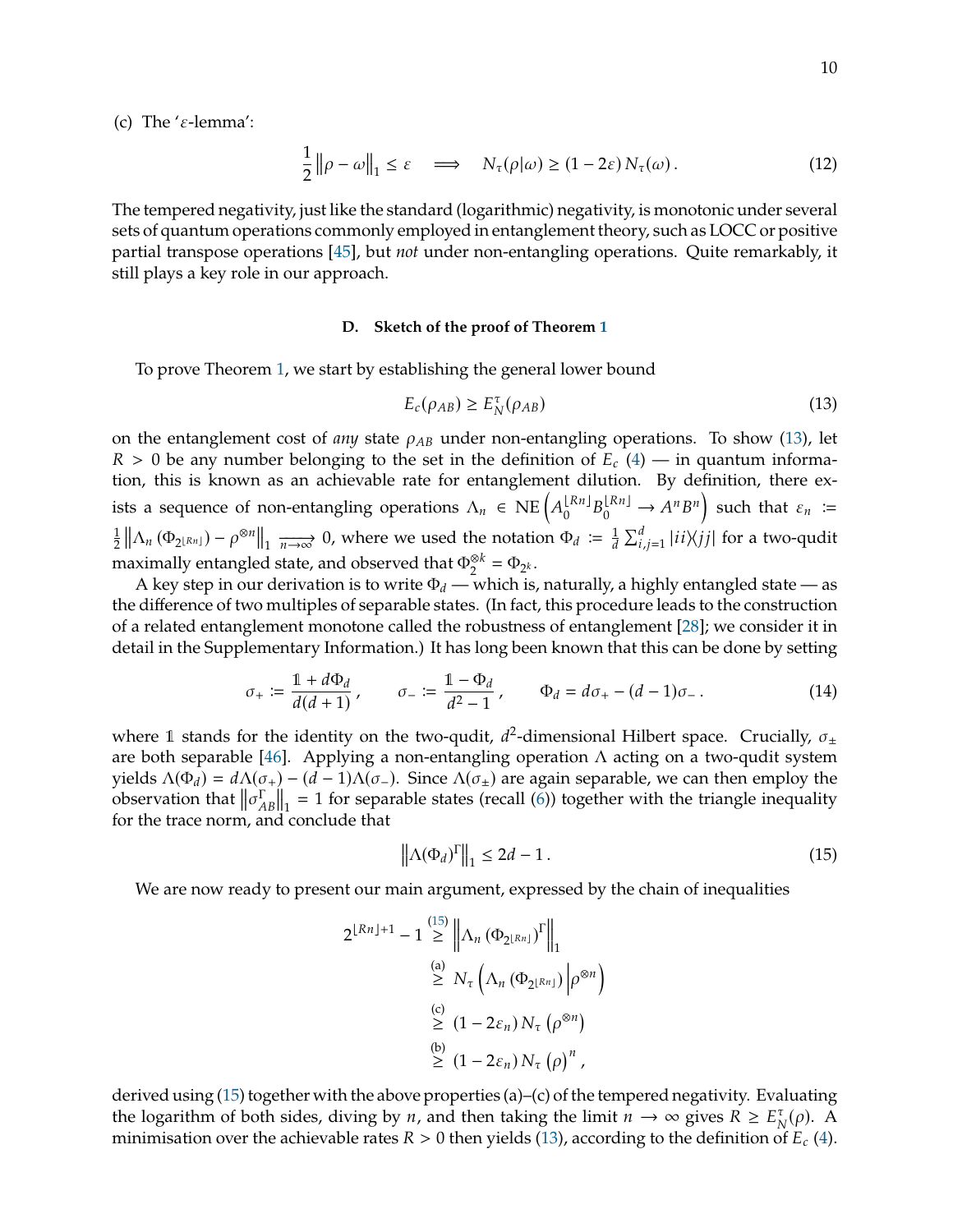We now apply [\(13\)](#page-9-0) to the two-qutrit state

$$
\omega_3 = \frac{1}{2}P_3 - \frac{1}{2}\Phi_3 = \frac{1}{6}\sum_{i,j=1}^3 (|ii\rangle\langle ii| - |ii\rangle\langle jj|) ,\qquad (16)
$$

where  $P_3 \coloneqq \sum_{i=1}^3 |ii\rangle\langle ii|$ . To compute its tempered logarithmic negativity, we construct an ansatz for the optimisation in the definition (8) of M, by setting  $Y_2 \coloneqq 2P_2 - 3P_3$ . Since it is straightforward where  $F_3 - \sum_{i=1}^n \mu_i \wedge \mu_i$ . To compute its tempered logarithmic negativity, we construct an ansatz for the optimisation in the definition [\(8\)](#page-8-1) of  $N_\tau$  by setting  $X_3 := 2P_3 - 3\Phi_3$ . Since it is straightforward to verify that  $||X_3^{\Gamma}$  $\left\| \frac{1}{3} \right\|_1 = 1$  and  $\left\| X_3 \right\|_\infty = 2 = \text{Tr } X_3 \omega_3$ , this yields

<span id="page-10-0"></span>
$$
E_c(\omega_3) \ge E_N^{\tau}(\omega_3) \ge 1.
$$
\n(17)

In Supplementary Note [III,](#page-24-0) we show that the above inequalities are in fact all equalities.

It remains to upper bound the distillable entanglement of  $\omega_3$ . This can be done by estimating its relative entropy of entanglement [\[47\]](#page-14-11), which quantifies its distance from the set of separable states as measured by the quantum relative entropy [\[48\]](#page-14-12). Simply taking the separable state  $P_3/3$ as an ansatz shows that

<span id="page-10-1"></span>
$$
E_d(\omega_3) \le \log_2 \frac{3}{2},\tag{18}
$$

and once again this estimate turns out to be tight. Combining [\(17\)](#page-10-0) and [\(18\)](#page-10-1) demonstrates a gap between  $E_d$  and  $E_c$ , thus proving Theorem [1](#page-3-1) on the irreversibility of entanglement theory under non-ontangling operations non-entangling operations.

An interesting aspect of our lower bound on the entanglement cost in [\(17\)](#page-10-0) is that it can be strictly better than the (regularised) relative entropy bound. Previously known lower bounds on entanglement cost which can be computed in practice are actually worse than the relative entropy [\[32,](#page-13-25) [49\]](#page-14-13), which means that our methods provide a bound that is both computable and can improve on previous approaches.

Importantly, the result above can be made even stronger. Namely, we can consider not a sequence of operations  $\Lambda_n$  which are non-entangling, but ones that are only *approximately* so. Specifically, let us assume that for each  $\Lambda_n$  it holds that

<span id="page-10-2"></span>
$$
\sigma_{AB} \text{ is separable } \implies \left\| \Delta_n (\sigma_{AB})^T \right\|_1 \le 1 + \delta_n \tag{19}
$$

where  $(\delta_n)_{n \in \mathbb{N}} \in \mathbb{R}_+$  is a sequence governing how much entanglement can be created at each step of the process. We can then show that, as long as this generated entanglement grows sub-exponentially, then irreversibility persists. To be precise, let us denote by  $E_{c,(\delta_n)_n}(\rho)$  the entan-<br>gloment cost under  $(\delta_n)$ , approximately per-entangling operations as defined through Eq. (19) glement cost under  $(\delta_n)_n$ -approximately non-entangling operations as defined through Eq. [\(19\)](#page-10-2), and analogously  $E_{d,(\delta_n)_n}(\rho)$  for the distillable entanglement under such maps. We then obtain an extension of Theorem 1 as follows extension of Theorem [1](#page-3-1) as follows.

<span id="page-10-3"></span>**Theorem 2.** *The theory of entanglement manipulation is irreversible under any operations which generate sub-exponential amounts of entanglement according to the entanglement negativity. More precisely, for any* sequence  $(\delta_n)_n$  such that  $\delta_n = 2^{o(n)}$ , it holds that

$$
E_{c,(\delta_n)_n}(\omega_3) = 1 > E_{d,(\delta_n)_n}(\omega_3) = \log_2(3/2). \tag{20}
$$

What this means is that — as quantified by the entanglement negativity, or indeed by other monotones which are lower bounded by it, such as the standard robustness [\[28\]](#page-13-20) — one needs to generate exponential amounts of entanglement in order to have any hope of reversibly manipulating it. A full discussion of the entanglement generation required to achieve reversibility can be found in Supplementary Note [IV.](#page-30-0)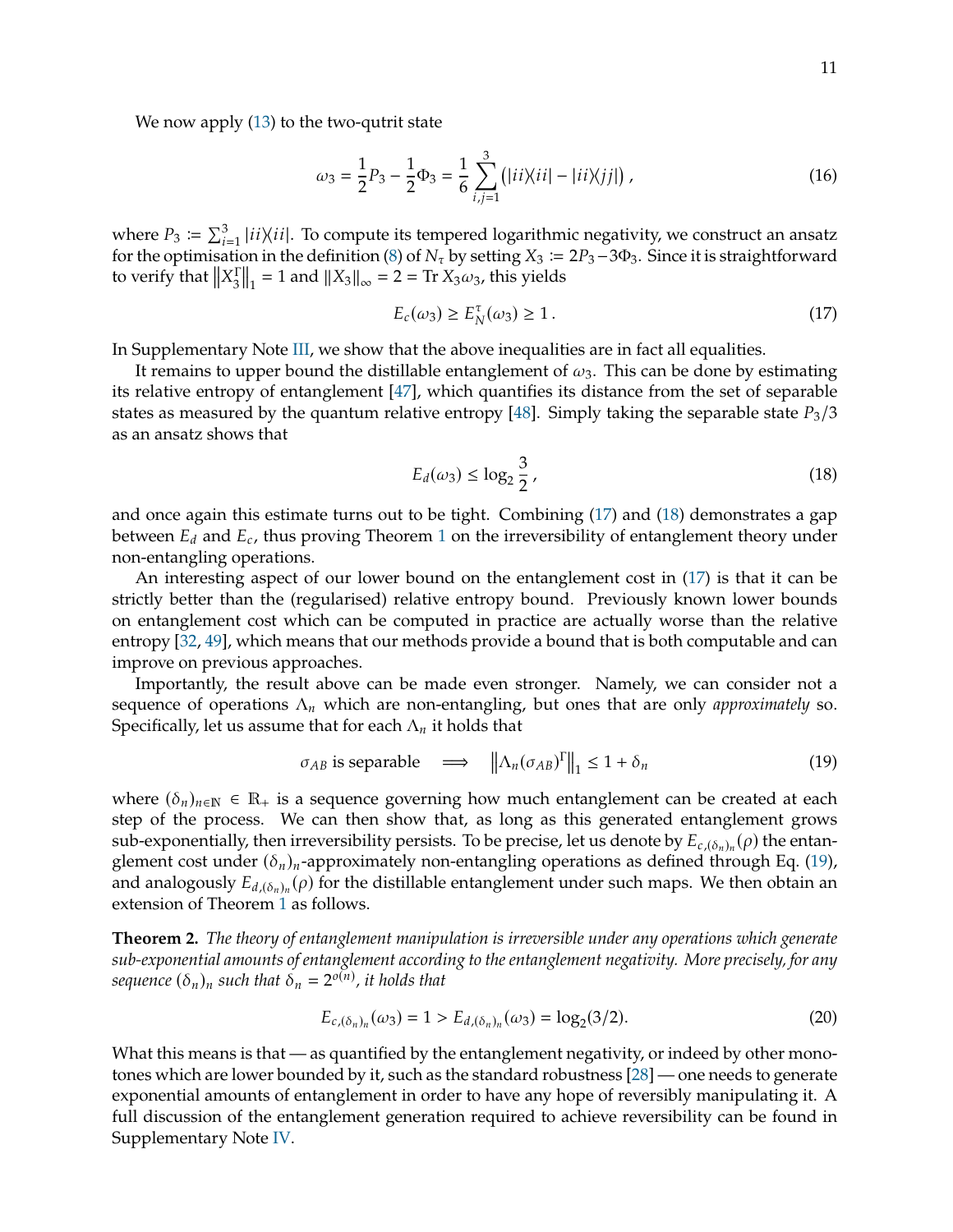As a final remark, we note that instead of the class of non-entangling (separability-preserving) operations, we could have instead considered all positive-partial-transpose–preserving maps, which are defined as those that leave invariant the set of states whose partial transpose is positive. Within this latter approach we are able to establish an analogous irreversibility result for the theory of entanglement manipulation, recovering and strengthening the findings of Wang and Duan [\[32\]](#page-13-25). Explicit details are provided in the Supplementary Information.

#### **E. Extension to quantum communication**

The setting of quantum communication is a strictly more general framework in which the manipulated objects are quantum channels themselves. Specifically, consider the situation where the separated parties Alice and Bob are attempting to communicate through a noisy quantum channel  $\Lambda : \mathcal{T}(\mathcal{H}_A) \to \mathcal{T}(\mathcal{H}_B)$ . To every such channel we associate its Choi–Jamiołkowski state, defined through the application of the channel  $\Lambda$  to one half of a maximally entangled state:  $J_\Lambda := \left[\text{id}_d \otimes \Lambda\right](\Phi_d)$ , where  $\text{id}_d$  denotes the identity channel and d is the local dimension of Alice's system, assumed for now to be finite. Such a state encodes all information about a given channel [\[50,](#page-14-14) [51\]](#page-14-15). The parallel with entanglement manipulation is then made clear by noticing that communicating one qubit of information is equivalent to Alice and Bob realising a noiseless qubit identity channel, id<sub>2</sub>. But the Choi–Jamiołkowski operator *J*<sub>id2</sub> is just the maximally entangled<br>state the so the process of quantum communication can be understood as Alice and Bob trying state  $\Phi_2$ , so the process of quantum communication can be understood as Alice and Bob trying to establish a 'maximally entangled state' in the form of a noiseless communication channel. The distillable entanglement in this setting is the *(two-way assisted) quantum capacity* of the channel [\[9\]](#page-13-22), corresponding to the rate at which maximally entangled states can be extracted by the separated parties, and therefore the rate at which quantum information can be sent through the channel with asymptotically vanishing error. In a similar way, we can consider the *entanglement cost of the channel* [\[30\]](#page-13-23), that is, the rate of pure entanglement that needs to be used in order to simulate the channel Λ.

The major difference between quantum communication and the manipulation of static entanglement arises in the way that Alice and Bob can implement the processing of their channels. Having access to  $n$  copies of a quantum state  $\rho_{AB}$  is fully equivalent to having the tensor product  $\rho_{AB}^{\otimes n}$  at one's disposal, but the situation is significantly more complex when *n* uses of a quantum<br>channel  $\Lambda$  are available as they can be exploited in many different ways; they can be used in parchannel  $\Lambda$  are available, as they can be exploited in many different ways: they can be used in parallel as  $\Lambda^{\otimes n}$ ; or sequentially, where the output of one use of the channel can be used to influence the input to the subsequent uses; or even in more general ways which do not need to obey a fixed causal order between channel uses, and can exploit phenomena such as superposition of causal orders [\[52,](#page-14-16) [53\]](#page-14-17). This motivates us, once again, to consider a general, axiomatic approach that covers all physically consistent ways to manipulate quantum channels, as long as they do not generate entanglement between Alice and Bob if it was not present in the first place. Specifically, we will consider the following. Given *n* channels  $\Lambda_1, \ldots, \Lambda_n$ , we define an *n*-channel quantum process to be any *n*-linear map  $\Upsilon$  such that  $\Upsilon(\Lambda_1, \ldots, \Lambda_n)$  is also a valid quantum channel. Now, channels  $\Gamma_{A\rightarrow B}$  such that  $J_{\Gamma}$  is separable are known as entanglement-breaking channels [\[54\]](#page-14-18). We define a non-entangling process to be one such that  $\Upsilon(\Gamma_1, \ldots, \Gamma_n)$  is entanglement breaking whenever  $\Gamma_1, \ldots, \Gamma_n$  are all entanglement breaking.

The quantum capacity  $Q(\Lambda)$  is then defined as the maximum rate R at which non-entangling *n*-channel processes can establish the noiseless communication channel  $id_2^{\otimes [Rn]}$  when the channel  $Λ$  is used *n* times. Analogously, the (parallel) entanglement cost  $E<sub>C</sub>(Λ)$  is given by the rate at which noiseless identity channels  $\mathrm{id}_2$  are required in order to simulate parallel copies of the given communication channel Λ.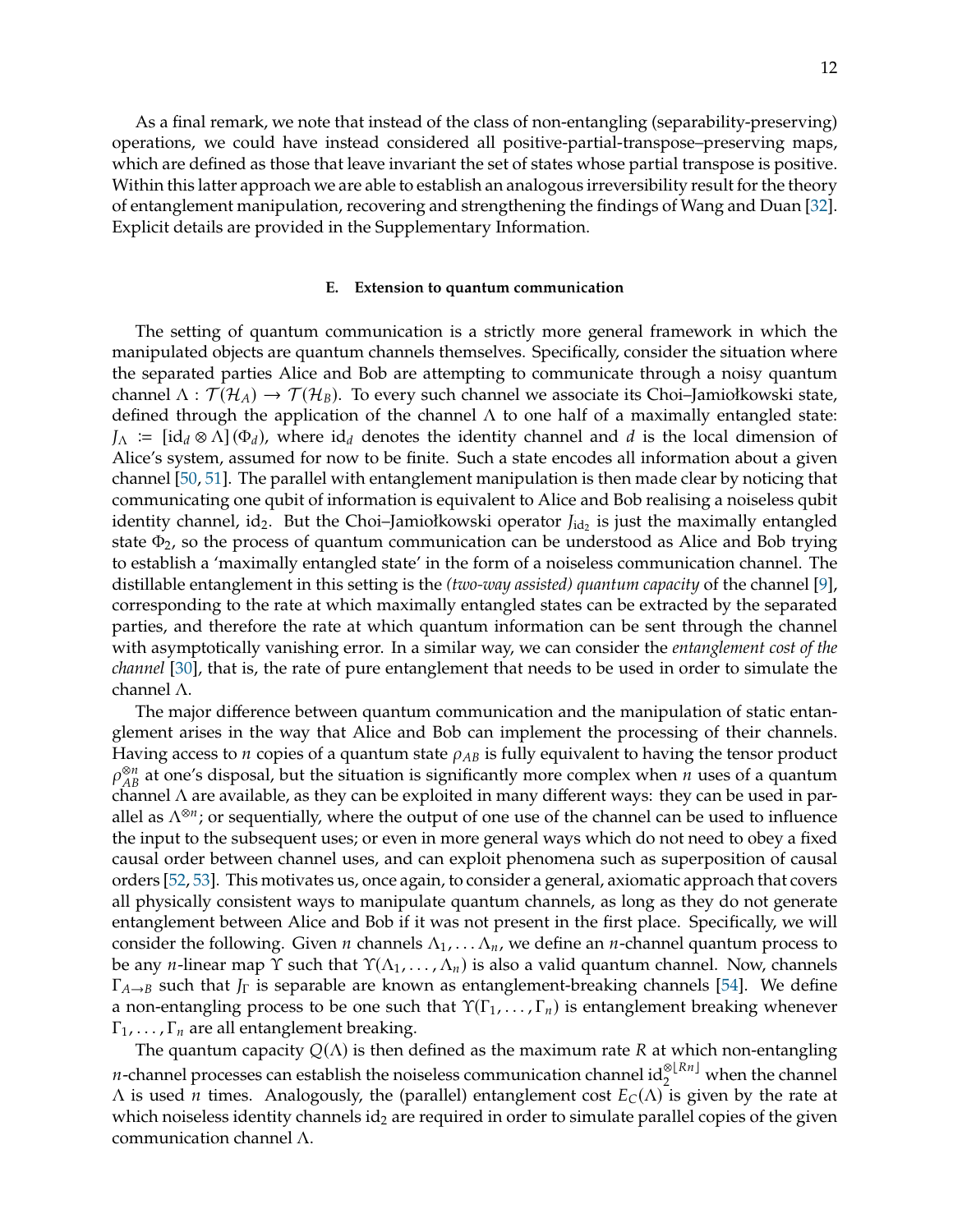$$
E_N^{\tau}(\Lambda) \coloneqq \sup_{\rho} E_N^{\tau}([\mathrm{id}_d \otimes \Lambda](\rho)), \tag{21}
$$

where the supremum is over all bipartite quantum states  $\rho \in \mathcal{T}(\mathcal{H}_A \otimes \mathcal{H}_A)$  on two copies of the Hilbert space of Alice's system. A careful extension of the arguments we made for states accounting in particular for the more complicated topological structure of quantum channels allows us to show that

<span id="page-12-3"></span>
$$
E_C(\Lambda) \ge E_N^{\tau}(\Lambda) \tag{22}
$$

for any  $\Lambda: A \to B$ , whether finite- or infinite-dimensional. The complete details of the proof in the channel setting will be published elsewhere [\[55\]](#page-14-19).

For our example of an irreversible channel, we will use the qutrit-to-qutrit channel  $\Omega_3$  whose Choi–Jamiołkowski state is  $\omega_3$ ; namely,

$$
\Omega_3 \coloneqq \frac{3}{2}\Delta - \frac{1}{2}\mathrm{id}_3\tag{23}
$$

where  $\Delta(\cdot) = \sum_{i=1}^{3} |i\rangle\langle i| \cdot |i\rangle\langle i|$  is the completely dephasing channel. Our lower bound [\(22\)](#page-12-3) on the entanglement cost then gives  $E_{\alpha}(\Omega_{\alpha}) > E^{\tau}(\Omega_{\alpha}) > 1$ where  $\Delta(y) = \sum_{i=1}^{\infty} |\ell \wedge \ell| \cdot |\ell \wedge \ell|$  is the completely dephasing change<br>entanglement cost then gives  $E_C(\Omega_3) \ge E_N^T(\Omega_3) \ge E_N^T(\omega_3) \ge 1$ .<br>To upper bound the quantum capacity of  $\Omega_3$  especial approach

To upper bound the quantum capacity of  $\Omega_3$ , several approaches are known. If the manipulation protocols we consider were restricted to adaptive quantum circuits, we could follow the techniques of [\[9,](#page-13-22) [56\]](#page-14-20) and use the relative entropy to obtain a bound very similar to the one we employed in the state case (Eq. [\(18\)](#page-10-1)). However, to maintain full generality, we will instead employ a recent result of [\[43\]](#page-14-7) which showed that an upper bound on  $Q$  under the action of arbitrary non-entangling protocols — not restricted to quantum circuits, and not required to have a definite causal order — is given by the max-relative entropy [\[57\]](#page-14-21) between a channel and all entanglement-breaking channels. Using the completely dephasing channel  $\Delta$  as an ansatz, we then get

$$
Q(\Omega_3) \le \log_2 \frac{3}{2} < 1 \le E_C(\Omega_3),\tag{24}
$$

establishing the irreversibility in the manipulation of quantum channels under the most general transformation protocols.

**Acknowledgments** — We are grateful to Philippe Faist, Martin B. Plenio, Mark M. Wilde, and Andreas Winter for discussions as well as for helpful comments and suggestions on the manuscript. We also thank Seok Hyung Lie for notifying us of a typo in a preliminary version of the paper. L.L. was supported by the Alexander von Humboldt Foundation. B.R. was supported by the Japan Society for the Promotion of Science (JSPS) KAKENHI Grant No. 21F21015, the JSPS Postdoctoral Fellowship for Research in Japan, and the Presidential Postdoctoral Fellowship from Nanyang Technological University, Singapore.

<span id="page-12-0"></span><sup>[1]</sup> A. Eddington, *The Nature of the Physical World* (The MacMillan Company, New York, 1928).

<span id="page-12-1"></span><sup>[2]</sup> R. Clausius, *Über eine veränderte Form des zweiten Hauptsatzes der mechanischen Wärmetheorie,* [Ann. Phys.](http://dx.doi.org/https://doi.org/10.1002/andp.18541691202) **169**[, 481 \(1854\).](http://dx.doi.org/https://doi.org/10.1002/andp.18541691202)

<span id="page-12-2"></span><sup>[3]</sup> W. Thomson, *II. On the dynamical theory of heat, with numerical results deduced from Mr. Joule's equivalent of a thermal unit, and M. Regnault's observations on steam,* Trans. R. Soc. Edinb. **XX**, XV, 261 (1852).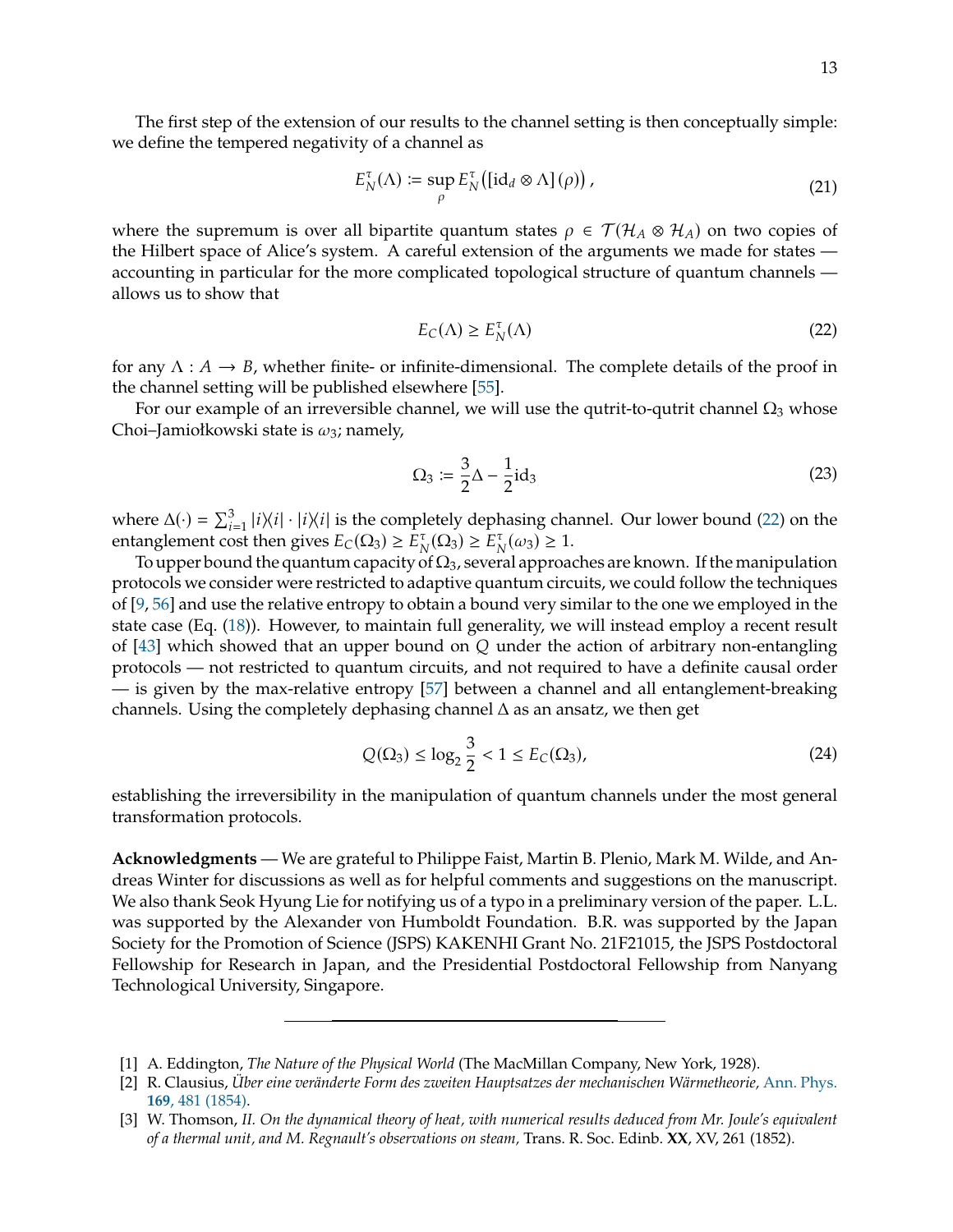- <span id="page-13-0"></span>[4] C. Carathéodory, *Über den Variabilitätsbereich der Koeffizienten von Potenzreihen, die gegebene Werte nicht annehmen,* Math. Ann. **64**, 95 (1907).
- <span id="page-13-1"></span>[5] R. Giles, *Mathematical Foundations of Thermodynamics*, International series of monographs on pure and applied mathematics (Pergamon Press, Oxford, 1964).
- <span id="page-13-2"></span>[6] E. H. Lieb and J. Yngvason, *The physics and mathematics of the second law of thermodynamics,* [Phys. Rep.](http://dx.doi.org/https://doi.org/10.1016/S0370-1573(98)00082-9) **310**[, 1 \(1999\).](http://dx.doi.org/https://doi.org/10.1016/S0370-1573(98)00082-9)
- <span id="page-13-3"></span>[7] S. Carnot, *Réflexions sur la puissance motrice de feu et sur les machines propres à développer cette puissance* (Bachelier, Paris, 1824).
- <span id="page-13-4"></span>[8] C. H. Bennett, H. J. Bernstein, S. Popescu, and B. Schumacher, *Concentrating partial entanglement by local operations,* Phys. Rev. A **53**[, 2046 \(1996\).](http://dx.doi.org/10.1103/PhysRevA.53.2046)
- <span id="page-13-22"></span>[9] C. H. Bennett, D. P. DiVincenzo, J. A. Smolin, and W. K. Wootters, *Mixed-state entanglement and quantum error correction,* Phys. Rev. A **54**[, 3824 \(1996\).](http://dx.doi.org/10.1103/PhysRevA.54.3824)
- <span id="page-13-5"></span>[10] R. Horodecki, P. Horodecki, M. Horodecki, and K. Horodecki, *Quantum entanglement,* [Rev. Mod. Phys.](http://dx.doi.org/10.1103/RevModPhys.81.865) **81**[, 865 \(2009\).](http://dx.doi.org/10.1103/RevModPhys.81.865)
- <span id="page-13-6"></span>[11] S. Popescu and D. Rohrlich, *Thermodynamics and the measure of entanglement,* [Phys. Rev. A](http://dx.doi.org/10.1103/PhysRevA.56.R3319) **56**, R3319 [\(1997\).](http://dx.doi.org/10.1103/PhysRevA.56.R3319)
- <span id="page-13-28"></span>[12] V. Vedral and M. B. Plenio, *Entanglement measures and purification procedures,* [Phys. Rev. A](http://dx.doi.org/10.1103/PhysRevA.57.1619) **57**, 1619 [\(1998\).](http://dx.doi.org/10.1103/PhysRevA.57.1619)
- [13] G. Vidal, *Entanglement monotones,* [J. Mod. Opt.](http://dx.doi.org/10.1080/09500340008244048) **47**, 355 (2000).
- <span id="page-13-7"></span>[14] M. Horodecki, J. Oppenheim, and R. Horodecki, *Are the laws of entanglement theory thermodynamical?* [Phys. Rev. Lett.](http://dx.doi.org/10.1103/PhysRevLett.89.240403) **89**, 240403 (2002).
- <span id="page-13-27"></span>[15] M. Horodecki, P. Horodecki, and R. Horodecki, *Limits for entanglement measures,* [Phys. Rev. Lett.](http://dx.doi.org/10.1103/PhysRevLett.84.2014) **84**, [2014 \(2000\).](http://dx.doi.org/10.1103/PhysRevLett.84.2014)
- <span id="page-13-8"></span>[16] V. Vedral and E. Kashefi, *Uniqueness of the Entanglement Measure for Bipartite Pure States and Thermodynamics,* [Phys. Rev. Lett.](http://dx.doi.org/10.1103/PhysRevLett.89.037903) **89**, 037903 (2002).
- <span id="page-13-9"></span>[17] K. Audenaert, M. B. Plenio, and J. Eisert, *Entanglement cost under positive-partial-transpose-preserving operations,* [Phys. Rev. Lett.](http://dx.doi.org/10.1103/PhysRevLett.90.027901) **90**, 027901 (2003).
- <span id="page-13-10"></span>[18] F. G. S. L. Brandão and M. B. Plenio, *Entanglement theory and the second law of thermodynamics,* [Nat. Phys.](http://dx.doi.org/https://doi.org/10.1038/nphys1100) **4**[, 873 \(2008\).](http://dx.doi.org/https://doi.org/10.1038/nphys1100)
- <span id="page-13-11"></span>[19] F. G. S. L. Brandão and M. B. Plenio, *A reversible theory of entanglement and its relation to the second law,* [Commun. Math. Phys.](http://dx.doi.org/10.1007/s00220-010-1003-1) **295**, 829 (2010).
- <span id="page-13-12"></span>[20] E. Chitambar and G. Gour, *Quantum resource theories,* [Rev. Mod. Phys.](http://dx.doi.org/10.1103/RevModPhys.91.025001) **91**, 025001 (2019).
- <span id="page-13-13"></span>[21] G. Vidal and R. F. Werner, *Computable measure of entanglement,* Phys. Rev. A **65**[, 032314 \(2002\).](http://dx.doi.org/10.1103/PhysRevA.65.032314)
- <span id="page-13-14"></span>[22] P. Faist, M. Berta, and F. Brandão, *Thermodynamic capacity of quantum processes,* [Phys. Rev. Lett.](http://dx.doi.org/10.1103/PhysRevLett.122.200601) **122**, [200601 \(2019\).](http://dx.doi.org/10.1103/PhysRevLett.122.200601)
- <span id="page-13-15"></span>[23] D. Ebler, S. Salek, and G. Chiribella, *Enhanced communication with the assistance of indefinite causal order,* [Phys. Rev. Lett.](http://dx.doi.org/10.1103/PhysRevLett.120.120502) **120**, 120502 (2018).
- <span id="page-13-16"></span>[24] A. S. Holevo, *Investigations in the general theory of statistical decisions,* Trudy Mat. Inst. Steklov **124**, 3 (1976), (English translation: Proc. Steklov Inst. Math. **124**, 1 (1978)).
- <span id="page-13-17"></span>[25] C. W. Helstrom, *Quantum detection and estimation theory* (Academic press, 1976).
- <span id="page-13-18"></span>[26] R. F. Werner, *Quantum states with Einstein-Podolsky-Rosen correlations admitting a hidden-variable model,* Phys. Rev. A **40**[, 4277 \(1989\).](http://dx.doi.org/10.1103/PhysRevA.40.4277)
- <span id="page-13-19"></span>[27] R. F. Werner, A. S. Holevo, and M. E. Shirokov, *On the notion of entanglement in Hilbert spaces,* [Russ.](http://dx.doi.org/10.4213/rm1411) [Math. Surv.](http://dx.doi.org/10.4213/rm1411) **60**, 153 (2005), (English translation: Russ. Math. Surv. **60**, 359 (2005)).
- <span id="page-13-20"></span>[28] G. Vidal and R. Tarrach, *Robustness of entanglement,* [Phys. Rev. A](http://dx.doi.org/10.1103/PhysRevA.59.141) **59**, 141 (1999).
- <span id="page-13-21"></span>[29] C. Morgan and A. Winter, *"Pretty strong" converse for the quantum capacity of degradable channels,* [IEEE](http://dx.doi.org/10.1109/TIT.2013.2288971) [Trans. Inf. Theory](http://dx.doi.org/10.1109/TIT.2013.2288971) **60**, 317 (2014).
- <span id="page-13-23"></span>[30] M. Berta, F. G. S. L. Brandão, M. Christandl, and S. Wehner, *Entanglement cost of quantum channels,* [IEEE Trans. Inf. Theory](http://dx.doi.org/10.1109/TIT.2013.2268533) **59**, 6779 (2013).
- <span id="page-13-24"></span>[31] G. Vidal and J. I. Cirac, *Irreversibility in asymptotic manipulations of entanglement,* [Phys. Rev. Lett.](http://dx.doi.org/10.1103/PhysRevLett.86.5803) **86**, 5803 [\(2001\).](http://dx.doi.org/10.1103/PhysRevLett.86.5803)
- <span id="page-13-25"></span>[32] X. Wang and R. Duan, *Irreversibility of asymptotic entanglement manipulation under quantum operations completely preserving positivity of partial transpose,* [Phys. Rev. Lett.](http://dx.doi.org/10.1103/PhysRevLett.119.180506) **119**, 180506 (2017).
- <span id="page-13-26"></span>[33] M. B. Plenio, Problem 20 in *Some Open Problems in Quantum Information Theory*, O. Krueger and R. F. Werner, preprint [arXiv:quant-ph/0504166](http://arxiv.org/abs/quant-ph/0504166) (2005).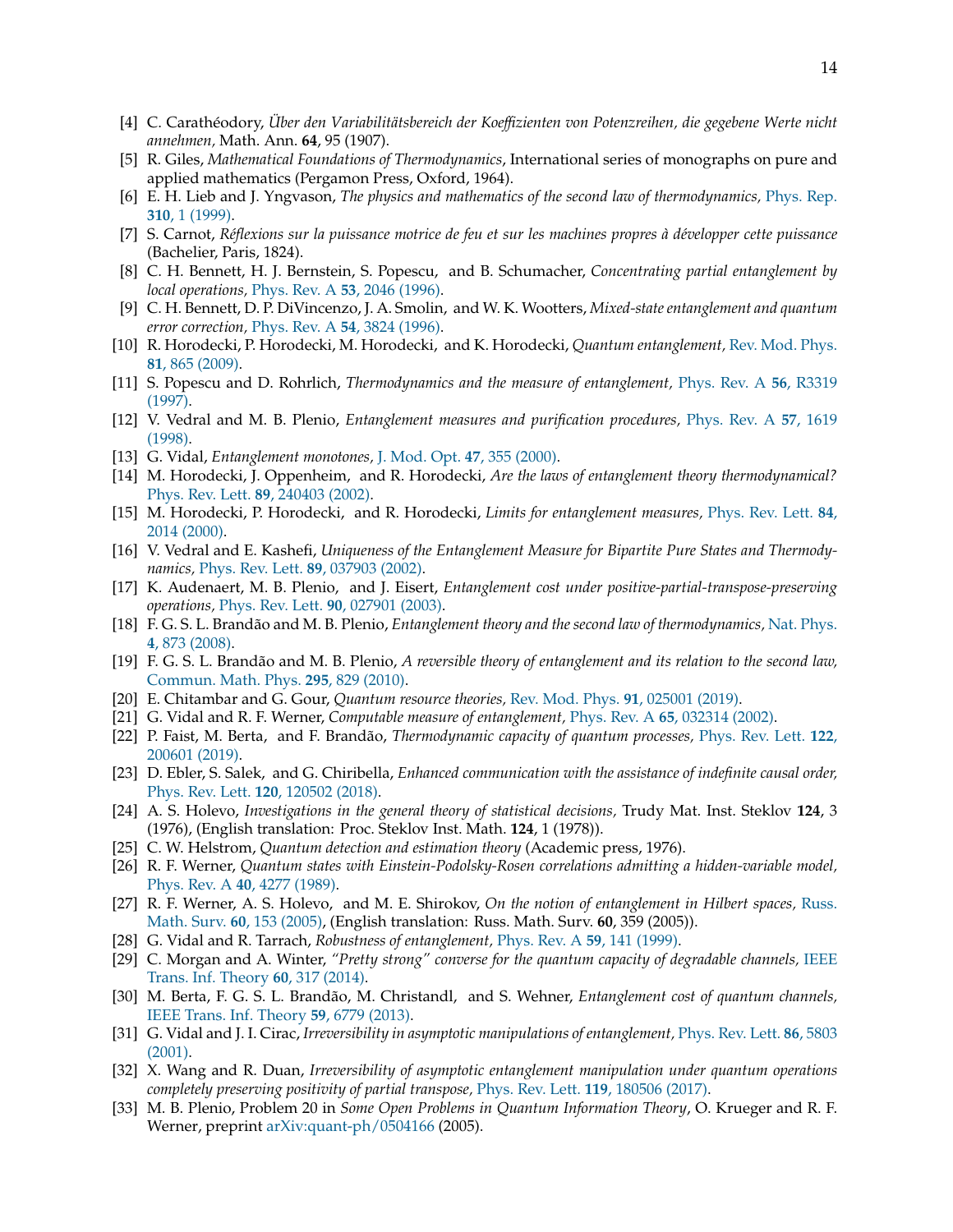- <span id="page-14-0"></span>[34] Q. Zhao, Y. Liu, X. Yuan, E. Chitambar, and X. Ma, *One-shot coherence dilution,* [Phys. Rev. Lett.](http://dx.doi.org/10.1103/PhysRevLett.120.070403) **120**, [070403 \(2018\).](http://dx.doi.org/10.1103/PhysRevLett.120.070403)
- <span id="page-14-1"></span>[35] F. G. S. L. Brandão, M. Horodecki, J. Oppenheim, J. M. Renes, and R. W. Spekkens, *Resource theory of quantum states out of thermal equilibrium,* [Phys. Rev. Lett.](http://dx.doi.org/10.1103/PhysRevLett.111.250404) **111**, 250404 (2013).
- <span id="page-14-2"></span>[36] M. A. Nielsen and I. L. Chuang, *Quantum Computation and Quantum Information: 10th Anniversary Edition* (Cambridge University Press, Cambridge, 2010).
- <span id="page-14-3"></span>[37] M. B. Plenio, *Logarithmic negativity: A full entanglement monotone that is not convex,* [Phys. Rev. Lett.](http://dx.doi.org/10.1103/PhysRevLett.95.090503) **95**, [090503 \(2005\).](http://dx.doi.org/10.1103/PhysRevLett.95.090503)
- <span id="page-14-4"></span>[38] A. Peres, *Separability criterion for density matrices,* [Phys. Rev. Lett.](http://dx.doi.org/10.1103/PhysRevLett.77.1413) **77**, 1413 (1996).
- <span id="page-14-5"></span>[39] M. J. Donald, M. Horodecki, and O. Rudolph, *The uniqueness theorem for entanglement measures,* [J. Math.](http://dx.doi.org/10.1063/1.1495917) Phys. **43**[, 4252 \(2002\).](http://dx.doi.org/10.1063/1.1495917)
- <span id="page-14-6"></span>[40] X. Wang and R. Duan, *Improved semidefinite programming upper bound on distillable entanglement,* [Phys.](http://dx.doi.org/10.1103/PhysRevA.94.050301) Rev. A **94**[, 050301 \(2016\).](http://dx.doi.org/10.1103/PhysRevA.94.050301)
- [41] L. Lami, *Completing the Grand Tour of asymptotic quantum coherence manipulation,* [IEEE Trans. Inf. Theory](http://dx.doi.org/10.1109/TIT.2019.2945798) **66**[, 2165 \(2020\).](http://dx.doi.org/10.1109/TIT.2019.2945798)
- [42] G. Ferrari, L. Lami, T. Theurer, and M. B. Plenio, *Asymptotic state transformations of continuous variable resources,* [preprint arXiv:2010.00044 \(2020\).](http://arxiv.org/abs/2010.00044)
- <span id="page-14-7"></span>[43] B. Regula and R. Takagi, *Fundamental limitations on distillation of quantum channel resources,* [Nat. Com](http://dx.doi.org/10.1038/s41467-021-24699-0)mun. **12**[, 4411 \(2021\).](http://dx.doi.org/10.1038/s41467-021-24699-0)
- <span id="page-14-8"></span>[44] L. Vandenberghe and S. Boyd, *Semidefinite programming,* [SIAM Rev.](http://dx.doi.org/10.1137/1038003) **38**, 49 (1996).
- <span id="page-14-9"></span>[45] E. M. Rains, *A semidefinite program for distillable entanglement,* [IEEE Trans. Inf. Theory](http://dx.doi.org/10.1109/18.959270) **47**, 2921 (2001).
- <span id="page-14-10"></span>[46] M. Horodecki and P. Horodecki, *Reduction criterion of separability and limits for a class of distillation protocols,* [Phys. Rev. A](http://dx.doi.org/10.1103/PhysRevA.60.898) **59**, 4206 (1999).
- <span id="page-14-11"></span>[47] V. Vedral, M. B. Plenio, M. A. Rippin, and P. L. Knight, *Quantifying entanglement,* [Phys. Rev. Lett.](http://dx.doi.org/10.1103/PhysRevLett.78.2275) **78**, [2275 \(1997\).](http://dx.doi.org/10.1103/PhysRevLett.78.2275)
- <span id="page-14-12"></span>[48] H. Umegaki, *Conditional expectation in an operator algebra. IV. Entropy and information,* [Kodai Math. Sem.](http://dx.doi.org/10.2996/kmj/1138844604) Rep. **14**[, 59 \(1962\).](http://dx.doi.org/10.2996/kmj/1138844604)
- <span id="page-14-13"></span>[49] M. Piani, *Relative entropy of entanglement and restricted measurements,* [Phys. Rev. Lett.](http://dx.doi.org/10.1103/PhysRevLett.103.160504) **103**, 160504 (2009).
- <span id="page-14-14"></span>[50] M.-D. Choi, *Completely positive linear maps on complex matrices,* [Linear Algebra Appl.](http://dx.doi.org/10.1016/0024-3795(75)90075-0) **10**, 285 (1975).
- <span id="page-14-15"></span>[51] A. Jamiołkowski, *Linear transformations which preserve trace and positive semidefiniteness of operators,* [Rep.](http://dx.doi.org/10.1016/0034-4877(72)90011-0) [Math. Phys.](http://dx.doi.org/10.1016/0034-4877(72)90011-0) **3**, 275 (1972).
- <span id="page-14-16"></span>[52] G. Chiribella, G. M. D'Ariano, P. Perinotti, and B. Valiron, *Quantum computations without definite causal structure,* Phys. Rev. A **88**[, 022318 \(2013\).](http://dx.doi.org/10.1103/PhysRevA.88.022318)
- <span id="page-14-17"></span>[53] O. Oreshkov, F. Costa, and Č. Brukner, *Quantum correlations with no causal order,* [Nat. Commun.](http://dx.doi.org/10.1038/ncomms2076) **3**, 1092 [\(2012\).](http://dx.doi.org/10.1038/ncomms2076)
- <span id="page-14-18"></span>[54] M. Horodecki, P. W. Shor, and M. B. Ruskai, *Entanglement breaking channels,* [Rev. Math. Phys.](http://dx.doi.org/10.1142/S0129055X03001709) **15**, 629 [\(2003\).](http://dx.doi.org/10.1142/S0129055X03001709)
- <span id="page-14-19"></span>[55] L. Lami and B. Regula, *Computable lower bounds on the entanglement cost of quantum channels,* [preprint](https://arxiv.org/abs/2201.09257) [arXiv:2201.09257 \(2022\).](https://arxiv.org/abs/2201.09257)
- <span id="page-14-20"></span>[56] S. Pirandola, R. Laurenza, C. Ottaviani, and L. Banchi, *Fundamental limits of repeaterless quantum communications,* [Nat. Commun.](http://dx.doi.org/10.1038/ncomms15043) **8**, 15043 (2017).
- <span id="page-14-21"></span>[57] N. Datta, *Min- and max-relative entropies and a new entanglement monotone,* [IEEE Trans. Inf. Theory](http://dx.doi.org/10.1109/TIT.2009.2018325) **55**, [2816 \(2009\).](http://dx.doi.org/10.1109/TIT.2009.2018325)
- <span id="page-14-22"></span>[58] L. Lami, B. Regula, R. Takagi, and G. Ferrari, *Framework for resource quantification in infinite-dimensional general probabilistic theories,* Phys. Rev. A **103**[, 032424 \(2021\).](http://dx.doi.org/10.1103/PhysRevA.103.032424)
- <span id="page-14-23"></span>[59] B. Regula, L. Lami, R. Takagi, and G. Ferrari, *Operational quantification of continuous-variable quantum resources,* [Phys. Rev. Lett.](http://dx.doi.org/10.1103/PhysRevLett.126.110403) **126**, 110403 (2021).
- <span id="page-14-24"></span>[60] B. Regula, *Convex geometry of quantum resource quantification,* J. Phys. A **51**[, 045303 \(2017\).](http://dx.doi.org/10.1088/1751-8121/aa9100)
- <span id="page-14-25"></span>[61] M. B. Ruskai, *Beyond strong subadditivity? improved bounds on the contraction of generalized relative entropy,* [Rev. Math. Phys.](http://dx.doi.org/10.1142/S0129055X94000407) **06**, 1147 (1994).
- <span id="page-14-26"></span>[62] P. M. Hayden, M. Horodecki, and B. M. Terhal, *The asymptotic entanglement cost of preparing a quantum state,* J. Phys. A **34**, 6891 (2001).
- <span id="page-14-27"></span>[63] P. W. Shor, *Equivalence of additivity questions in quantum information theory,* [Commun. Math. Phys.](http://dx.doi.org/10.1007/s00220-004-1071-1) **246**, [473 \(2004\).](http://dx.doi.org/10.1007/s00220-004-1071-1)
- <span id="page-14-28"></span>[64] M. B. Hastings, *Superadditivity of communication capacity using entangled inputs,* Nat. Phys. **5**[, 255 \(2009\).](http://dx.doi.org/10.1038/nphys1224)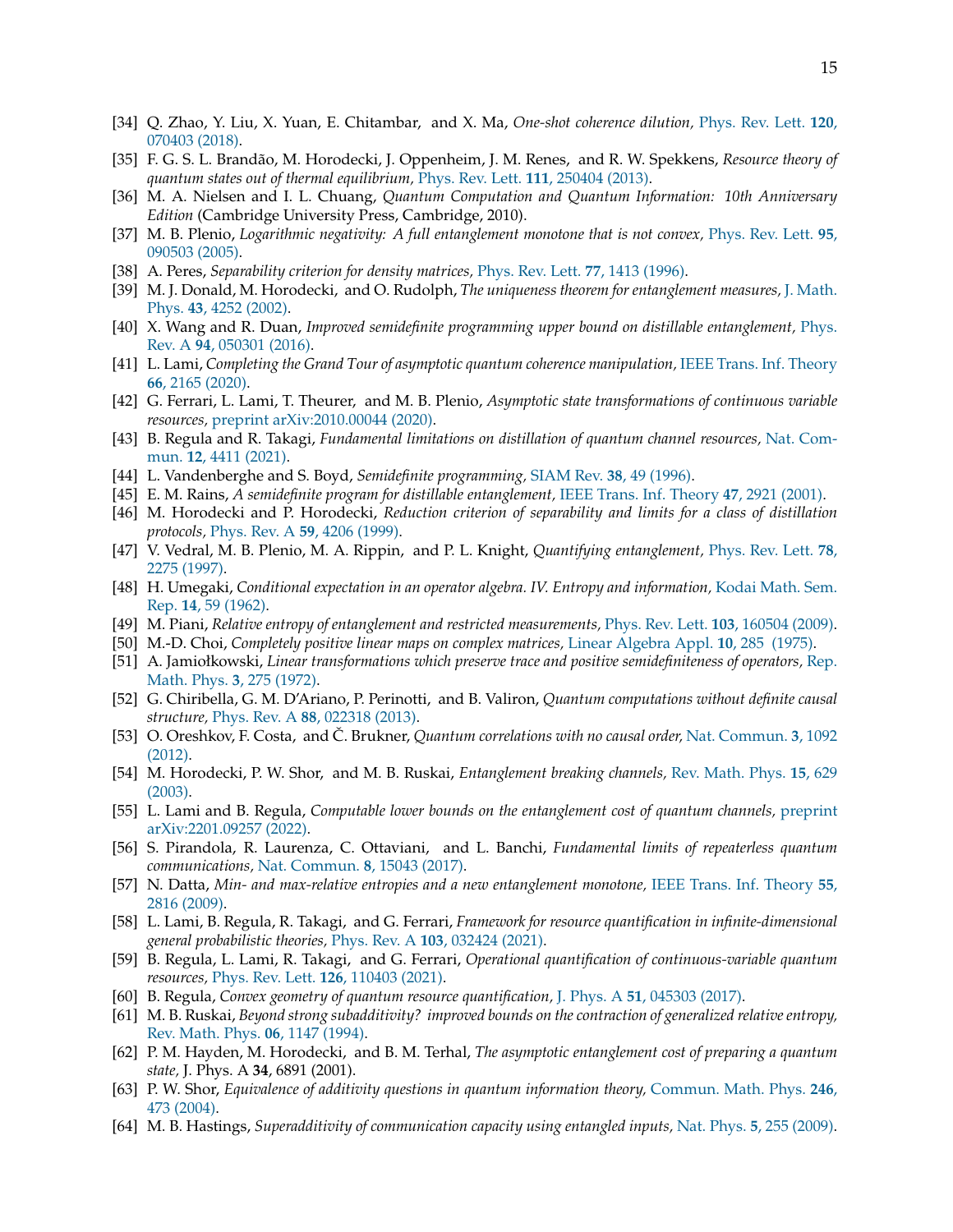- <span id="page-15-0"></span>[65] R. R. Tucci, *Quantum entanglement and conditional information transmission,* [preprint arXiv:quant](https://arxiv.org/abs/quant-ph/9909041)[ph/9909041 \(1999\).](https://arxiv.org/abs/quant-ph/9909041)
- [66] M. Christandl and A. Winter, *Squashed entanglement: An additive entanglement measure,* [J. Math. Phys.](http://dx.doi.org/10.1063/1.1643788) **45**[, 829 \(2004\).](http://dx.doi.org/10.1063/1.1643788)
- <span id="page-15-1"></span>[67] F. G. S. L. Brandão, M. Christandl, and J. Yard, *Faithful squashed entanglement,* [Commun. Math. Phys.](http://dx.doi.org/10.1007/s00220-011-1302-1) **306**[, 805 \(2011\).](http://dx.doi.org/10.1007/s00220-011-1302-1)
- <span id="page-15-2"></span>[68] I. Devetak and A. Winter, *Distillation of secret key and entanglement from quantum states,* [Proc. Royal Soc.](http://dx.doi.org/10.1098/rspa.2004.1372) A **461**[, 207 \(2005\).](http://dx.doi.org/10.1098/rspa.2004.1372)
- <span id="page-15-3"></span>[69] M. Fekete, *Über die Verteilung der Wurzeln bei gewissen algebraischen Gleichungen mit ganzzahligen Koeffizienten,* Math. Z. **17**[, 228 \(1923\).](http://dx.doi.org/10.1007/BF01504345)
- <span id="page-15-4"></span>[70] A. Müller-Hermes and D. Reeb, *Monotonicity of the quantum relative entropy under positive maps,* [Ann.](http://dx.doi.org/10.1007/s00023-017-0550-9) [Henri Poincaré](http://dx.doi.org/10.1007/s00023-017-0550-9) **18**, 1777 (2017).
- <span id="page-15-5"></span>[71] M. J. Donald and M. Horodecki, *Continuity of relative entropy of entanglement,* [Phys. Lett. A](http://dx.doi.org/https://doi.org/10.1016/S0375-9601(99)00813-0) **264**, 257 [\(1999\).](http://dx.doi.org/https://doi.org/10.1016/S0375-9601(99)00813-0)
- <span id="page-15-6"></span>[72] A. Winter, *Tight uniform continuity bounds for quantum entropies: Conditional entropy, relative entropy distance and energy constraints,* [Commun. Math. Phys.](http://dx.doi.org/10.1007/s00220-016-2609-8) **347**, 291 (2016).
- <span id="page-15-7"></span>[73] M. Hayashi, *Quantum Information: An Introduction* (Springer Berlin Heidelberg, 2006).
- <span id="page-15-8"></span>[74] F. G. S. L. Brandão, M. Christandl, A. W. Harrow, and M. Walter, *The mathematics of entanglement,* [preprint arXiv:1604.01790 \(2016\).](https://arxiv.org/abs/1604.01790)
- <span id="page-15-9"></span>[75] M. Christandl, N. Schuch, and A. Winter, *Entanglement of the antisymmetric state,* [Commun. Math. Phys.](http://dx.doi.org/10.1007/s00220-012-1446-7) **311**[, 397 \(2012\).](http://dx.doi.org/10.1007/s00220-012-1446-7)
- <span id="page-15-10"></span>[76] X. Wang and M. M. Wilde, *Cost of quantum entanglement simplified,* [Phys. Rev. Lett.](http://dx.doi.org/10.1103/PhysRevLett.125.040502) **125**, 040502 (2020).
- <span id="page-15-11"></span>[77] A. W. Harrow and M. A. Nielsen, *Robustness of quantum gates in the presence of noise,* [Phys. Rev. A](http://dx.doi.org/10.1103/PhysRevA.68.012308) **68**, [012308 \(2003\).](http://dx.doi.org/10.1103/PhysRevA.68.012308)
- <span id="page-15-12"></span>[78] M. Steiner, *Generalized robustness of entanglement,* Phys. Rev. A **67**[, 054305 \(2003\).](http://dx.doi.org/10.1103/PhysRevA.67.054305)
- <span id="page-15-13"></span>[79] G. H. Hardy and J. E. Littlewood, *Some problems of diophantine approximation: Part II. The trigonometrical series associated with the elliptic*  $\vartheta$ *-functions, Acta Math.* **37**[, 193 \(1914\).](http://dx.doi.org/10.1007/BF02401834)
- <span id="page-15-14"></span>[80] D. E. Knuth, *Big Omicron and big Omega and big Theta,* [SIGACT News](http://dx.doi.org/10.1145/1008328.1008329) **8**, 18 (1976).
- <span id="page-15-15"></span>[81] A. Shimony, *Degree of entanglement,* [Ann. NY Ac.](http://dx.doi.org/10.1111/j.1749-6632.1995.tb39008.x) **755**, 675 (1995).
- <span id="page-15-16"></span>[82] F. G. S. L. Brandão and N. Datta, *One-shot rates for entanglement manipulation under non-entangling maps,* [IEEE Trans. Inf. Theory](http://dx.doi.org/10.1109/TIT.2011.2104531) **57**, 1754 (2011).
- <span id="page-15-17"></span>[83] T. Baumgratz, M. Cramer, and M. B. Plenio, *Quantifying coherence,* [Phys. Rev. Lett.](http://dx.doi.org/10.1103/PhysRevLett.113.140401) **113**, 140401 (2014).
- <span id="page-15-18"></span>[84] A. Streltsov, G. Adesso, and M. B. Plenio, *Colloquium: Quantum coherence as a resource,* [Rev. Mod. Phys.](http://dx.doi.org/10.1103/RevModPhys.89.041003) **89**[, 041003 \(2017\).](http://dx.doi.org/10.1103/RevModPhys.89.041003)
- <span id="page-15-19"></span>[85] A. Winter and D. Yang, *Operational resource theory of coherence,* [Phys. Rev. Lett.](http://dx.doi.org/10.1103/PhysRevLett.116.120404) **116**, 120404 (2016).
- <span id="page-15-20"></span>[86] D. Jonathan and M. B. Plenio, *Entanglement-assisted local manipulation of pure quantum states,* [Phys. Rev.](http://dx.doi.org/10.1103/PhysRevLett.83.3566) Lett. **83**[, 3566 \(1999\).](http://dx.doi.org/10.1103/PhysRevLett.83.3566)
- <span id="page-15-21"></span>[87] F. G. S. L. Brandão and G. Gour, *Reversible framework for quantum resource theories,* [Phys. Rev. Lett.](http://dx.doi.org/10.1103/PhysRevLett.115.070503) **115**, [070503 \(2015\).](http://dx.doi.org/10.1103/PhysRevLett.115.070503)
- <span id="page-15-22"></span>[88] L. Lami and M. E. Shirokov, *Attainability and lower semi-continuity of the relative entropy of entanglement, and variations on the theme,* [preprint arXiv:2105.08091 \(2021\).](https://arxiv.org/abs/2105.08091)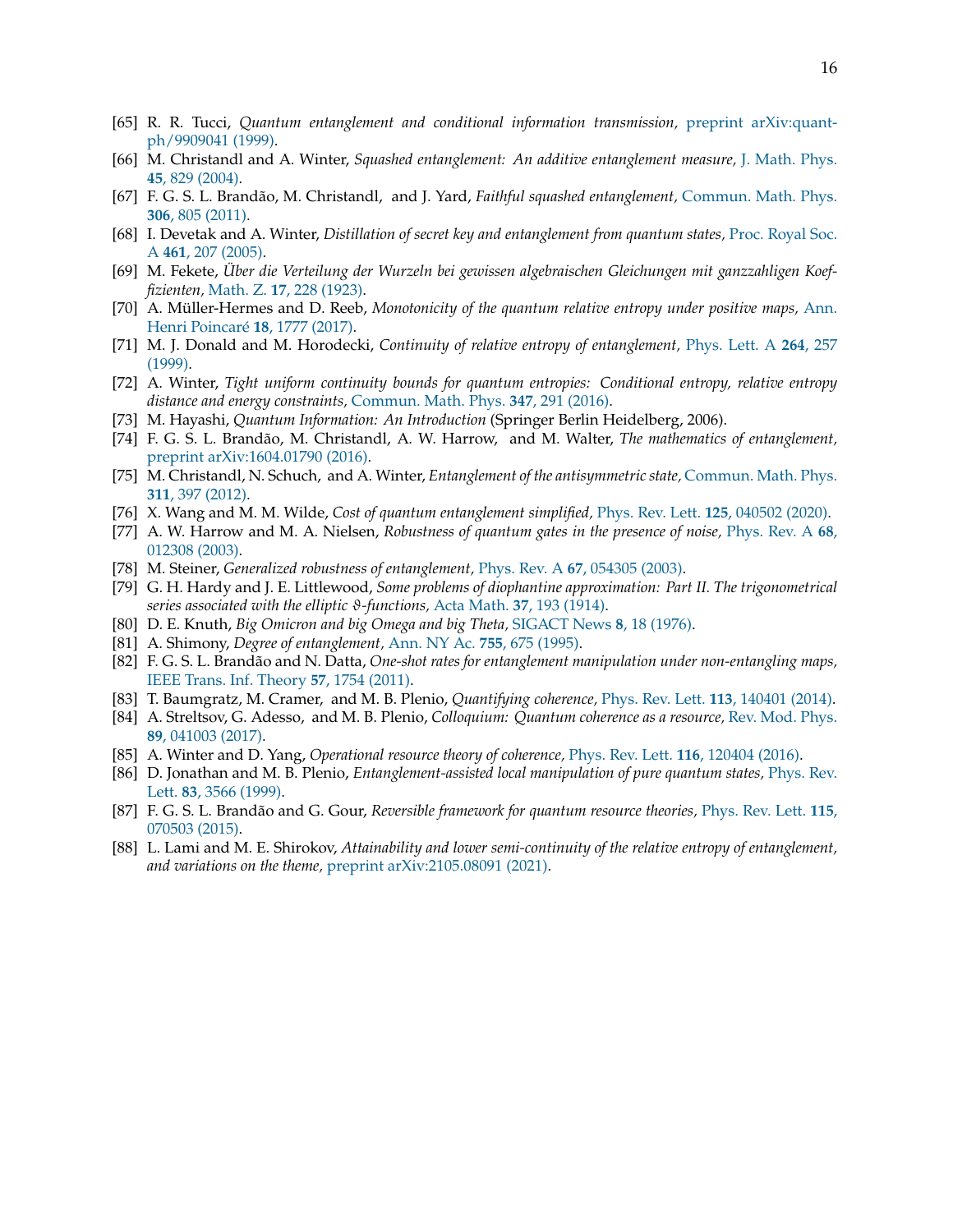# **No second law of entanglement manipulation after all — Supplementary Information —**

#### **CONTENTS**

| I. General definitions                                                | 17 |
|-----------------------------------------------------------------------|----|
| II. Tempered robustness and tempered negativity                       | 22 |
| III. Main results: irreversibility of entanglement manipulation       | 25 |
| IV. How much entanglement must be generated to achieve reversibility? | 31 |
| V. Further considerations                                             | 39 |
| VI. Subtleties related to infinite dimension                          | 45 |

# <span id="page-16-0"></span>**I. GENERAL DEFINITIONS**

Throughout the Supplementary Information, we work in the full generality of Hilbert spaces which can be infinite dimensional. An operator  $X : \mathcal{H} \to \mathcal{H}$  on a Hilbert space X is said to be bounded if  $||X||_{\infty} := \sup_{|\psi\rangle \in \mathcal{H}, |||\psi\rangle|| \leq 1} ||X||_{\psi}|| \leq \infty$ . The expression on the left-hand side is called the expression on the left-hand side is called the operator norm of X. The Banach space of bounded operators on a Hilbert space  $\mathcal H$  will be denoted with  $\mathcal{B}(\mathcal{H})$ . Its pre-dual is the Banach space of trace class operators, denoted with  $\mathcal{T}(\mathcal{H})$ . We remind the reader that an operator  $T: \mathcal{H} \to \mathcal{H}$  is said to be of trace class if it is bounded and  $\limsup_{n \to \infty} S^{\infty}$  (a)  $\sqrt{T+T}$  is  $\lambda$  is expressed for some such hange for all some for all settlemental hange moreover  $\sum_{i=1}^{\infty}$  $\sum_{j=0}^{\infty} \langle e_j | \sqrt{T^{\dagger}T} | e_j \rangle < \infty$  converges for some — and hence for all — orthonormal bases moreover  $\sum_{j=0}^{V_i}$   $\langle V_i^T \cdot T | \varepsilon_j \rangle \leq \infty$  converges for some — and nence for an — orthonormal bases<br> $\{ | \varepsilon_j \rangle \}_{j \in \mathbb{N}}$ . Here,  $\sqrt{T^+T}$  is the unique positive square root of the positive semi-definite bounded<br> operator  $T^{\dagger}T$ , with  $T^{\dagger}$  being the adjoint of  $T$ . Positive semi-definite trace-class operators inside<br> $T(H)$  form a cone indicated with  $T(H)$ . When pormalised to have trace equal to one operators  $\mathcal{T}(\mathcal{H})$  form a cone, indicated with  $\mathcal{T}_{+}(\mathcal{H})$ . When normalised to have trace equal to one, operators in  $\mathcal{T}_+(\mathcal{H})$  form the set of density operators, which we will denote by  $\mathcal{D}(\mathcal{H})$ . Hereafter, the subscript sa (e.g.  $\mathcal{B}_{sa}$ ) indicates a restriction to self-adjoint operators.

A linear map  $\Lambda : \mathcal{T}(\mathcal{H}_A) \to \mathcal{T}(\mathcal{H}_B)$ , i.e. from system A to system B, is said to be:

- (i) positive, if  $\Lambda(\mathcal{T}_{+}(\mathcal{H}_{A})) \subseteq \mathcal{T}_{+}(\mathcal{H}_{B})$ );
- (ii) completely positive, if  $id_k \otimes \Lambda : \mathcal{T}(\mathbb{C}^k \otimes \mathcal{H}_A) \to \mathcal{T}(\mathbb{C}^k \otimes \mathcal{H}_B)$  is positive for all  $k \in \mathbb{N}$ , where identity channel on the space of  $k \times k$  complex matrices:  $id_k$  denotes the identity channel on the space of  $k \times k$  complex matrices;
- (iii) trace preserving, if  $Tr \Lambda(X) = Tr X$  for all X.

We will denote the set of positive (respectively, completely positive) trace preserving maps from  $A$ to *B* with  $PTP_{A\to B}$  (respectively,  $CPTP_{A\to B}$ ). Given a bounded linear map  $\Lambda : \mathcal{T}(\mathcal{H}_A) \to \mathcal{T}(\mathcal{H}_B)$ ,<sup>1</sup> we can consider its adjoint  $\Lambda^{\dagger}$  :  $\mathcal{B}(\mathcal{H}_B) \to \mathcal{B}(\mathcal{H}_A)$ , defined by the identity

$$
\operatorname{Tr}\left[X\Lambda^{\dagger}(Y)\right] = \operatorname{Tr}\left[\Lambda(X)Y\right], \qquad \forall \ X \in \mathcal{T}(\mathcal{H}_A), \quad \forall \ Y \in \mathcal{B}(\mathcal{H}_B) \tag{S1}
$$

<span id="page-16-1"></span><sup>&</sup>lt;sup>1</sup> Here, 'bounded' is intended in the Banach space sense; that is, we require that  $||\Lambda(T)||_1 \leq C||T||_1$  for some constant  $C < \infty$  and all  $T \in \mathcal{T}(\mathcal{H}_A)$ .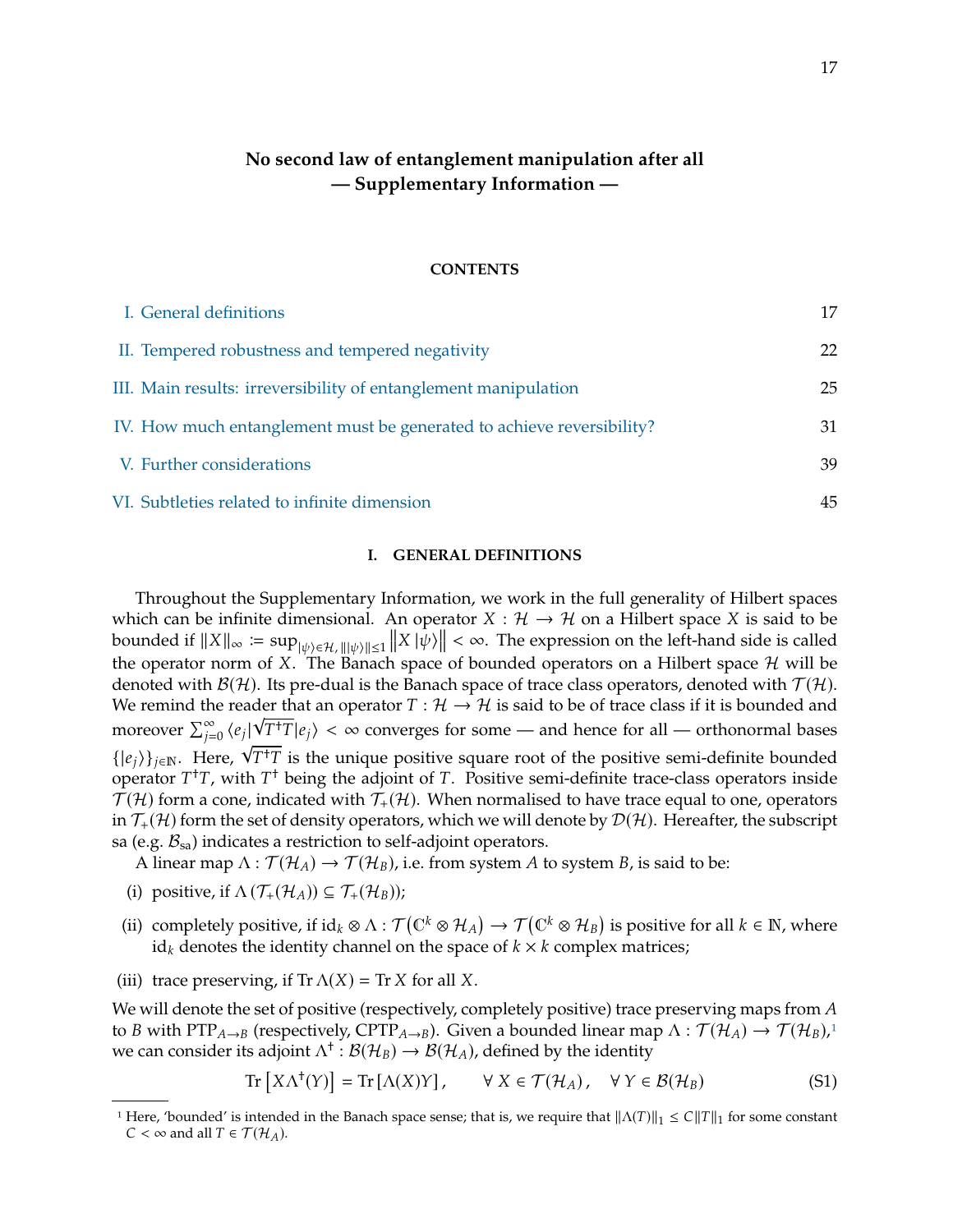If  $\Lambda : \mathcal{T}(\mathcal{H}_A) \to \mathcal{T}(\mathcal{H}_B)$  is a positive and trace preserving linear map, then it satisfies that

$$
\|\Lambda(T)\|_1 \le \|T\|_1 \qquad \forall \ T \in \mathcal{T}(\mathcal{H}). \tag{S2}
$$

This in particular implies that  $\Lambda$  is bounded in the Banach space sense. Its adjoint  $\Lambda^\dagger$  is positive and unital, meaning that  $\Lambda^{\dagger}(\mathbb{1}_B) = \mathbb{1}_A$ , and more generally

<span id="page-17-3"></span>
$$
\left\|\Lambda^{\dagger}(X)\right\|_{\infty} \le \|X\|_{\infty} \qquad \forall \ X \in \mathcal{B}(\mathcal{H}). \tag{S3}
$$

# **A. Robustness measures**

Let AB be a quantum system with Hilbert space  $\mathcal{H}_{AB} \coloneqq \mathcal{H}_A \otimes \mathcal{H}_B$ . The set of separable states on AB can be defined as the closed convex hull of all product states, in formula

$$
S_{AB}^1 \coloneqq \text{cl}\left(\text{conv}\left\{|\psi\rangle\langle\psi|_A \otimes |\phi\rangle\langle\phi|_B : |\psi\rangle_A \in \mathcal{H}_A, |\phi\rangle_B \in \mathcal{H}_B, \langle\psi|\psi\rangle = 1 = \langle\phi|\phi\rangle\right\}\right). \tag{S4}
$$

As mentioned in the main text, Werner, Holevo, and Shirokov [\[27\]](#page-13-19) have shown that a state  $\sigma_{AB}$  is separable if and only if it can be expressed as

$$
\sigma_{AB} = \int |\psi \rangle \langle \psi|_A \otimes |\phi \rangle \langle \phi|_B \, d\mu(\psi, \phi), \tag{S5}
$$

where  $\mu$  is a Borel probability measure on the product of the sets of local (normalised) pure states. The cone generated by the set of separable states will be denoted with

<span id="page-17-0"></span>
$$
\mathcal{S}_{AB} \coloneqq \text{cone}\left(\mathcal{S}_{AB}^1\right) \coloneqq \left\{\lambda \sigma_{AB} : \lambda \ge 0, \sigma_{AB} \in \mathcal{S}_{AB}^1\right\}.
$$
 (S6)

As an outer approximation to  $S_{AB}$ , one often employs the cone of positive operators that also have a positive partial transpose (PPT). In formula, this is given by

<span id="page-17-1"></span>
$$
\mathcal{PPT}_{AB} := \left\{ T_{AB} \in \mathcal{T}_{+}(\mathcal{H}_{AB}) : T_{AB}^{\Gamma} \ge 0 \right\},\tag{S7}
$$

and Γ stands for the partial transpose. As recalled already in the main text, this is defined by the expression

<span id="page-17-4"></span>
$$
\Gamma(X_A \otimes Y_B) = (X_A \otimes Y_B)^{\Gamma} := X_A \otimes Y_B^{\top}
$$
 (S8)

on simple tensors, and is extended to the whole  $\mathcal{T}(\mathcal{H}_{AB})$  by linearity and continuity. Some subtleties related to the infinite-dimensional case are discussed in the Supplementary Note [VI.](#page-44-0) It has been long known that [\[38\]](#page-14-4)

$$
S_{AB} \subseteq \mathcal{PPT}_{AB} \tag{S9}
$$

for all bipartite systems  $AB$ . Leveraging this fact, one can introduce an easily computable entanglement measure known as the *logarithmic negativity*, given by [\[21,](#page-13-13) [37\]](#page-14-3)

<span id="page-17-2"></span>
$$
E_N(\rho_{AB}) \coloneqq \log_2 \left\| \rho_{AB}^\Gamma \right\|_1 = \log_2 \sup \left\{ \text{Tr } X \rho : \left\| X^\Gamma \right\|_\infty \le 1 \right\}. \tag{S10}
$$

**Note.** Hereafter, unless otherwise specified,  $K_{AB}$  will denote one of the two cones  $K_{AB} = S_{AB}$  or  $K_{AB} = \mathcal{PPT}_{AB}$  defined by [\(S6\)](#page-17-0) and [\(S7\)](#page-17-1), respectively.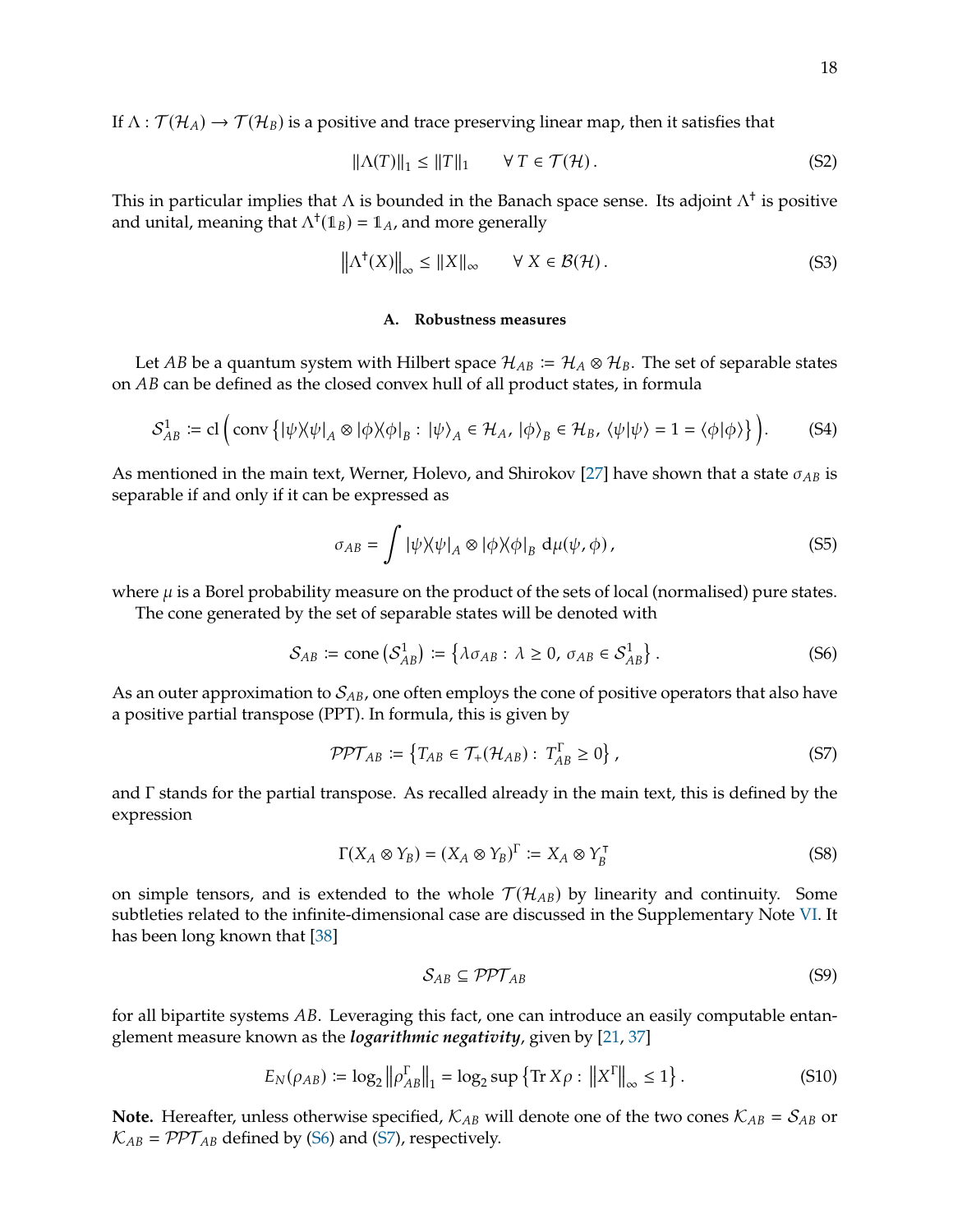<span id="page-18-0"></span>
$$
R^s_{\mathcal{K}}(\rho) \coloneqq \inf \{ \text{Tr } \delta : \delta \in \mathcal{K}, \, \rho + \delta \in \mathcal{K} \} \,.
$$
 (S11)

Here, it is understood that the variable  $\delta$  is a trace-class operator. Much of the appeal of the expression in [\(S11\)](#page-18-0) is that it is a convex optimisation program, and even a semi-definite program (SDP) for the special case of  $K = \mathcal{PPT}$  (however, it is an infinite-dimensional optimisation when  $\rho$  acts on an infinite-dimensional space). Note that  $R^s_{\mathcal{PPT}}(\rho) \leq R^s_{\mathcal{S}}(\rho)$  holds for all states  $\rho$ , as a simple increasion of (S11) reveals simple inspection of [\(S11\)](#page-18-0) reveals.

**Note.** Our definition of robustness  $R_K^s$  follows the convention of Vidal and Tarrach [\[28\]](#page-13-20). The relatively converged as  $1 + R_K$  in our current robustness as constructed in Ref. [\[58,](#page-14-22) [59\]](#page-14-23), instead, would be expressed as  $1 + R_K$  in our current notation.

It turns out that  $1 + 2R^s_{\mathcal{K}}(\rho)$  is nothing but the base norm of  $\rho = \rho_{AB}$  as computed in the base<br>m space  $(B - (H_{AB}) - K_{AB})$ . This is proved in Ref. [58, I emma 25] for the case  $K - S$ . norm space  $(\mathcal{B}_{sa}(\mathcal{H}_{AB})$ ,  $\mathcal{K}_{AB}$ , Tr<sub>AB</sub>). This is proved in Ref. [\[58,](#page-14-22) Lemma 25] for the case  $\mathcal{K} = \mathcal{S}$ , and in Supplementary Note [VI](#page-44-0) for the case  $K = \mathcal{PPT}$ . Leveraging this correspondence, one can establish the dual representation [\[58,](#page-14-22) Eq. (23) and Lemma 25]

<span id="page-18-1"></span>
$$
1 + 2R_{\mathcal{K}}^{s}(\rho) = \sup \{ \text{Tr } X\rho : X \in [-1, 1]_{\mathcal{K}^*} \} =: ||\rho||_{\mathcal{K}},
$$
 (S12)

where

$$
\mathcal{K}^* := \{ Z_{AB} \in \mathcal{B}_{sa}(\mathcal{H}_{AB}) : \text{Tr}[Z_{AB}W_{AB}] \ge 0 \quad \forall \ W_{AB} \in \mathcal{K}_{AB} \} \subset \mathcal{B}_{sa}(\mathcal{H}_{AB}),
$$
(S13)

$$
[-1,1]_{K^*} \coloneqq \{Z_{AB} \in \mathcal{B}_{sa}(\mathcal{H}_{AB}) : |\text{Tr}[Z_{AB}W_{AB}]| \leq \text{Tr}\,W_{AB} \quad \forall \, W_{AB} \in \mathcal{K}_{AB}\} \subset \mathcal{B}_{sa}(\mathcal{H}_{AB}).
$$
 (S14)

The notation  $[-1, 1]_{K^*}$  is motivated by the fact that this set can be understood as an operator interval with respect to the cone  $\mathcal{K}^*$ , in the sense that  $[-1, 1]_{\mathcal{K}^*} = (1 - \mathcal{K}^*) \cap (-1 + \mathcal{K}^*)$ . Combining expressions [\(S11\)](#page-18-0) and [\(S12\)](#page-18-1) allows us to compute the robustness exactly in some cases. For instance, for a pure state  $\Psi_{AB} = |\Psi\rangle \langle \Psi|_{AB}$  with Schmidt decomposition  $|\Psi\rangle_{AB} = \sum_{j=1}^{\infty}$  $\sum_{j=0}^{\infty} \sqrt{\lambda_j} |e_j\rangle_A |f_j\rangle_B$  it holds that [\[28,](#page-13-20) [58,](#page-14-22) [59\]](#page-14-23)

<span id="page-18-2"></span>
$$
R_{\mathcal{K}}^{s}(\Psi) = \left(\sum_{j=0}^{\infty} \sqrt{\lambda_j}\right)^2 - 1.
$$
 (S15)

The special case of this formula where  $\Psi = \Phi_2^{\otimes k}$  is made of *k* copies of an entanglement bit<br> $\Phi = \frac{1}{2}$  (100) + 111) is expecially useful. We shain that  $|\Phi_2\rangle = \frac{1}{\sqrt{2}}$  $\frac{1}{2}$  (|00) + |11)) is especially useful. We obtain that

<span id="page-18-3"></span>
$$
R_{\mathcal{K}}^{s}\left(\Phi_{2}^{\otimes k}\right) = 2^{k} - 1.
$$
 (S16)

On a different note, by combining the expression in [\(S12\)](#page-18-1) with the elementary estimate  $\|\rho\|_{\cal K} \geq 0$  $\left\| \rho^{\Gamma} \right\|_1$  one deduces the following.

**Lemma S1.** *For all states ρ, it holds that* 

$$
R_S^s(\rho) \ge R_{\mathcal{PPT}}^s(\rho) \ge \frac{\left\|\rho^{\Gamma}\right\|_1 - 1}{2} \,. \tag{S17}
$$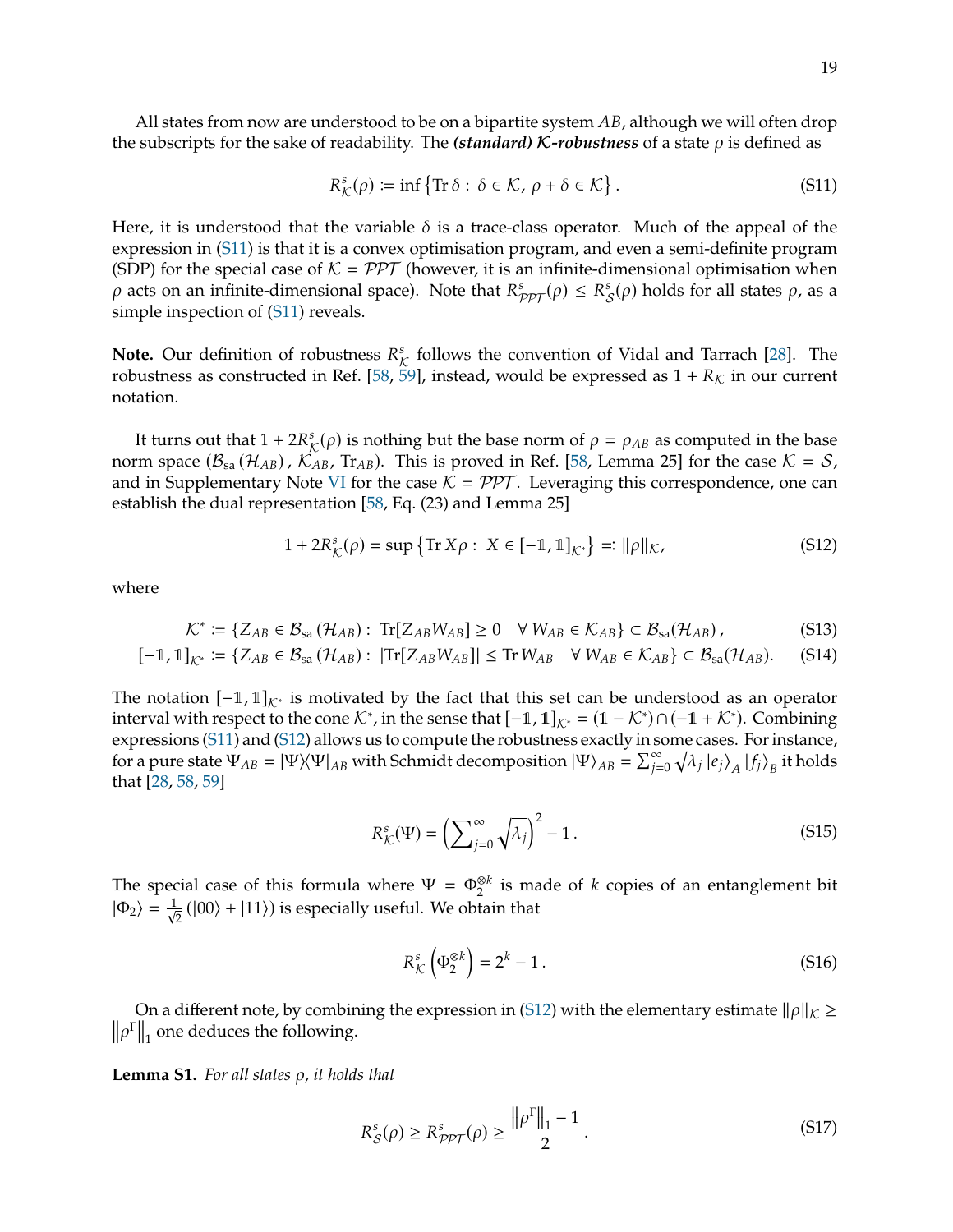#### **B. Distillable entanglement and entanglement cost**

We will also need some notation for the set of quantum channels that preserve separability and PPT-ness, or — in short — K-ness. Remember that we denote with  $(C)PTP_{A\rightarrow A'}$  the set of (completely) positive and trace-preserving maps from  $A$  to  $A'$ . Since our results actually hold for all positive transformations, even those that are not completely positive we will drop the complete all positive transformations, even those that are not completely positive, we will drop the complete positivity assumption from now on.

Thus, let us we define *K-preserving operations* between two bipartite systems  $AB$  and  $A'$  $B'$  by

<span id="page-19-2"></span>
$$
KP(AB \to A'B') := \{ \Lambda \in PTP(AB \to A'B') : \Lambda(\mathcal{K}_{AB}) \subseteq \mathcal{K}_{A'B'} \}.
$$
 (S18)

When  $\mathcal{K} = \mathcal{S}$ , the above identity defines the set of non-entangling (or separability-preserving) operations employed in the main text. When  $K = \mathcal{PPT}$ , we obtain the family of PPT-preserving operations instead. Note that the name of 'PPT-preserving' maps has been used in the literature to refer to several distinct concepts; we stress that here we only impose that  $\Lambda(\sigma)$  is PPT whenever  $\sigma$  is.

We record the following elementary yet important observation.

**Lemma S2.** For  $K = S$ , PPT, the K-robustnesses [\(S11\)](#page-18-0) is monotonic under K-preserving operations.

*Proof.* The proof follows standard arguments, and indeed an even stronger variant of the monotonicity of the robustnesses (selective monotonicity) has been shown e.g. in Ref. [\[60\]](#page-14-24); we repeat the basic argument here only for the sake of convenience. For a bipartite state  $\rho_{AB}$ , an arbitrary  $\varepsilon > 0$ , and some  $\Lambda \in \text{KP}(AB \to A'B')$ , let  $\delta_{AB} \in \mathcal{K}_{AB}$  be such that  $\rho_{AB} + \delta_{AB} \in \mathcal{K}_{AB}$  and<br>Tr $\delta_{AB} \leq R^s (q_{AB}) + s$ . Then  $\Lambda(\delta_{AB}) \in \mathcal{K}_{AB}$  and also  $\Lambda(q_{AB}) + \Lambda(\delta_{AB}) = \Lambda(q_{AB} + \delta_{AB}) \in \mathcal{K}_{AB}$  so Tr  $\delta_{AB} \leq R_K^s(\rho_{AB}) + \varepsilon$ . Then  $\Lambda(\delta_{AB}) \in \mathcal{K}_{A'B'}$  and also  $\Lambda(\rho_{AB}) + \Lambda(\delta_{AB}) = \Lambda(\rho_{AB} + \delta_{AB}) \in \mathcal{K}_{A'B'}$ , so that

<span id="page-19-0"></span>
$$
R^s_{\mathcal{K}}(\Lambda(\rho_{AB})) \leq \text{Tr}\,\Lambda(\delta_{AB}) = \text{Tr}\,\delta_{AB} \leq R^s_{\mathcal{K}}(\rho_{AB}) + \varepsilon.
$$

Since this holds for arbitrary  $\varepsilon > 0$ , we deduce that  $R^s_{\mathcal{K}}(\Lambda(\rho_{AB})) \leq R^s_{\mathcal{K}}(\rho_{AB})$ , as claimed.

We now recall the definitions of distillable entanglement and entanglement cost of a state  $\rho_{AB}$ under  $K$ -preserving operations. We present here a slightly more general construction than in the Methods section of the main text, namely, one which incorporates a non-zero asymptotic error. Following e.g. Vidal and Werner [\[21,](#page-13-13) Eq. (43)], for an arbitrary  $\varepsilon \in [0, 1)$  let us set

$$
E_{d,\text{KP}}^{\varepsilon}(\rho_{AB}) \coloneqq \sup \left\{ R > 0 : \limsup_{n \to \infty} \inf_{\Lambda_n \in \text{KP}\left(A^n B^n \to A_0^{\lceil Rn \rceil} B_0^{\lceil Rn \rceil}\right)} \frac{1}{2} \left\| \Lambda_n \left( \rho_{AB}^{\otimes n} \right) - \Phi_2^{\otimes \lceil Rn \rceil} \right\|_1 \leq \varepsilon \right\},\tag{S19}
$$

$$
E_{c, KP}^{\varepsilon}(\rho_{AB}) \coloneqq \inf \left\{ R > 0 : \limsup_{n \to \infty} \inf_{\Lambda_n \in KP\left(A_0^{\lfloor Rn \rfloor} B_0^{\lfloor Rn \rfloor} \to A^n B^n\right)} \frac{1}{2} \left\| \Lambda_n \left( \Phi_2^{\otimes \lfloor Rn \rfloor} \right) - \rho_{AB}^{\otimes n} \right\|_1 \leq \varepsilon \right\}.
$$
 (S20)

For a fixed  $\rho$ , the function  $E_{d,\text{KP}}^{\varepsilon}(\rho)$  is non-decreasing in  $\varepsilon$ , while  $E_{c,\text{KP}}^{\varepsilon}(\rho)$  is non-increasing. Also, note that note that

<span id="page-19-1"></span>
$$
E_{d,KP}(\rho_{AB}) := E_{d,KP}^0(\rho_{AB}), \qquad E_{c,KP}(\rho_{AB}) := E_{c,KP}^0(\rho_{AB}), \qquad (S21)
$$

coincide with the quantities discussed in the Methods section of the main text.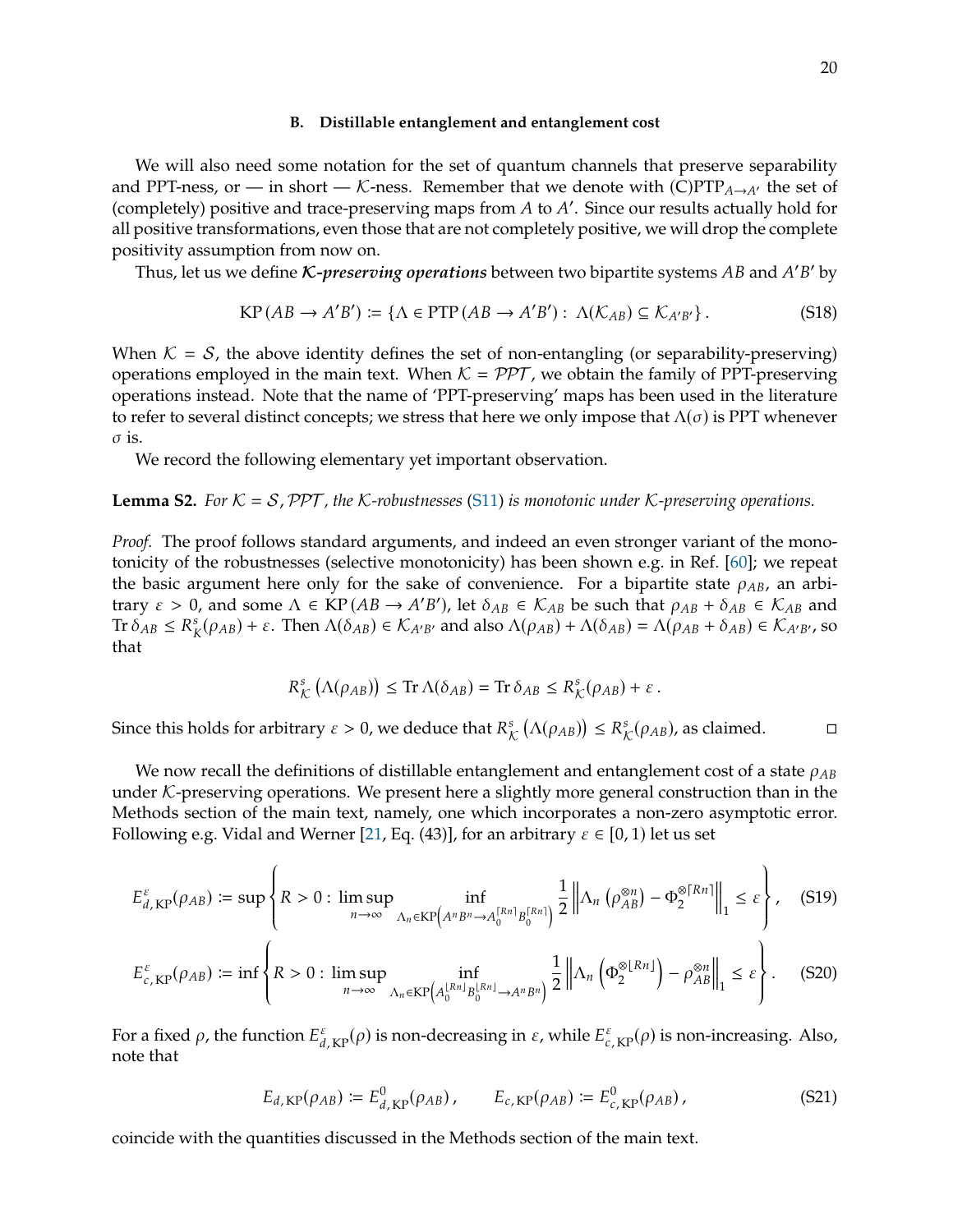A variation on the notions of distillable entanglement and entanglement cost can be obtained by looking only at *exact* transformations. The corresponding modified entanglement measures read

$$
E_{d, KP}^{\text{exact}}(\rho_{AB}) \coloneqq \sup \left\{ R > 0 : \exists n_0 : \forall n \ge n_0 \; \exists \; \Lambda_n \in \text{KP}\left(A^n B^n \to A_0^{\lceil Rn \rceil} B_0^{\lceil Rn \rceil}\right) : \; \Lambda_n \left(\rho_{AB}^{\otimes n}\right) = \Phi_2^{\otimes \lceil Rn \rceil}\right\}
$$
\n
$$
E_{c, KP}^{\text{exact}}(\rho_{AB}) \coloneqq \inf \left\{ R > 0 : \exists n_0 : \forall n \ge n_0 \; \exists \; \Lambda_n \in \text{KP}\left(A_0^{\lfloor Rn \rfloor} B_0^{\lfloor Rn \rfloor} \to A^n B^n\right) : \; \Lambda_n \left(\Phi_2^{\otimes \lfloor Rn \rfloor}\right) = \rho_{AB}^{\otimes n}\right\}.
$$
\n(S23)

Although less operationally meaningful than their error-tolerant counterparts [\(S19\)](#page-19-0)–[\(S20\)](#page-19-1), the exact distillable entanglement and the exact entanglement cost are nevertheless useful sometimes. For instance, they can come in handy in establishing bounds, thanks to the simple inequalities

<span id="page-20-2"></span>
$$
E_{d, \text{KP}}^{\text{exact}}(\rho) \le E_{d, \text{KP}}(\rho) \le E_{c, \text{KP}}(\rho) \le E_{c, \text{KP}}^{\text{exact}}(\rho), \tag{S24}
$$

which hold for all bipartite states  $\rho$ . We now introduce formally the notion of reversibility for the theory of entanglement manipulation under  $K$ -preserving transformations.

<span id="page-20-1"></span>**Definition S3.** *The theory of entanglement manipulation is said to be* **reversible under** *K*-preserving **operations** *if*  $E_{d,KP}(\rho_{AB}) = E_{c,KP}(\rho_{AB})$  *holds for all bipartite states*  $\rho_{AB}$ *. Otherwise it is said to be* **irreversible under** K**-preserving operations***.*

It is not difficult to realise that neither of the two families of K-preserving operations, for  $K = S$ and  $\mathcal{K} = \mathcal{PPT}$ , is a subset of the other. Hence, one would be tempted to deduce that the distillable entanglement and the entanglement cost under non-entangling and PPT-preserving operations do not obey any general inequality. This is however not the case, and the reason must be traced back to the very high degree of symmetry exhibited by the maximally entangled state, and — more precisely — to the fact that for isotropic states the 'PPT criterion' [\[38\]](#page-14-4) is necessary and sufficient for separability [\[46\]](#page-14-10). The operational relation between the two classes can be inferred from [\[19,](#page-13-11) Remark on pp. 843–844] already, and we can formalise this observation as follows.

<span id="page-20-3"></span>**Lemma S4.** For all bipartite states  $\rho$  and all  $\varepsilon \in [0, 1)$  it holds that

$$
E_{d,\text{NE}}^{\varepsilon}(\rho) \ge E_{d,\text{PPTP}}^{\varepsilon}(\rho), \qquad E_{c,\text{NE}}^{\varepsilon}(\rho) \ge E_{c,\text{PPTP}}^{\varepsilon}(\rho), \qquad (S25)
$$

$$
E_{d,\text{NE}}^{\text{exact}}(\rho) \ge E_{d,\text{PPTP}}^{\text{exact}}(\rho), \qquad E_{c,\text{NE}}^{\text{exact}}(\rho) \ge E_{c,\text{PPTP}}^{\text{exact}}(\rho). \tag{S26}
$$

*In particular,*

$$
E_{d,\text{NE}}(\rho) \ge E_{d,\text{PPTP}}(\rho), \qquad E_{c,\text{NE}}(\rho) \ge E_{c,\text{PPTP}}(\rho). \tag{S27}
$$

*Proof.* We prove only the first inequality, as all the others are completely analogous. Let R be an achievable rate for  $E_{d,\text{PTP}}^{\varepsilon}(\rho)$  at error threshold  $\varepsilon \in [0,1)$ , and let  $\Lambda_n \in \text{PTP}$  be PPT-preserving operations satisfying that  $\limsup_{n\to\infty}\frac{1}{2}$ 2  $\left\Vert \Lambda_{n}\left(\rho^{\otimes n}\right)-\Phi_{2}^{\otimes\left\lceil Rn\right\rceil }\right\Vert$  $\Big\|_1 \leq \varepsilon$ . To proceed further, define the twirling operation  $\mathcal{T}_n$  on a  $2^{\lceil R_n \rceil} \times 2^{\lceil R_n \rceil}$  bipartite system by  $\lceil 46 \rceil$ 

<span id="page-20-0"></span>
$$
\mathcal{T}_n(X) \coloneqq \int \left( U \otimes U^* \right) X \left( U \otimes U^* \right)^{\dagger} dU
$$
\n
$$
= \operatorname{Tr} \left[ X \Phi_2^{\otimes \lceil Rn \rceil} \right] \Phi_2^{\otimes \lceil Rn \rceil} + \operatorname{Tr} \left[ X \left( 1 - \Phi_2^{\otimes \lceil Rn \rceil} \right) \right] \frac{1 - \Phi_2^{\otimes \lceil Rn \rceil}}{2^{\lceil Rn \rceil} - 1}, \tag{S28}
$$

<span id="page-20-4"></span> $\overline{\phantom{a}}$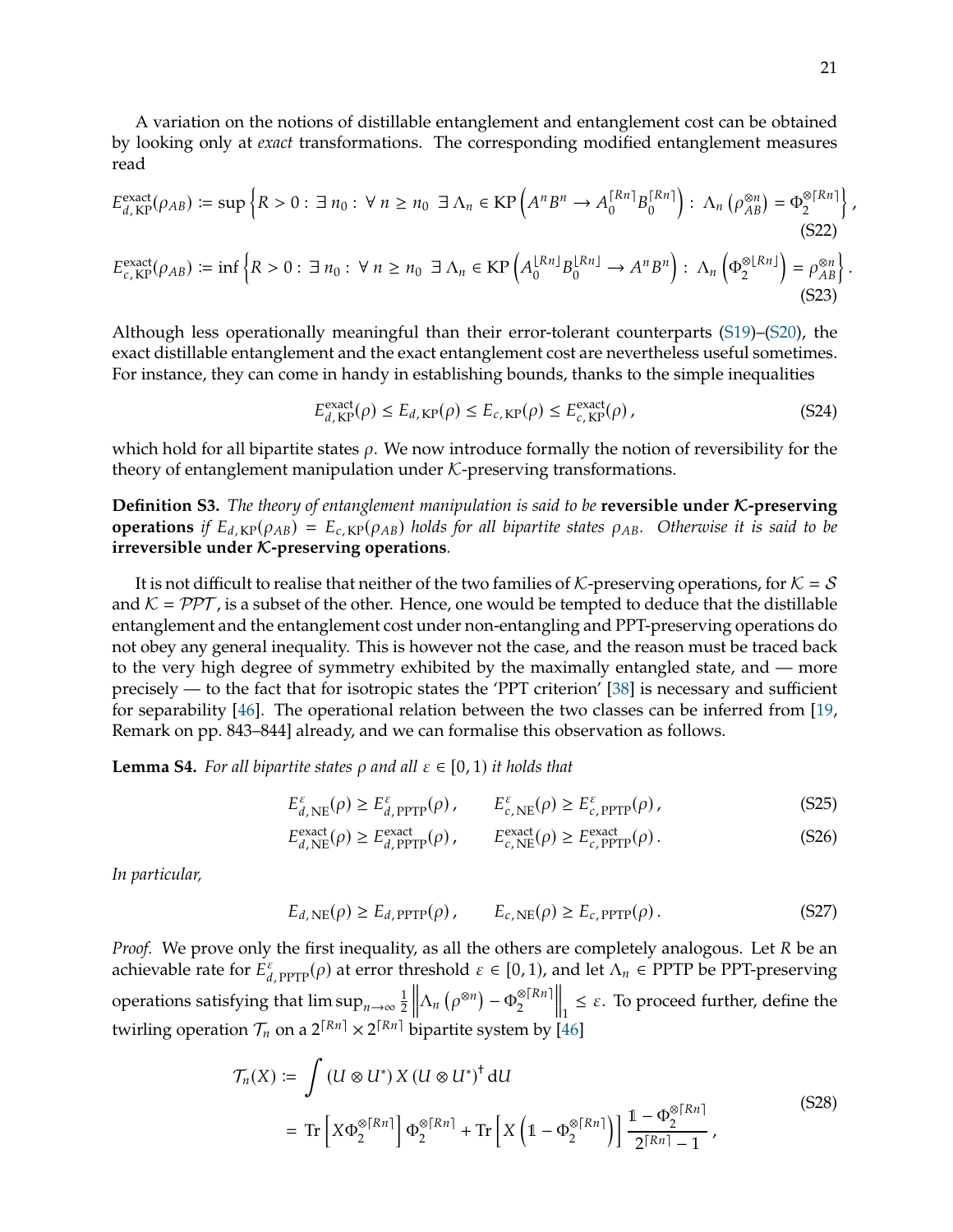where dU denotes the Haar measure over the (local) unitary group. Note that  $\mathcal{T}_n \in \text{NE} \cap \text{PPTP}$ — in fact,  $\mathcal{T}_n$  can be physically implemented with local operations and shared randomness — and that the output states of  $\mathcal{T}_n$  are all isotropic, that is, they are linear combinations of  $\Phi_2^{[Rn]}$  and the maximally mixed state. For states of this form, it is known that the PPT criterion is necessary and sufficient for separability [\[46\]](#page-14-10).

We now claim that  $\mathcal{T}_n \circ \Lambda_n \in \text{NE}$ . To see why this is the case, note that for all states  $\sigma \in \mathcal{S} \subseteq \mathcal{PPT}$ it holds that  $\Lambda_n(\sigma) \in \mathcal{PPT}$  and hence  $(\mathcal{T}_n \circ \Lambda_n)(\sigma) \in \mathcal{PPT}$ . However, since the latter is an isotropic state, we conclude that in fact  $(\mathcal{T}_n \circ \Lambda_n)(\sigma) \in \mathcal{S}$ , proving the claim. Observe also that

<span id="page-21-6"></span>
$$
\left\| \left( \mathcal{T}_{\lceil R n \rceil} \circ \Lambda_n \right) \left( \rho^{\otimes n} \right) - \Phi_2^{\otimes \lceil R n \rceil} \right\|_1 = \left\| \left( \mathcal{T}_{\lceil R n \rceil} \circ \Lambda_n \right) \left( \rho^{\otimes n} \right) - \mathcal{T}_{\lceil R n \rceil} \left( \Phi_2^{\otimes \lceil R n \rceil} \right) \right\|_1 \leq \left\| \Lambda_n \left( \rho^{\otimes n} \right) - \Phi_2^{\otimes \lceil R n \rceil} \right\|_1' \tag{S29}
$$

where the last inequality is a consequence of the contractivity of the trace norm under positive trace preserving maps [\[61\]](#page-14-25), or more mundanely of the triangle inequality applied to the integral representation [\(S28\)](#page-20-0) of  $\mathcal{T}_n$ . The above relation implies that the distillation rate R is achievable at error threshold *ε* by means of the separability-preserving operations  $\mathcal{T}_n \circ \Lambda_n$ , i.e.  $E_{d,NE}(\rho) \geq R$ .<br>Taking the infimum in R we obtain the sought inequality  $E_d_{NE}(\rho) > E_d_{PPT}(\rho)$ . Taking the infimum in R we obtain the sought inequality  $E_{d,NE}(\rho) \geq E_{d,PTP}(\rho)$ .

#### <span id="page-21-0"></span>**II. TEMPERED ROBUSTNESS AND TEMPERED NEGATIVITY**

The main idea is to introduce a modified version of the standard  $K$ -robustness in [\(S11\)](#page-18-0) by modifying the dual program in [\(S12\)](#page-18-1). Namely, for a pair of states  $\rho$ ,  $\omega$ , let us define the  $\omega$ *tempered* K*-robustness* by

$$
1 + 2R_{\mathcal{K}}^{\tau}(\rho|\omega) \coloneqq \sup \{ \text{Tr}\, X\rho : \ X \in [-1, 1]_{\mathcal{K}^*}, \ \|X\|_{\infty} = \text{Tr}\, X\omega \},\tag{S30}
$$

<span id="page-21-1"></span>
$$
R^{\tau}_{\mathcal{K}}(\rho) \coloneqq R^{\tau}_{\mathcal{K}}(\rho|\rho). \tag{S31}
$$

Here, the operator interval  $[-1, 1]_{K^*}$  is defined by [\(S14\)](#page-18-2). Note that the constraint  $||X||_{\infty} = \text{Tr } X \omega$ can be rewritten as  $-(Tr X\omega) \mathbb{1} \le X \le (Tr X\omega) \mathbb{1}$ . Therefore, the expression in [\(S30\)](#page-21-1) is a convex program, and even an SDP for the special case  $K = \mathcal{PPT}$ . What this additional constraint is trying to tell us is that the support supp  $\omega$  of  $\omega$  lies entirely within the eigenspace of X corresponding to the eigenvalue with the largest modulus. At this point, a little thought shows that  $R^{\tau}_{\mathcal{K}}(\rho|\omega)$ depends in fact only on  $\rho$  and supp  $\omega$ . Analogously,  $R_K^{\tau}(\rho)$  depends only on supp  $\rho$ .<br>We also introduce a further quantity the  $\omega$ -tempered negativity, defined by

We also introduce a further quantity, the  $\omega$ -tempered negativity, defined by

$$
N_{\tau}(\rho|\omega) \coloneqq \sup \left\{ \text{Tr}\, X\rho : \left\| X^{\Gamma} \right\|_{\infty} \le 1, \, \|X\|_{\infty} = \text{Tr}\, X\omega \right\},\tag{S32}
$$

$$
N_{\tau}(\rho) \coloneqq N_{\tau}(\rho|\rho). \tag{S33}
$$

Exactly as above, it does not take long to realise that the expression in [\(S32\)](#page-21-2) is in fact an SDP, and that  $N_{\tau}(\rho|\omega)$  depends only on  $\rho$  and supp  $\omega$ , while  $N_{\tau}(\rho)$  depends only on supp  $\rho$ . The corresponding *tempered logarithmic negativity* is

<span id="page-21-5"></span><span id="page-21-4"></span><span id="page-21-2"></span>
$$
E_N^{\tau}(\rho) \coloneqq \log_2 N_{\tau}(\rho). \tag{S34}
$$

The main elementary properties of the tempered robustness and negativity — related to their monotonicity, multiplicativity, and various bounds between the quantities — are gathered in the following proposition.

<span id="page-21-3"></span>**Proposition S5.** For  $K = S$ , PPT and for all pairs of states  $\rho$ ,  $\omega$  on a bipartite system AB, it holds that: (a)  $0 \le R^{\tau}_{\mathcal{K}}(\rho|\omega) \le R^s_{\mathcal{K}}(\rho)$ , and  $R^s_{\mathcal{K}}(\rho) = \sup_{\omega'} R^{\tau}_{\mathcal{K}}(\rho|\omega')$ ;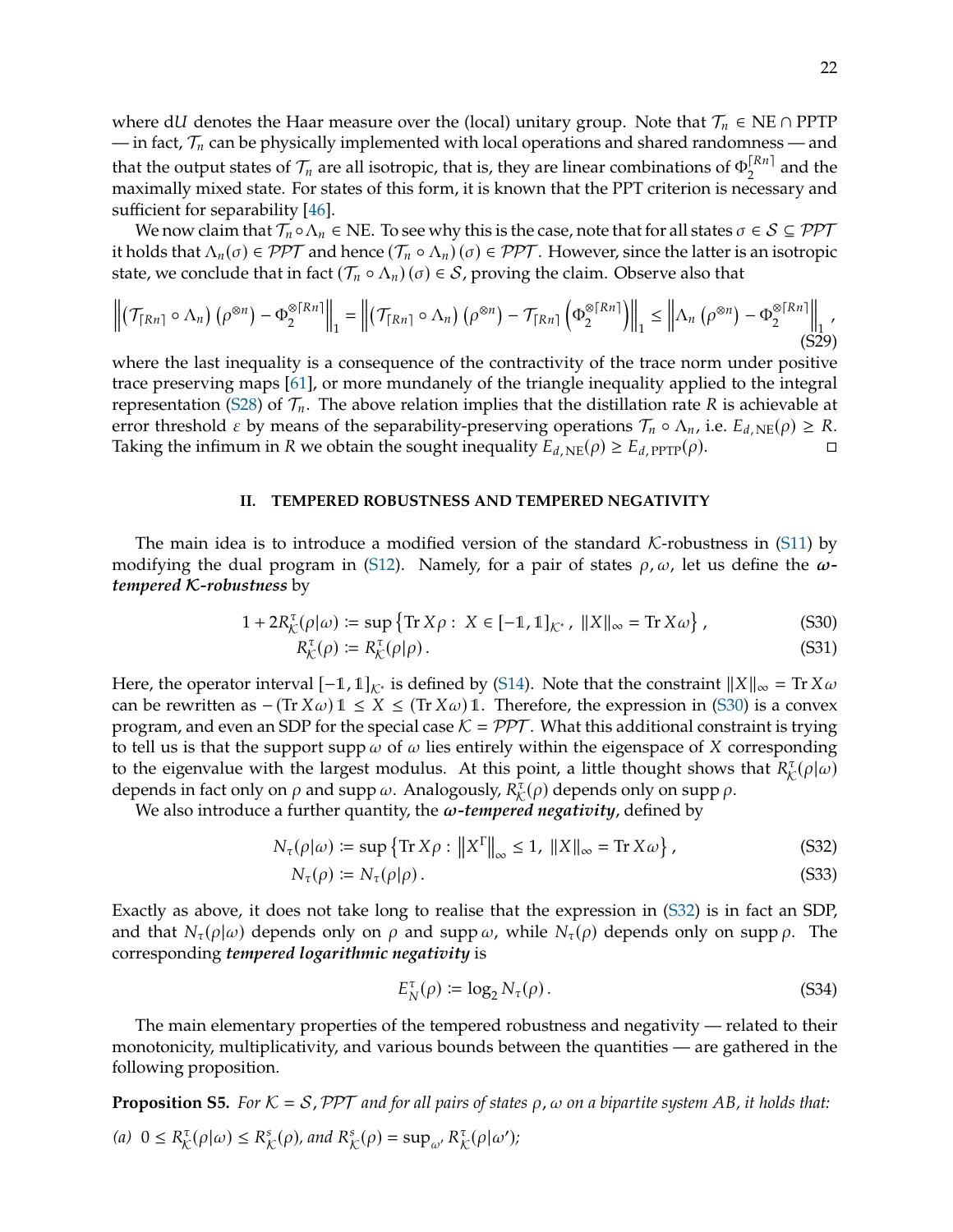- (b)  $1 \leq N_{\tau}(\rho|\omega) \leq ||\rho^{\Gamma}||_1$ , and  $||\rho^{\Gamma}||_1 = \sup_{\omega'} N_{\tau}(\rho|\omega')$ ;
- (c)  $R_K^{\tau}$  is monotonic under the simultaneous action of any K-preserving map  $\Lambda \in \text{KP}(AB \to A'$ <br>formula 0 )*, in formula*

$$
R_{\mathcal{K}}^{\tau}\left(\Lambda(\rho)\middle|\Lambda(\omega)\right) \leq R_{\mathcal{K}}^{\tau}\left(\rho|\omega\right). \tag{S35}
$$

*(d) the inequalities*

<span id="page-22-1"></span><span id="page-22-0"></span>
$$
R_{\mathcal{S}}^{\tau}(\rho|\omega) \ge R_{PPT}^{\tau}(\rho|\omega) \ge \frac{N_{\tau}(\rho|\omega) - 1}{2}
$$
 (S36)

*are satisfied.*

(e)  $N_{\tau}$  is super-multiplicative and hence  $E_{N}^{\tau}$  is super-additive, in formula

$$
N_{\tau} \left( \rho_1 \otimes \rho_2 | \omega_1 \otimes \omega_2 \right) \ge N_{\tau}(\rho_1 | \omega_1) N_{\tau}(\rho_2 | \omega_2), \tag{S37}
$$

$$
E_N^{\tau}(\rho_1 \otimes \rho_2 | \omega_1 \otimes \omega_2) \ge E_N^{\tau}(\rho_1 | \omega_1) + E_N^{\tau}(\rho_2 | \omega_2), \tag{S38}
$$

*for all states*  $\rho_1$ ,  $\rho_2$ ,  $\omega_1$ ,  $\omega_2$ .

*Proof.* We proceeed one claim at a time.

(a) Taking  $X = 1$  in the definition of  $R^{\tau}_{\mathcal{K}}$  [\(S30\)](#page-21-1) yields immediately that  $R^{\tau}_{\mathcal{K}}(\omega|\tau) \ge 0$ . Also, since we obtained (S30) by adding one more constraint to the dual program (S12) for the standard we obtained [\(S30\)](#page-21-1) by adding one more constraint to the dual program [\(S12\)](#page-18-1) for the standard robustness, it is clear that the value of the the supremum can only decrease, implying that 𝑅  $\mathcal{R}_{\mathcal{K}}^{\tau}(\rho|\omega) \leq R_{\mathcal{K}}^{s}(\rho).$ 

On the other hand, it is not difficult to verify that the operators  $X$  in the dual formulation of to the fact that  $\mathcal{H}_A$  and  $\mathcal{H}_B$  are separable Hilbert spaces, we can pick sequences of finite-<br>dimensional projectors  $(D_N^N)$  and  $(D_N^N)$  are such that  $(D_N^N \otimes D_N^N)$  and  $(D_N^N \otimes D_N^N)$  $^{\mathrm{s}}_{\mathcal{K}}$  [\(S12\)](#page-18-1) can always be assumed to be compact and in fact even of finite rank. Indeed, thanks dimensional projectors  $(P_A^N)$ 𝐴  $)_{N \in \mathbb{N}}$  and  $(P_B^N)$ ī.  $(y)_{N\in\mathbb{N}}$  such that  $(P_A^N)$  $^N_A \otimes P^N_B$  $\frac{N}{B}$ ) $\rho_{AB}$  $(P_A^N)$  $\overline{A}^N \otimes \overline{P}_B^N$ <br> $\overline{P}_D^N$ 𝐵  $\frac{1}{N} \rightarrow \infty$   $\rho_{AB}$  in trace norm. For any given  $X_{AB} \in [-1, 1]_{K^*}$ , the finite-rank operators  $X_N := (P_A^N)^2$  $\frac{N}{A} \otimes P_{B}^{N}$  $\frac{N}{B}$ ) $X_{AB}$  $(P_A^N)$  $\overline{ }$ ⊗  $P_B^N$ ) satisfy that  $X_N \in [-1, 1]_{K^*}$ , simply because  $\sigma_{AB} \mapsto (P_A^N \otimes P_B^N) \sigma_{AB}(P_A^N)$ <br>itself and is trace non-increasing. Moreover,  $\text{Tr}[\circ Y]$ itself and is trace non-increasing. Moreover,  $Tr[\rho X_N] \xrightarrow[N \to \infty]{N} Tr \rho X$ .  $^N_A \otimes P^N_B$ ) sends  $K$  into

This shows that  $X$  in [\(S12\)](#page-18-1) can be taken to be of finite rank. For any such  $X$ , there will exist a state  $\omega_X$  such that  $||X||_{\infty} = \text{Tr } X \omega_X$ ; in fact, it suffices to have the support of  $\omega_X$  span the eigenspace of X corresponding to the eigenvalue with maximum modulus. Therefore,

$$
\sup_{\omega'} R^\tau_\mathcal{K}(\rho | \omega') = \sup_{\substack{X \in [-1,1]_{\mathcal{K}^*, \omega'}:\\ \|X\|_\infty = \operatorname{Tr} X \omega'}} \operatorname{Tr} X\rho \geq \sup_{\substack{X \in [-1,1]_{\mathcal{K}^*},\\ \operatorname{rk} X < \infty}} \operatorname{Tr} X\rho = R^\text{s}_\mathcal{K}(\rho)\,.
$$

(b) The lower bound  $N_{\tau}(\rho|\omega) \geq 1$  can be retrieved by setting  $X = 1$  in [\(S32\)](#page-21-2). The fact that  $N_{\tau}(\rho|\omega) \leq ||\rho^{\Gamma}||_1$  follows by comparing [\(S32\)](#page-21-2) with the dual form of the negativity on the negativity on the rightmost side of [\(S10\)](#page-17-2). The equality  $\|\rho^{\Gamma}\|_1 = \sup_{\omega'} N_{\tau}(\rho|\omega')$  is proved as for claim (a). One<br>starts by showing that the operator X in the rightmost side of (S10) can be assumed to have starts by showing that the operator  $\overline{X}$  in the rightmost side of [\(S10\)](#page-17-2) can be assumed to have finite rank. To see this, it suffices to observe that  $X_N = (P_A^N \otimes P_B^N) X_{AB} (P_A^N \otimes P_B^N)$  defined as before satisfies that before satisfies that

$$
||X_N^{\Gamma}||_{\infty} = ||P_A^N \otimes (P_B^N)^{\top} X_{AB}^{\Gamma} P_A^N \otimes (P_B^N)^{\top}||_1 \le ||X^{\Gamma}||_1.
$$

Since  $Tr[\rho X_N] \xrightarrow[N \to \infty]{} Tr \rho X$ , considering the sequence of finite-rank operators  $(X_N)_N$  instead of X in (S10) leads to the same value of the optimisation of  $X$  in [\(S10\)](#page-17-2) leads to the same value of the optimisation.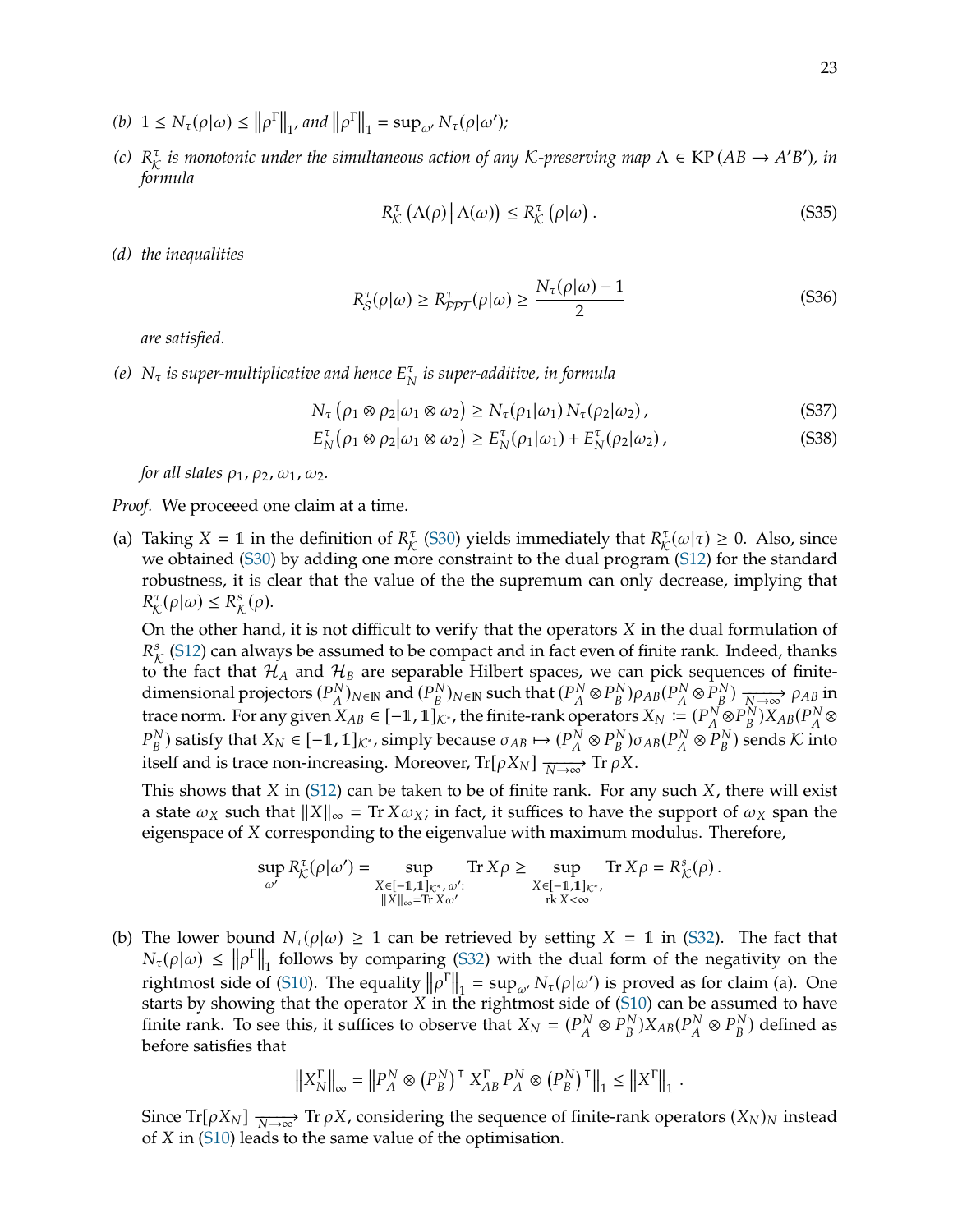(c) It suffices to write that

$$
R_{\mathcal{K}}^{\tau} (\Lambda(\rho) | \Lambda(\omega)) = \sup \{ \text{Tr } X \Lambda(\rho) : X \in [-1, 1]_{\mathcal{K}^*}, \|X\|_{\infty} = \text{Tr } X \Lambda(\omega) \}
$$
  
\n
$$
\stackrel{\text{(i)}}{=} \sup \{ \text{Tr } \Lambda^{\dagger}(X)\rho : X \in [-1, 1]_{\mathcal{K}^*}, \|X\|_{\infty} = \text{Tr } \Lambda^{\dagger}(X)\omega \}
$$
  
\n
$$
\stackrel{\text{(ii)}}{\leq} \sup \{ \text{Tr } Y\rho : Y \in [-1, 1]_{\mathcal{K}^*}, \|Y\|_{\infty} = \text{Tr } Y\omega \}
$$
  
\n
$$
= R_{\mathcal{K}}^{\tau}(\rho|\omega).
$$
 (S39)

Note that in (i) we just used the definition of adjoint map. Justifying (ii) requires a bit more care. We start by observing that if  $X \in [-1, 1]_{K^*}$  then  $Y = \Lambda^{\dagger}(X)$  satisfies

$$
\sup_{\sigma \in \mathcal{K}, \text{Tr }\sigma=1} |\text{Tr } \Upsilon \sigma| = \sup_{\sigma \in \mathcal{K}, \text{Tr }\sigma=1} |\text{Tr } \Upsilon \Lambda(\sigma)| \leq \sup_{\sigma' \in \mathcal{K}, \text{Tr }\sigma'=1} |\text{Tr } \Upsilon \sigma'| \leq 1,
$$

where the inequality holds because  $\Lambda(\sigma)$  is a normalised quantum state and belongs to K. (We remind the reader that our definition of  $K$ -preserving maps imposes that any such map is also positive and trace preserving.) Moreover,  $||Y||_{\infty} \le ||X||_{\infty} = \text{Tr } X \Lambda(\omega) = \text{Tr } Y \omega$  thanks to the positivity and unitality of  $\Lambda^{\dagger}$  (see [\(S3\)](#page-17-3)); this is in fact an equality, because on the other hand  $Tr Y \omega \le ||Y||_{\infty} ||\omega||_1 = ||Y||_{\infty}$ . Since  $Y = \Lambda^{\dagger}(X)$  satisfies that  $Y \in [-1, 1]_{\mathcal{K}^*}$  and moreover  $||Y|| = Tr Y \omega$ , we deduce the inequality in (ii)  $||Y||_{\infty} = \text{Tr } Y \omega$ , we deduce the inequality in (ii).

(d) It is easy to see from [\(S30\)](#page-21-1) that  $R^{\tau}_{\mathcal{K}}(\rho|\omega)$  is monotonically decreasing with respect to the inclusion ordering on the cone K for all fixed a and  $\omega$  meaning that  $K_1 \subset K_2$  implies that inclusion ordering on the cone K for all fixed  $\rho$  and  $\omega$ , meaning that  $\mathcal{K}_1 \subseteq \mathcal{K}_2$  implies that 𝑅  $K_{\mathcal{K}_1}^{\tau}(\rho|\omega) \geq R_{\mathcal{K}_2}^{\tau}(\rho|\omega)$ . Since  $S \subseteq \mathcal{PPT}$ , the first inequality in [\(S36\)](#page-22-0) follows.

We now move on to the second. Note that  $||X^T||_{\infty} \le 1$  entails that  $X \in [-1,1]_{\mathcal{S}^*}$ , simply because for all  $\sigma \in S$  with  $Tr \sigma = 1$  one has that because for all  $\sigma \in S$  with Tr  $\sigma = 1$  one has that

$$
|\text{Tr}[X\sigma]| = |\text{Tr}\left[X^{\Gamma}\sigma^{\Gamma}\right]| \leq ||X^{\Gamma}||_{\infty} ||\sigma^{\Gamma}||_{1} \leq 1,
$$

where we remembered that  $\sigma^{\Gamma} \ge 0$  and hence  $\|\sigma^{\Gamma}\|_1 = \text{Tr} \sigma^{\Gamma} = \text{Tr} \sigma = 1$ . Hence, the set on the right-hand side of [\(S32\)](#page-21-2) is contained in that on the right-hand side of [\(S30\)](#page-21-1), which shows that  $\overline{N_{\tau}}(\rho|\omega) \leq 1 + 2R_{\mathcal{S}}^{\tau}(\rho|\omega).$ 

(e) To show the super-multiplicativity of  $N_{\tau}$ , it suffices to make a tensor product ansatz inside [\(S32\)](#page-21-2), obtaining that

$$
N_{\tau} (\rho_1 \otimes \rho_2 | \omega_1 \otimes \omega_2) = \sup \{ \text{Tr } X_{12}(\rho_1 \otimes \rho_2) : ||X_{12}^{\Gamma}||_{\infty} \le 1, ||X_{12}||_{\infty} = \text{Tr } X_{12}(\omega_1 \otimes \omega_2) \}
$$
  
\n
$$
\ge \sup \{ \text{Tr}(X_1 \otimes X_2)(\rho_1 \otimes \rho_2) : ||X_i^{\Gamma}||_{\infty} \le 1, ||X_i||_{\infty} = \text{Tr } X_i \omega_i \}
$$
  
\n
$$
= N_{\tau}(\rho_1 | \omega_1) N_{\tau}(\rho_2 | \omega_2).
$$
\n(S40)

Here, the inequality in (iii) can be proved by noting that  $||X_i^{\Gamma}||_{\infty} \leq 1$  entails that  $||(X_1 \otimes X_2)^{\Gamma}||_{\infty} = ||X_1||_{\infty}$  $||X_1^{\Pi}||_{\infty} ||X_2^{\Pi}||_{\infty} \leq 1$ . The super-additivity of  $E_N^{\tau}$  in (S38) foll  $\left\| \frac{1}{1} \right\|_{\infty} \left\| X_2^{\Gamma} \right\|$  $\frac{\Gamma}{2} \big\|_{\infty} \leq 1$ . The super-additivity of  $E_N^{\tau}$ in [\(S38\)](#page-22-1) follows immediately.

In addition to the basic properties established above, our main results will rely on one more technical property of the tempered quantities. This is a perturbative version of Proposition [S5\(](#page-21-3)a), allowing us to relate the robustness  $\overline{R}_{\mathcal{K}}^s(\rho')$  of a given state with the tempered robustness  $R_{\mathcal{K}}^{\tau}(\rho)$  of another state which is sufficiently close to it. The following lemma can quite rightly be regarded as lying at the heart of our method.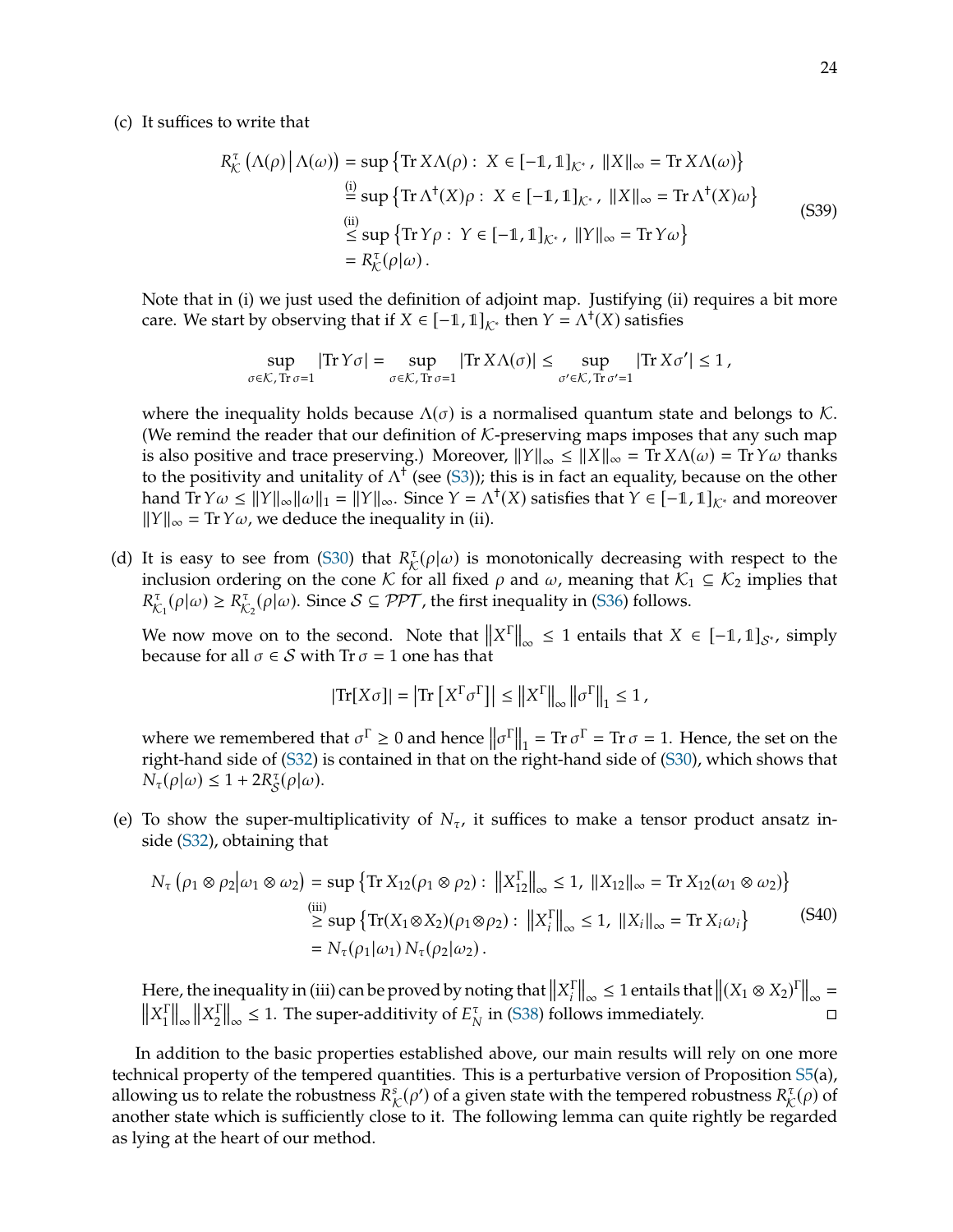<span id="page-24-4"></span>**Lemma S6** (The  $\varepsilon$ -lemma). For all states  $\rho$ ,  $\rho'$  such that

$$
\varepsilon := \frac{1}{2} \left\| \rho - \rho' \right\|_1 \le \frac{1}{2},\tag{S41}
$$

*it holds that*

<span id="page-24-1"></span>
$$
R_{\mathcal{K}}^{s}(\rho') \ge R_{\mathcal{K}}^{\tau}(\rho'|\rho) \ge (1 - 2\varepsilon)R_{\mathcal{K}}^{\tau}(\rho) - \varepsilon
$$
\n(S42)

*and also*

<span id="page-24-2"></span>
$$
N_{\tau}(\rho'|\rho) \ge (1 - 2\varepsilon) N_{\tau}(\rho).
$$
 (S43)

*Proof.* The first inequality in [\(S42\)](#page-24-1) is just an application of Proposition [S5\(](#page-21-3)a). As for the second, using the definition [\(S30\)](#page-21-1) of  $R_{\mathcal{K}}^{\tau}$  as well as Hölder's inequality we see that

$$
1 + 2R_{\mathcal{K}}^{\tau}(\rho'|\rho) = \sup \{ \text{Tr } X\rho' : X \in [-1, 1]_{\mathcal{K}^*}, \|X\|_{\infty} = \text{Tr } X\rho \}
$$
  
\n
$$
\geq \sup \{ \text{Tr } X\rho - \|X\|_{\infty} \|\rho - \rho'\|_{1} : X \in [-1, 1]_{\mathcal{K}^*}, \|X\|_{\infty} = \text{Tr } X\rho \}
$$
  
\n
$$
= \sup \{ (1 - 2\varepsilon) \text{Tr } X\rho : X \in [-1, 1]_{\mathcal{K}^*}, \|X\|_{\infty} = \text{Tr } X\rho \}
$$
  
\n
$$
= (1 - 2\varepsilon) (1 + 2R_{\mathcal{K}}^{\tau}(\rho)),
$$
\n(S44)

which becomes [\(S42\)](#page-24-1) upon elementary algebraic manipulations. The proof of [\(S43\)](#page-24-2) is entirely analogous:

$$
N_{\tau}(\rho'|\rho) = \sup \{ \text{Tr } X\rho' : \|X^{\Gamma}\|_{\infty} \le 1, \|X\|_{\infty} = \text{Tr } X\rho \}
$$
  
\n
$$
\ge \sup \{ \text{Tr } X\rho - \|X\|_{\infty} \|\rho - \rho'\|_{1} : \|X^{\Gamma}\|_{\infty} \le 1, \|X\|_{\infty} = \text{Tr } X\rho \}
$$
  
\n
$$
= \sup \{ (1 - 2\varepsilon) \text{Tr } X\rho : \|X^{\Gamma}\|_{\infty} \le 1, \|X\|_{\infty} = \text{Tr } X\rho \}
$$
  
\n
$$
= (1 - 2\varepsilon) N_{\tau}(\rho).
$$
 (S45)

This concludes the proof.  $\Box$ 

## <span id="page-24-0"></span>**III. MAIN RESULTS: IRREVERSIBILITY OF ENTANGLEMENT MANIPULATION**

Here we state our main results concerning the theory of entanglement manipulation for states. The case of channels will be tackled in full detail separately [\[55\]](#page-14-19).

<span id="page-24-3"></span>**Theorem S7.** For  $K = S$  or  $K = PPT$ , the entanglement cost under K-preserving operations satisfies that

<span id="page-24-5"></span>
$$
\inf_{\varepsilon \in [0,1/2)} E_{c,\text{KP}}^{\varepsilon}(\rho) \ge L_{\mathcal{K}}^{\tau}(\rho), \tag{S46}
$$

*where*

<span id="page-24-6"></span>
$$
L_{\mathcal{K}}^{\tau}(\rho) \coloneqq \limsup_{n \to \infty} \frac{1}{n} \log_2 \left( 1 + R_{\mathcal{K}}^{\tau} \left( \rho^{\otimes n} \right) \right) \ge E_N^{\tau}(\rho), \tag{S47}
$$

*and the tempered logarithmic negativity is defined by* [\(S34\)](#page-21-4)*.*

**Remark S8.** An interesting consequence of the above result is that the tempered logarithmic negativity is a lower bound on the standard entanglement cost under local operations and classical communication, denoted  $E_{c,\text{LOCC}}$ , in formula

$$
E_{c,\text{LOCC}}(\rho_{AB}) \ge E_N^{\tau}(\rho_{AB}) \qquad \forall \rho_{AB}. \qquad (S48)
$$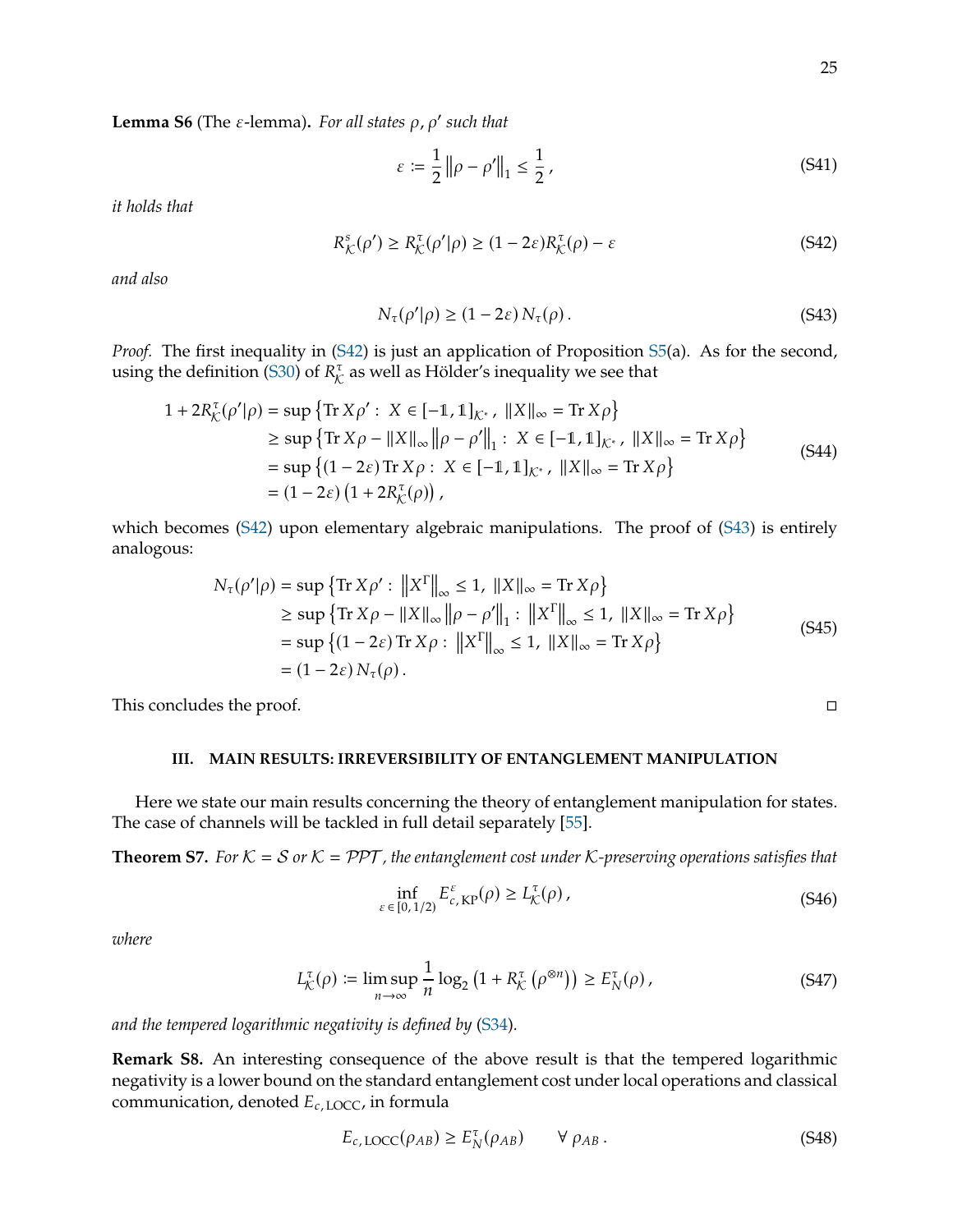The entanglement cost under LOCCs is a notoriously hard quantity to compute; it is given by the regularised entanglement of formation [\[62\]](#page-14-26), and the regularisation is known to be necessary due to Hastings's counterexample to the additivity conjectures [\[63,](#page-14-27) [64\]](#page-14-28). Previously known lower bounds include the regularised relative entropy of entanglement [\[47\]](#page-14-11) and the squashed entanglement [\[65–](#page-15-0)[67\]](#page-15-1), both of which are extremely hard to evaluate in general (albeit for different reasons). The former can be in turn lower bounded by either Piani's measured relative entropy of entan-glement [\[49\]](#page-14-13), which has the advantage of doing away with regularisations, or by the  $E_n$  measure recently proposed by Wang and Duan [\[32\]](#page-13-25), which is particularly convenient computationally because it is given by a semi-definite program (SDP). Both of these lower bounds on the LOCC entanglement cost, that inferred by Piani's results and that relying on  $E_n$ , are quite useful, but are known to be weaker than that given by the regularised relative entropy of entanglement.

The tempered negativity provides us with an independent lower bound on the LOCC entanglement cost that can strictly improve on the regularised relative entropy one. This latter fact will be apparent from the proof of Theorem [S9.](#page-27-0) Also, since it is also given by an SDP, our bound is still computationally friendly. We are aware of no other quantity possessing these properties.

*Proof of Theorem [S7.](#page-24-3)* The following argument could be marginally simplified at the level of notation by resorting to the results of Brandão and Plenio [\[19\]](#page-13-11). However, for the sake of readability we prefer to give a more direct and self-contained proof.

Call AB the bipartite system where  $\rho$  lives. Let R be an achievable rate for the entanglement cost  $E_{c, KP}^{\varepsilon}(\rho)$  at some error threshold  $\varepsilon \in [0, 1/2)$ . Consider a sequence of operations  $\Lambda_n \in$ <br>KP  $_{Rn}$   $_{Rn}$  with  $A_0$   $B_0$  being single-qubit systems such that KP ${}_{A_0^{[R_{B}]}B_0^{[R_{B}]}\rightarrow A^{n}B^{n}}$ , with  $A_0$ ,  $B_0$  being single-qubit systems, such that

$$
\varepsilon_n := \frac{1}{2} \left\| \Lambda_n \left( \Phi_2^{\otimes \lfloor Rn \rfloor} \right) - \rho^{\otimes n} \right\|_1 \tag{S49}
$$

with

<span id="page-25-0"></span>
$$
\limsup_{n \to \infty} \varepsilon_n \le \varepsilon < \frac{1}{2} \,. \tag{S50}
$$

For all sufficiently large  $n$ , we then write

<span id="page-25-1"></span>
$$
2^{\lfloor Rn \rfloor} \stackrel{\text{(i)}}{=} 1 + R_K^s \left( \Phi_2^{\otimes \lfloor Rn \rfloor} \right)
$$
\n
$$
\stackrel{\text{(ii)}}{\geq} 1 + R_K^s \left( \Lambda_n \left( \Phi_2^{\otimes \lfloor Rn \rfloor} \right) \right)
$$
\n
$$
\stackrel{\text{(iii)}}{\geq} (1 - 2\varepsilon_n) \left( 1 + R_K^{\tau} \left( \rho^{\otimes n} \right) \right) + \varepsilon_n
$$
\n
$$
\geq (1 - 2\varepsilon_n) \left( 1 + R_K^{\tau} \left( \rho^{\otimes n} \right) \right)
$$
\n
$$
(S51)
$$

Here, in (i) we just recalled the value of the standard robustness of maximally entangled states [\(S16\)](#page-18-3), (ii) comes from the monotonicity of  $R^s_{\mathcal{K}}$  under K-preserving operations (Lemma [S2\)](#page-10-3), and (iii) is an application of the s-lemma (Lemma S6). Taking the logarithm dividing by  $u$  and computing the application of the  $\varepsilon$ -lemma (Lemma [S6\)](#page-24-4). Taking the logarithm, dividing by  $n$ , and computing the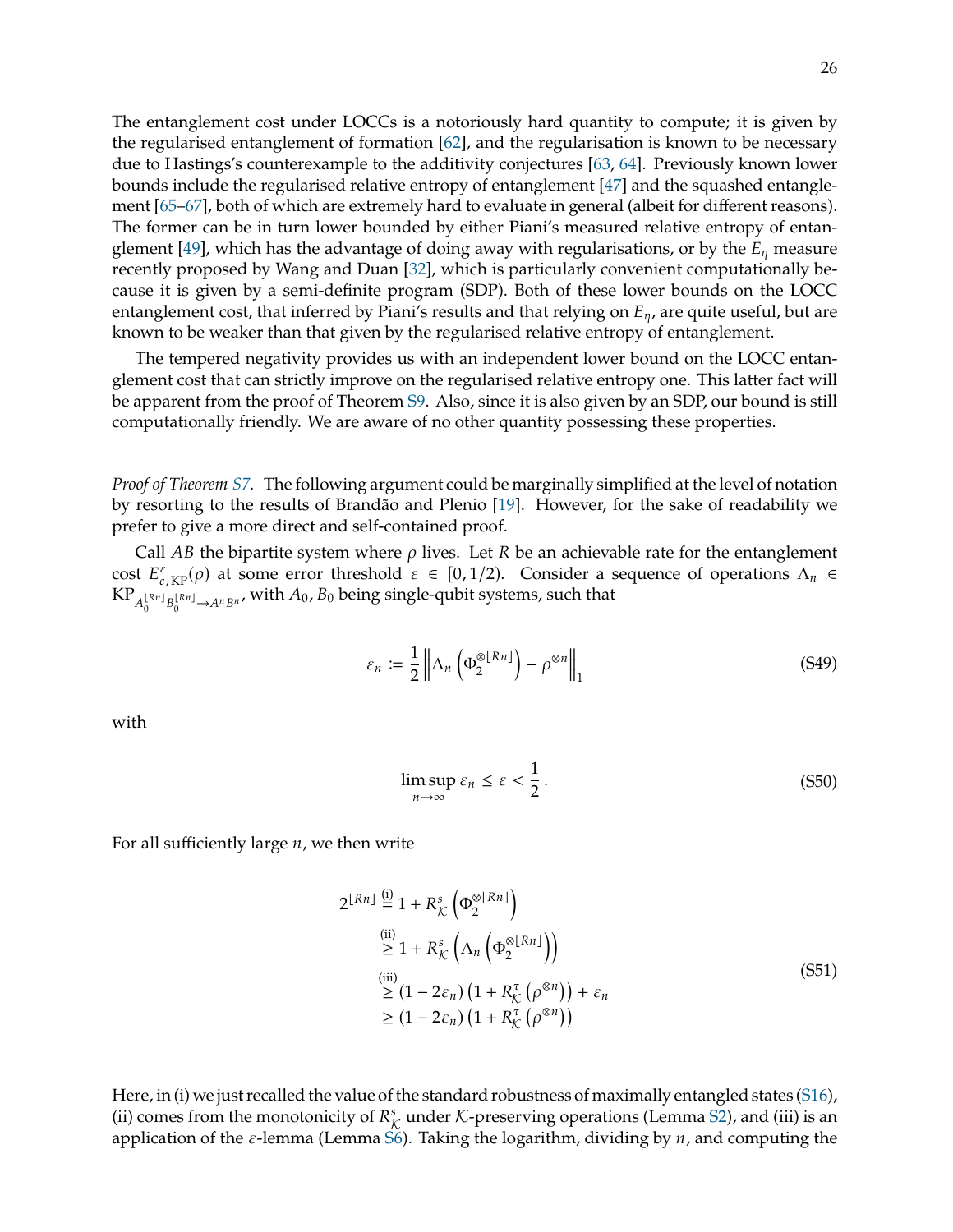limit for  $n \to \infty$  yields

$$
R = \lim_{n \to \infty} \frac{\lfloor Rn \rfloor}{n}
$$
  
\n
$$
\geq \limsup_{n \to \infty} \frac{1}{n} \log_2 \left( (1 - 2\varepsilon_n) \left( 1 + R_K^{\tau} \left( \rho^{\otimes n} \right) \right) \right)
$$
  
\n
$$
\geq \limsup_{n \to \infty} \frac{1}{n} \log_2 \left( 1 + R_K^{\tau} \left( \rho^{\otimes n} \right) \right) + \liminf_{n \to \infty} \frac{1}{n} \log_2 (1 - 2\varepsilon_n)
$$
  
\n
$$
\stackrel{\text{(iv)}}{=} \limsup_{n \to \infty} \frac{1}{n} \log_2 \left( 1 + R_K^{\tau} \left( \rho^{\otimes n} \right) \right)
$$
  
\n
$$
= L_K^{\tau}(\rho).
$$
 (S52)

where (iv) is a consequence of the fact that  $\varepsilon_n$  is bounded away from 1/2, as per [\(S50\)](#page-25-0). This completes the proof of the first inequality [\(S46\)](#page-24-5).

As for the second inequality [\(S47\)](#page-24-6), we observe that

$$
L_{\mathcal{K}}^{\tau}(\rho) = \limsup_{n \to \infty} \frac{1}{n} \log_2 (1 + R_{\mathcal{K}}^{\tau} (\rho^{\otimes n}))
$$
  
\n
$$
\geq \limsup_{n \to \infty} \frac{1}{n} \log_2 \frac{N_{\tau} (\rho^{\otimes n}) + 1}{2}
$$
  
\n
$$
\geq \limsup_{n \to \infty} \left( \frac{1}{n} \log_2 N_{\tau} (\rho^{\otimes n}) - \frac{1}{n} \right)
$$
  
\n
$$
\geq \limsup_{n \to \infty} \left( \frac{1}{n} \log_2 (N_{\tau} (\rho)^n) - \frac{1}{n} \right)
$$
  
\n
$$
\stackrel{\text{(vii)}}{=} E_{N}^{\tau}(\rho).
$$
 (S53)

Here, (v) is an application of the lower bound in Proposition [S5\(](#page-21-3)d), in (vi) we leveraged the super-multiplicativity of the tempered negativity (Proposition [S5\(](#page-21-3)e)), and finally (vii) is just the definition [\(S34\)](#page-21-4) of tempered logarithmic negativity.

Before we state and prove our result on the irreversibility of entanglement, we need to recall and discuss two well-known bounds on the distillable entanglement. Lower bounds on  $E_{d,KP}(\rho)$ can be obtained by looking at smaller classes of operations included in the set of all  $K$ -preserving ones. A typical choice is the set of local operations assisted by one-way classical communication, say from Alice to Bob, denoted with LOCC $\rightarrow$ . In this setting, Devetak and Winter's hashing inequality [\[68\]](#page-15-2) states that

<span id="page-26-0"></span>
$$
E_{d, \text{LOCC}_{\rightarrow}}(\rho_{AB}) \ge I_{\text{coh}}(A \rangle B)_{\rho} := S(\rho_B) - S(\rho_{AB}), \qquad (S54)
$$

where  $S(\omega) := -\text{Tr}\,\omega \log_2 \omega$  is the von Neumann entropy, and  $\rho_B := \text{Tr}_A \rho_{AB}$  is the reduced state of  $\rho_{AB}$  on Bob's side. Since local operations assisted by one-way classical communication are both non-entangling and PPT-preserving, in formula LOCC  $\subseteq$  KP, we see that  $E_{d,LOCC}(\rho_{AB}) \le$  $E_{d,KP}(\rho_{AB})$ . In particular, the rightmost side of the hashing inequality [\(S54\)](#page-26-0) lower bounds the distillable entanglement under  $K$ -preserving operations, i.e.

<span id="page-26-1"></span>
$$
E_{d,KP}(\rho_{AB}) \ge I_{coh}(A \rangle B)_{\rho} \,. \tag{S55}
$$

To establish an upper bound on  $E_{d,KP}(\rho_{AB})$ , instead, we can introduce a relative entropy measure defined by [\[47\]](#page-14-11)

<span id="page-26-2"></span>
$$
E_{r,K}(\rho_{AB}) \coloneqq \inf_{\sigma_{AB} \in \mathcal{K}_{AB} \cap \mathcal{D}(\mathcal{H})} D(\rho_{AB} || \sigma_{AB}), \tag{S56}
$$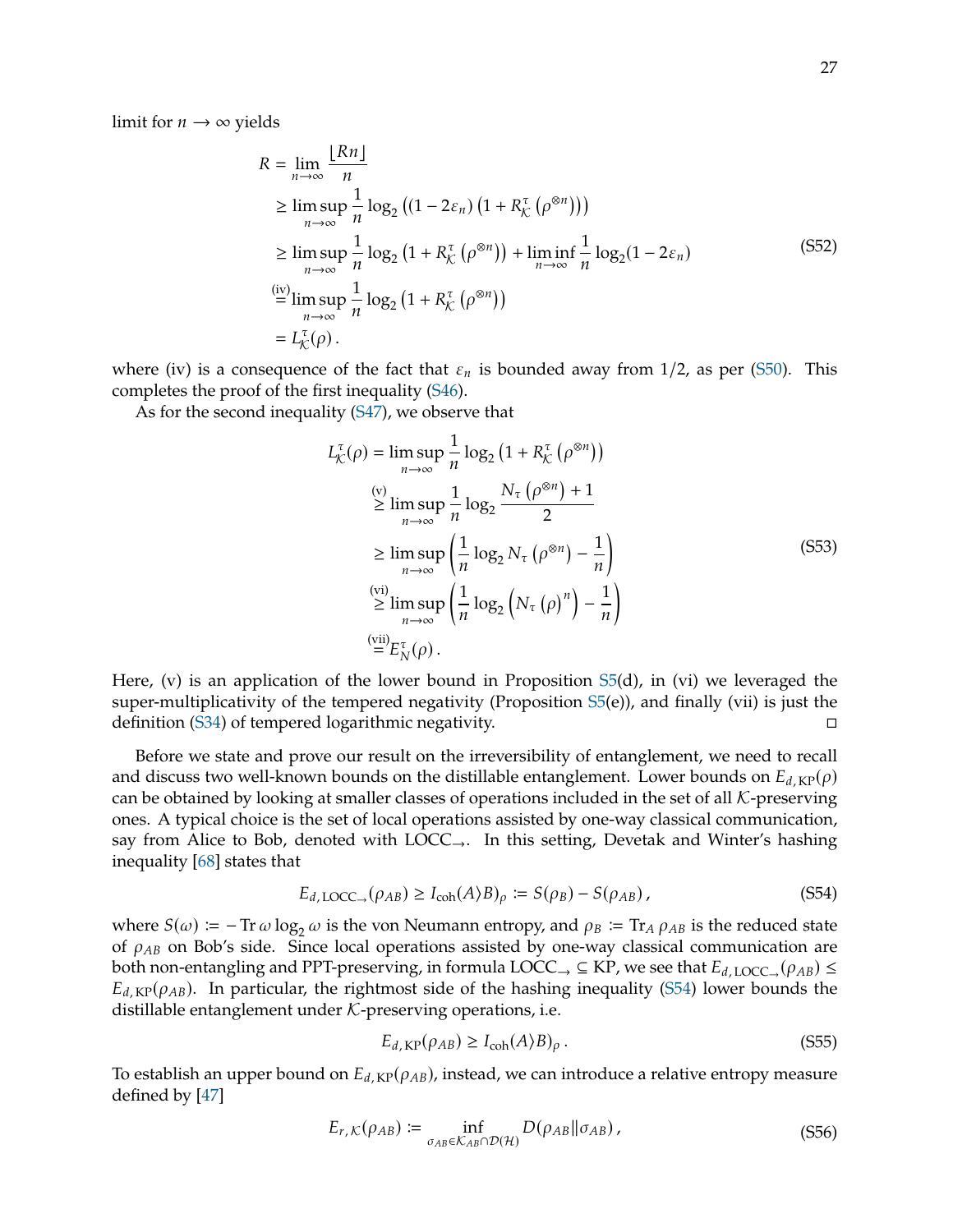Since  $K_{AB} \otimes K_{A'B'} \subseteq K_{AA'BB'}$ , the function  $E_{r,K}$  is sub-additive, and then Fekete's lemma [\[69\]](#page-15-3) implies that its regularisation

<span id="page-27-7"></span>
$$
E_{r,K}^{\infty}(\rho_{AB}) \coloneqq \lim_{n \to \infty} \frac{1}{n} E_{r,K}(\rho_{AB}^{\otimes n}) \tag{S57}
$$

is well defined and satisfies that  $E_{r,K}^{\infty}(\rho_{AB}) \leq E_{r,K}(\rho_{AB})$ . It does not take long to realise that  $E_{r,K}$  is monotonic under  $K$ -preserving operations. This amounts to an elementary observation once one EVALUATE:  $\lim_{r, K} (\text{PAB}) \leq \text{E}_r, \text{E}_r(\text{PAB})$ . It does not take long to realise that  $\text{E}_r, \text{E}_r$  is monotonic under K-preserving operations. This amounts to an elementary observation once one remembers that the relative entropy is non-increasing under the simultaneous application of any positive trace preserving map [\[70\]](#page-15-4). Since  $E_{r,K}$  is also asymptotically continuous [\[71\]](#page-15-5) (see also [\[72,](#page-15-6) Lemma 7]), its regularisation can be shown to be an upper bound on the distillable entanglement under  $K$ -preserving operations [\[12,](#page-13-28) [73\]](#page-15-7):

<span id="page-27-3"></span>
$$
E_{d,\text{KP}}(\rho_{AB}) \le E_{r,\mathcal{K}}^{\infty}(\rho_{AB}).
$$
\n<sup>(S58)</sup>

Although we will not need to rely on it in our proof, we make note of the rather surprising result that  $E_{r}^{\infty}$  $\sum_{r,\mathcal{K}}^{\infty}$  actually coincides with the distillable entanglement under  $\mathcal{K}\text{-preserving operations; in }$ formula,

<span id="page-27-1"></span>
$$
E_{d,KP}(\rho_{AB}) = E_{r,K}^{\infty}(\rho_{AB}).
$$
\n(S59)

This has been established by Brandão and Plenio [\[19\]](#page-13-11): in [\[19,](#page-13-11) Proposition IV.4] they prove [\(S59\)](#page-27-1) for the case  $\mathcal{K} = \mathcal{S}$ , and in [\[19,](#page-13-11) Remark on pp. 843–844] they extend it to the case where  $\mathcal{K} =$ PPT. Incidentally, the results by Brandão and Plenio also show that to achieve an entanglement distillation rate arbitrarily close to  $E^{\infty}_{r,K}$  we can restrict ourselves to K-preserving maps that are not only positive but also completely positive (cf. (S18)) not only positive but also completely positive (cf. [\(S18\)](#page-19-2)).

We are now ready to make use of the above Theorem [S7](#page-24-3) to prove irreversibility of entanglement manipulation under both non-entangling and PPT-preserving operations. To this end, according to Definition [S3](#page-20-1) (cf. [\(S24\)](#page-20-2)) it suffices to exhibit an example of a bipartite state  $\rho_{AB}$  for which  $E_{d, \text{KP}}(\rho_{AB}) < E_{c, \text{KP}}(\rho_{AB})$ . Our candidate is a two-qutrit state, with Hilbert space  $\mathcal{H}_A \otimes \mathcal{H}_B = \mathbb{C}^3 \otimes \mathbb{C}^3$ .<br>Denote the local computational basis of the two qutrits A, B with  $f(i)$  i, e.e. Define the Denote the local computational basis of the two qutrits A, B with  $\{|j\rangle\}_{j=1,2,3}$ . Define the projector onto the maximally correlated subspace and the maximally entangled state by

<span id="page-27-5"></span>
$$
P_3 := \sum_{j=1}^3 |jj \rangle \langle jj| \ , \qquad |\Phi_3\rangle = \frac{1}{\sqrt{3}} \sum_{j=1}^3 |jj\rangle \ , \qquad \Phi_3 := |\Phi_3\rangle \langle \Phi_3| \ , \tag{S60}
$$

respectively. Then, construct the state

<span id="page-27-2"></span>
$$
\omega_3 = \omega_3^{AB} := \frac{1}{2} (P_3 - \Phi_3).
$$
 (S61)

We now show the following:

<span id="page-27-0"></span>**Theorem S9.** *The two-qutrit state*  $\omega_3$  *defined by* [\(S61\)](#page-27-2) *satisfies that* 

<span id="page-27-4"></span>
$$
E_{d,\text{NE}}(\omega_3) = E_{d,\text{PPTP}}(\omega_3) = \log_2 \frac{3}{2} \approx 0.585
$$
 (S62)

*but*

<span id="page-27-6"></span>
$$
E_{c,\text{NE}}^{\varepsilon}(\omega_3) = E_{c,\text{PPTP}}^{\varepsilon}(\omega_3) = 1\tag{S63}
$$

*for all*  $\varepsilon \in [0, 1/2)$ . In particular, the resource theory of entanglement is irreversible under either non*entangling or PPT-preserving operations.*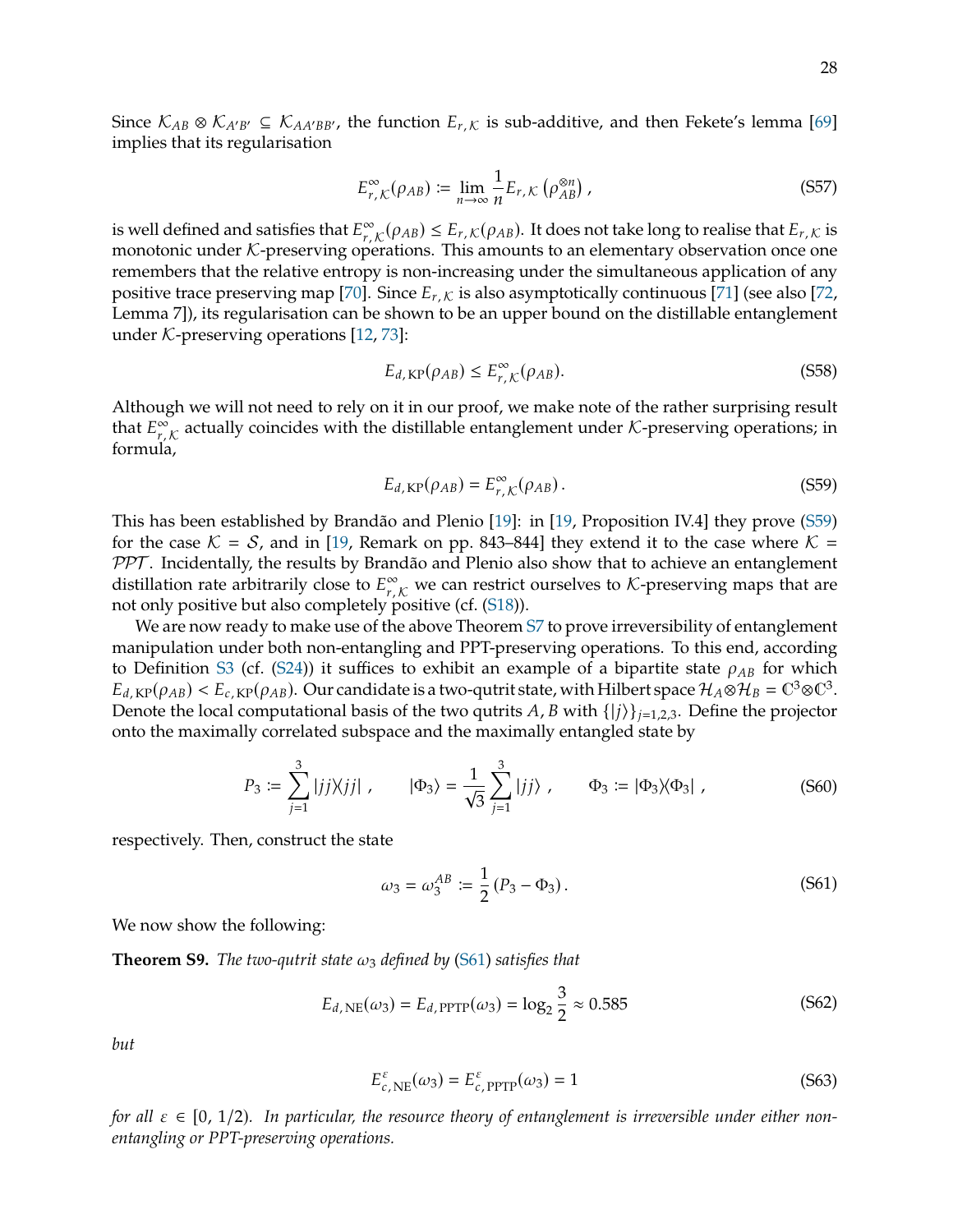**Remark S10.** The above result not only guarantees that the entanglement cost of the state  $\omega_3$ under non-entangling operations is 1. It also establishes a 'pretty strong' converse [\[29\]](#page-13-21) for this value of the rate. Namely, every protocol that attempts to prepare  $\omega_3$  from entanglement bits at a rate smaller than 1 must incur an asymptotic error that is not only non-vanishing, but actually larger than a constant. This constant is 1/2 in the current formulation of Theorem [S9.](#page-27-0) However, we will see in Lemma [S19](#page-40-0) that a careful analysis actually yields a slightly larger value of 2/3. We refer the interested reader to Supplementary Note  $V$  B for a more in-depth discussion of (pretty) strong converses and error-rate trade-offs.

*Proof of Theorem [S9.](#page-27-0)* We have that

$$
\log_2 \frac{3}{2} \stackrel{\text{(i)}}{=} I_{\text{coh}}(A \setminus B)_{\omega_3} \stackrel{\text{(ii)}}{\leq} E_{d,\text{KP}}(\omega_3) \stackrel{\text{(iii)}}{\leq} E_{r,\mathcal{K}}^{\infty}(\omega_3) \stackrel{\text{(iv)}}{\leq} E_{r,\mathcal{K}}(\omega_3) \stackrel{\text{(v)}}{\leq} D(\omega_3 \| P_3/3) \stackrel{\text{(vi)}}{=} \log_2 \frac{3}{2}. \tag{S64}
$$

Here, (i) is an elementary computation, (ii) follows from the hashing inequality [\(S55\)](#page-26-1), (iii) is a consequence of the upper bound on distillable entanglement in [\(S58\)](#page-27-3), (iv) descends from the aforementioned sub-additivity of the relative entropy of  $K$ -ness, (v) is deduced by taking as ansatz in [\(S56\)](#page-26-2) the state  $\sigma_{AB} = P_3/3 \in S_{AB} \subseteq PPT_{AB}$ , and finally (vi) comes again from a direct calculation. This proves [\(S62\)](#page-27-4).

As for the entanglement cost, irreversibility of entanglement under  $K$ -preserving operations hinges on the crucial inequality  $E_{c,KP}^{\varepsilon}(\omega_3) \geq 1$ . Hereafter,  $\varepsilon \in [0, 1/2)$  is a fixed constant. Thanks to Theorem S7 it suffices to show that  $N_{-}(\omega_3) > 2$  To this end using the notation defined in (S60) to Theorem [S7,](#page-24-3) it suffices to show that  $N_{\tau}(\omega_3) \geq 2$ . To this end, using the notation defined in [\(S60\)](#page-27-5), let us consider the operator

<span id="page-28-3"></span>
$$
X_3 := 2P_3 - 3\Phi_3 \,,\tag{S65}
$$

Its eigenvalues are 2 (with multiplicity 2), 0 (with multiplicity 6) and −1 (with multiplicity 1). Since  $X_3$  is normal (i.e. it commutes with its adjoint — in fact,  $X_3$  is Hermitian), its operator norm coincides with the maximum modulus of an eigenvalue. Therefore,

$$
||X_3||_{\infty} = 2. \tag{S66}
$$

Calling  $F_3 := \sum_{i,j=1}^3 |ij\rangle\langle ji|$  the swap operator, it does not take long to verify that the partial transpose of  $X_i$  evaluates to transpose of  $X_3$  evaluates to

$$
X_3^{\Gamma} = 2P_3 - F_3. \tag{S67}
$$

Since  $X_3^{\Gamma}$  $\frac{\Gamma}{3}$  has eigenvalues +1 (with multiplicity 6) and −1 (with multiplicity 3),

<span id="page-28-0"></span>
$$
\left\|X_3^{\Gamma}\right\|_{\infty} = 1. \tag{S68}
$$

Also,

<span id="page-28-1"></span>
$$
\text{Tr}\, X_3 \omega_3 = 2 = \|X_3\|_{\infty} \,. \tag{S69}
$$

Thanks to [\(S68\)](#page-28-0) and [\(S69\)](#page-28-1), we see immediately that X is a suitable ansatz for [\(S33\)](#page-21-5). Using it, we find that  $N_{\tau}(\omega_3) \geq 2$ . Thanks to Theorem [S7,](#page-24-3) this implies that

<span id="page-28-2"></span>
$$
E_{c, KP}(\omega_3) \ge E_N^{\tau}(\omega_3) = \log_2 N_{\tau}(\omega_3) \ge 1.
$$
 (S70)

This shows that the theory of entanglement manipulation is irreversible under  $K$ -preserving operations, i.e. under either non-entangling or PPT-preserving operations.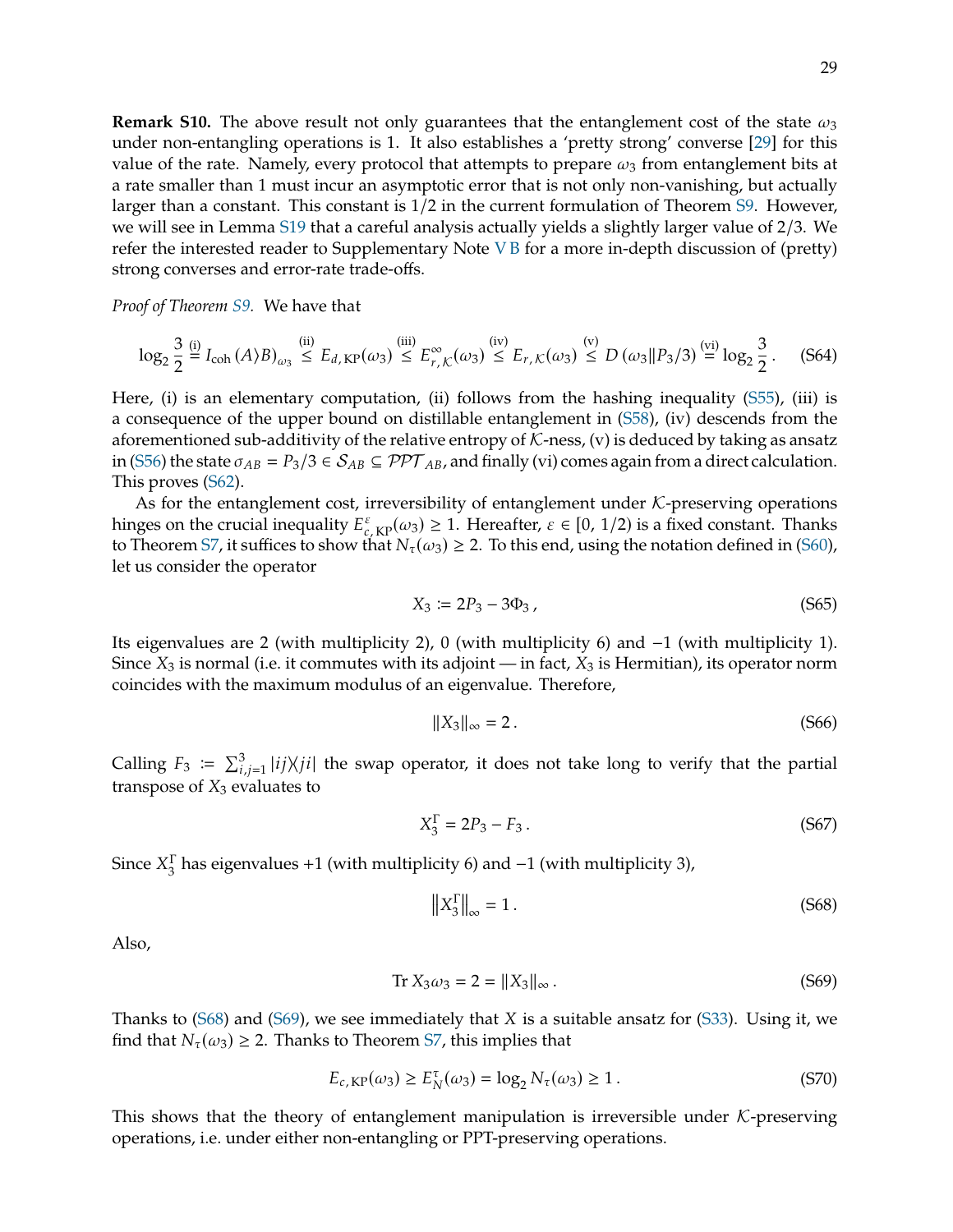For completeness we now show that the inequalities in [\(S70\)](#page-28-2) are in fact all tight; this will establish [\(S63\)](#page-27-6) and conclude the proof. Start by observing that

$$
E_{c,\,\text{PPTP}}^{\varepsilon}(\omega_3) \leq E_{c,\,\text{NE}}^{\varepsilon}(\omega_3) \leq E_{c,\,\text{NE}}^{\text{(viii)}}(\omega_3)\,,\tag{S71}
$$

where (vii) follows from Lemma [S4,](#page-20-3) while (viii) is an application of the elementary inequality [\(S24\)](#page-20-2). We now argue that  $E_{c,\text{NE}}^{\text{exact}}(\omega_3) \leq 1$ , by providing an explicit example of a non-entangling operation  $\Lambda$  from a two-quirit to a two-quirit system such that  $\Lambda(\Phi_2) = \omega_2$ . Construct Λ from a two-qubit to a two-qutrit system such that  $Λ(Φ<sub>2</sub>) = ω<sub>3</sub>$ . Construct

$$
\Lambda(X) \coloneqq \operatorname{Tr}[X\Phi_2]\omega_3 + \operatorname{Tr}[X(1-\Phi_2)]\tau_3,\tag{S72}
$$

where  $\tau_3 := \frac{1-P_3}{6} = \frac{1}{6}$  $\frac{1}{6} \sum_{j \neq k} |jk\rangle\langle jk|$ . Since  $\{Tr[\sigma \Phi_2] : \sigma \in S \cap \mathcal{D}(\mathcal{H})\} = [0, 1/2]$ , to show that  $\Lambda$  is fixes to prove that  $\lambda(\omega) + (1 - \lambda)\tau_2 \in S$  for all  $\lambda \in [0, 1/2]$ . Since the claim is non-entangling it suffices to prove that  $\lambda \omega_3 + (1 - \lambda)\tau_3 \in S$  for all  $\lambda \in [0, 1/2]$ . Since the claim is trivial for  $\lambda = 0$ , because  $\tau_3$  is manifestly separable, by convexity it suffices to prove it for  $\lambda = 1/2$ . Let us write

<span id="page-29-0"></span>
$$
\frac{1}{2}(\omega_3 + \tau_3) = \frac{1}{12}\mathbb{1} + \frac{1}{6}P_3 - \frac{1}{4}\Phi_3 = \mathcal{P}\left(|+\rangle\langle+|\otimes|-\rangle\langle-|\right),\tag{S73}
$$

where  $|\pm\rangle \coloneqq \frac{1}{\sqrt{\pi}}$  $\frac{1}{2}$  (|1)  $\pm$  |2)), and  $\mathcal P$  is the non-entangling quantum operation defined by

<span id="page-29-1"></span>
$$
\mathcal{P}(X) := \frac{1}{6} \sum_{\pi \in S_3} \int_0^{2\pi} (U_{\theta,\pi} \otimes U_{-\theta,\pi}) X (U_{\theta,\pi} \otimes U_{-\theta,\pi})^{\dagger} \frac{d^3 \theta}{(2\pi)^3},
$$
  

$$
U_{\theta,\pi} := \sum_{j=1}^3 e^{i\theta_j} |\pi(j)\rangle\langle j|.
$$
 (S74)

with  $S_3$  denoting the symmetric group over a set of 3 elements. Note that the last equality in [\(S73\)](#page-29-0), which can be proved by inspection using the representation in [\(S74\)](#page-29-1), amounts to the sought separable decomposition of the state  $\frac{1}{2}(\omega_3 + \tau_3)$ . This establishes that  $E_{c,\text{PTT}}^{\varepsilon}(\omega_3) \leq E_{c,\text{NE}}^{\varepsilon}(\omega_3) \leq 1$ <br>and concludes the proof and concludes the proof.  $\Box$ 

**Remark S11.** One can wonder what other types of states cannot be reversibility manipulated. This is far from obvious, since the axiomatic classes of operations NE or PPTP are typically much more powerful than previously employed types of transformations; in particular, several types of states which have been used to show irreversibility in specific settings are actually *reversible* under NE or PPTP transformations.

The prime example of this is the antisymmetric state, defined on a bipartite system with Hilbert space  $\tilde{\mathbb{C}}^d \otimes \mathbb{C}^d$  by

$$
\alpha_d := \frac{1 - F}{d(d - 1)},\tag{S75}
$$

where  $F := \sum_{i,j=1}^d |ij\rangle\langle ji|$  is the flip operator. This state gained fame as the 'universal counterexam-<br>ple' which violates many properties obeyed by other types of quantum states [74]; for example, it where  $F \nightharpoonup \Delta_{i,j=1}^i |i| \wedge |i|$  is the mp operator. This state gamed rame as the "unversal counterexam-<br>ple' which violates many properties obeyed by other types of quantum states [\[74\]](#page-15-8): for example, it is known that its manipulation is highly irreversible under LOCC — its distillable entanglement is of order  $1/d$ , while its entanglement cost is lower bounded by a d-independent non-zero con-stant. [\[75\]](#page-15-9). Curiously, however,  $\alpha_d$  was also the first example of a mixed state whose manipulation is reversible under all PPT operations [\[17\]](#page-13-9) — these transformations (hereafter simply denoted with PPT) are all maps  $\Lambda$  such that  $id_R \otimes \Lambda$  is PPT-preserving for all ancillary systems R [\[45\]](#page-14-9), and are therefore a strict subset of the PPT-preserving operations considered herein. The reason why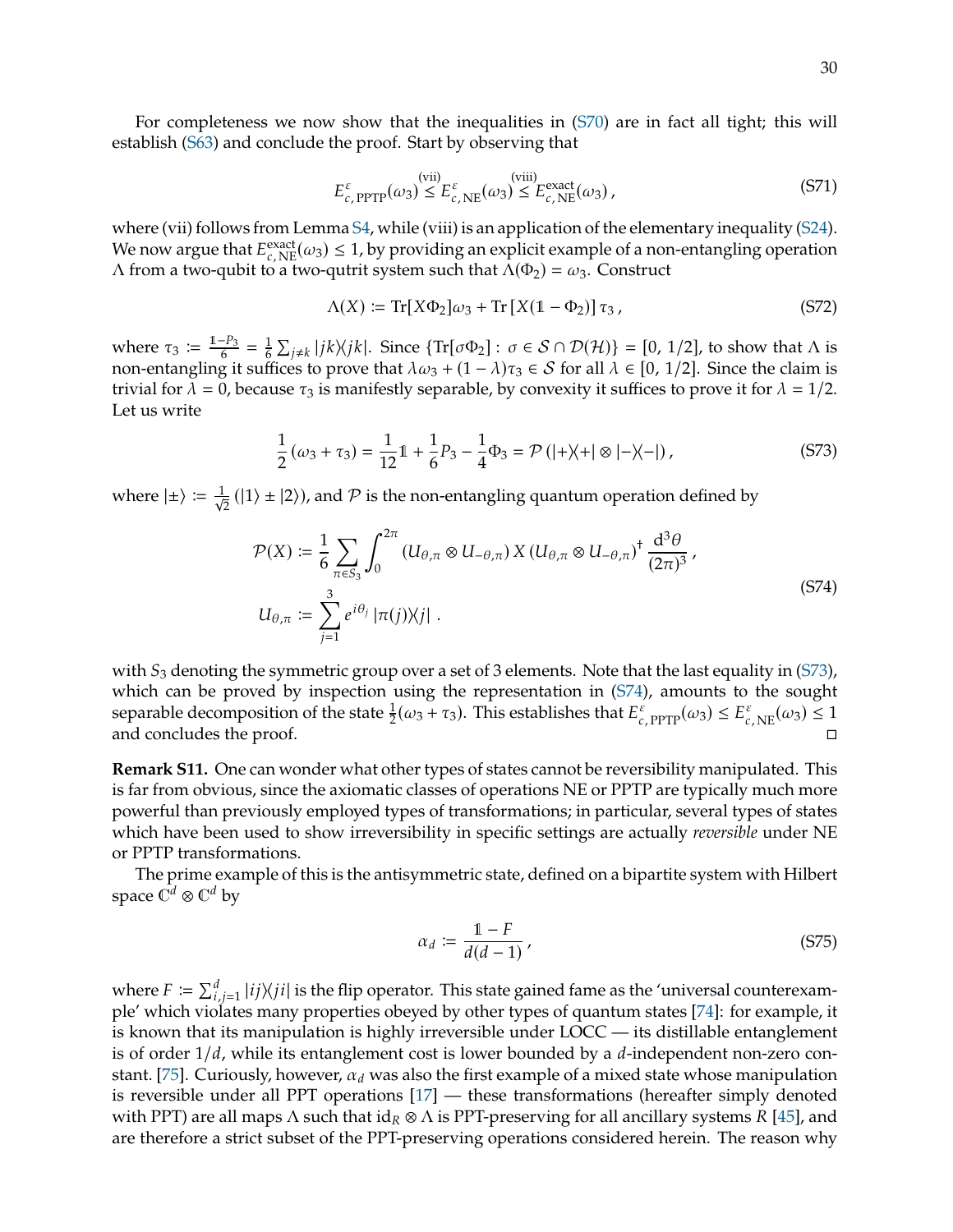reversibility can be achieved in this setting is that the entanglement cost of  $\alpha_d$  can be significantly lowered by considering PPT transformations instead of LOCC, allowing it to reach order  $1/d$ .

However, in Ref. [\[32\]](#page-13-25), a related class of states supported on the asymmetric subspace was used to show the *ir*reversibility of entanglement manipulation under PPT operations. In particular, for to show the *irreversibility* of entanglement manipulation under PPT operations. In particular, for<br>the state  $\rho_p := p |v_1 \rangle \langle v_1| + (1 - p) |v_2 \rangle \langle v_2|$  with  $|v_1 \rangle = (|01 \rangle - |10 \rangle)/\sqrt{2}$  and  $|v_2 \rangle = (|02 \rangle - |20 \rangle)/\sqrt{2}$ ,<br>it was it was shown that  $E_{d,PPT}(\rho_p) < 1 = E_{c,PPT}(\rho_p)$ . One might then wonder if these states could serve as a similar example of irreversibility for the larger class of PPT-preserving operations. However, this cannot be the case. To see this, we can use the fact that the quantity  $E_n$  considered in [\[32\]](#page-13-25) constitutes a lower bound on the distillable entanglement  $E_{d,PPTP}$ , but already in [32] it was shown that  $E_n(\rho_n) = 1$ , meaning that  $E_{d,PPTP}(\rho_n) = 1$  and this state is actually reversible under PPT-preserving maps.

In a way, this suggests that the state  $\omega_3$  is somewhat special, since its entanglement cost cannot be brought down low enough to match its distillable entanglement, even if we allow the extended classes of operations NE or PPTP. It would be interesting to study in more detail the special properties of  $\omega_3$  which induce this behaviour, and to understand exactly what types of states exhibit irreversibility in entanglement manipulation under NE and PPTP.

**Remark S12.** The proof of Theorem [S9](#page-27-0) actually allows us to compute also the zero-error costs of  $\omega_3$ , namely

$$
E_{c,\text{NE}}^{\text{exact}}(\omega_3) = E_{c,\text{PPTP}}^{\text{exact}}(\omega_3) = 1.
$$
 (S76)

As it turns out, the same entanglement cost of exact preparation of 1 can be achieved by means of a strict subset of PPT-preserving operations, namely, the aforementioned PPT operations. In fact, already the result by Audenaert et al. [\[17\]](#page-13-9) guarantees that  $E_{c,\text{PPT}}^{\text{exact}}(\omega_3) = E_N(\omega_3) = 1$ , where  $E_N$  is the logarithmic negativity (S10) because  $\omega_2$  has vanishing 'hinegativity' 2 as a straightforward is the logarithmic negativity [\(S10\)](#page-17-2), because  $\omega_3$  has vanishing 'binegativity',<sup>[2](#page-30-1)</sup> as a straightforward check reveals. We can arrive at the same conclusion thanks to the complete characterisation of the exact PPT entanglement cost recently proposed by Wang and Wilde [\[76\]](#page-15-10).

# <span id="page-30-0"></span>**IV. HOW MUCH ENTANGLEMENT MUST BE GENERATED TO ACHIEVE REVERSIBILITY?**

We first recall the main result of Brandão and Plenio [\[19\]](#page-13-11) in detail. To begin, we need to fix some notation. For two bipartite quantum systems  $AB$ ,  $A'B'$ , a given non-negative function  $M \cdot \mathcal{D}(H_{AB}) \rightarrow \mathbb{R}$ .  $\cup \{A\infty\}$  on the set of states on  $A'B'$  that vanishes on  $K_{AB} \cap \mathcal{D}(H_{AB})$  and  $M: \mathcal{D}(\mathcal{H}_{A'B'}) \to \mathbb{R}_+ \cup \{+\infty\}$  on the set of states on  $A'B'$  that vanishes on  $\mathcal{K}_{A'B'} \cap \mathcal{D}(\mathcal{H}_{A'B'})$ , and some  $\delta > 0$ , we define the set of  $(M, \delta)$ -approximately  $\mathcal{K}_c$ -preserving maps by some  $\delta \geq 0$ , we define the set of  $(M, \delta)$ -approximately K-preserving maps by

<span id="page-30-2"></span>
$$
KP^M_{\delta}(AB \to A'B') := \{ \Lambda \in PTP(AB \to A'B') : M(\Lambda(\sigma_{AB})) \le \delta \ \forall \sigma_{AB} \in \mathcal{K}_{AB} \cap \mathcal{D}(\mathcal{H}_{AB}) \}. \tag{S77}
$$

Typically, M will be chosen to be an entanglement measure  $[10, 47]$  $[10, 47]$  $[10, 47]$ . In what follows, we will in fact assume that  $M$  is actually a family of functions defined on each bipartite quantum system. Given a sequence  $(\delta_n)_{n\in\mathbb{N}}$  with  $\delta_n\geq 0$  for all n, one can then define the distillable entanglement

<span id="page-30-1"></span><sup>&</sup>lt;sup>2</sup> This just means that  $\left|\omega_3^{\Gamma}\right|^{\Gamma} \geq 0$ , where  $|X| \coloneqq$  $\sqrt{X^{\dagger}X}$  is the operator absolute value.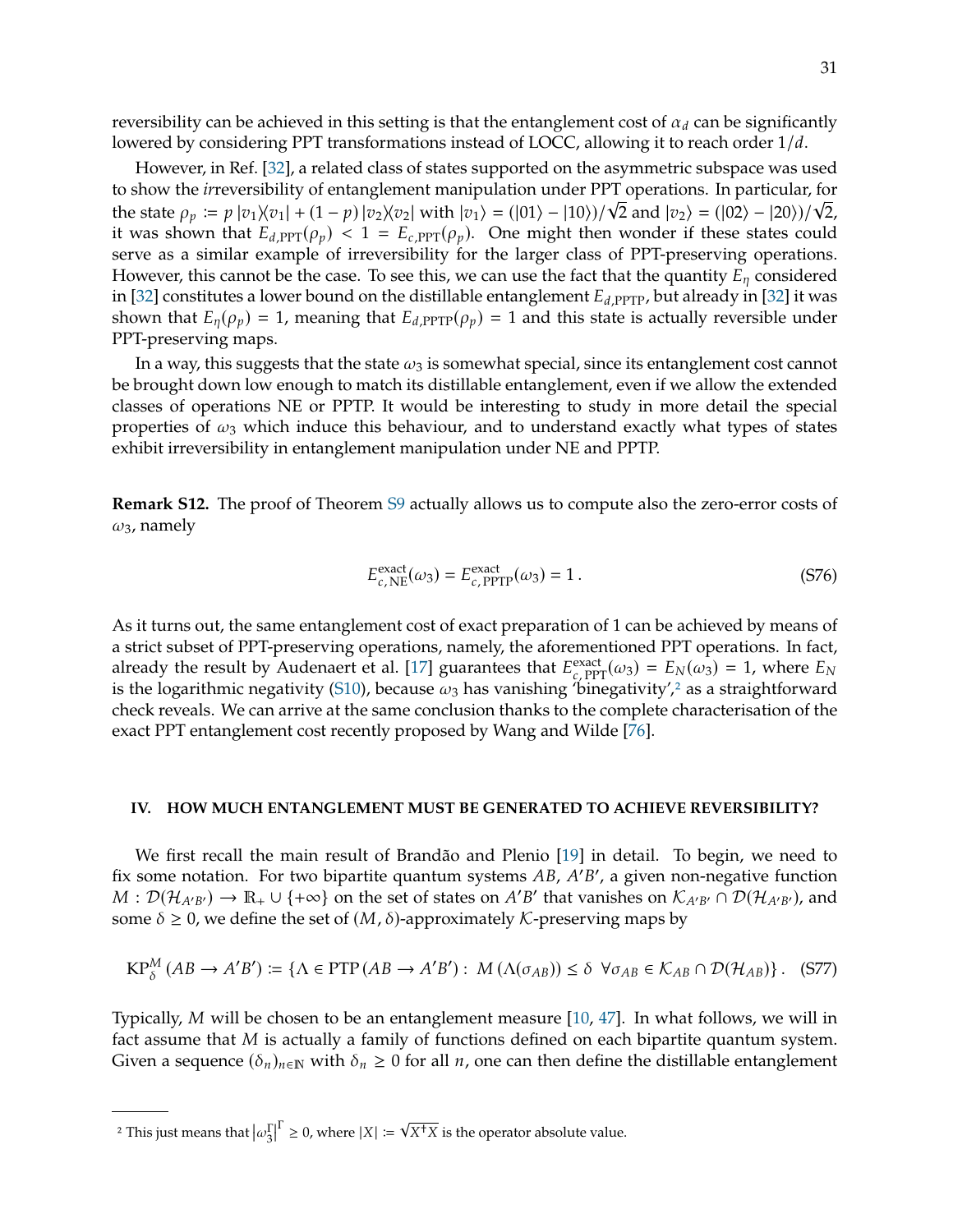and entanglement cost under  $(M, (\delta_n)_n)$ -approximately K-preserving maps by setting

$$
E_{d, KP_{(\delta_n)}^M}^{\varepsilon}(\rho_{AB}) \coloneqq \sup \left\{ R > 0 : \limsup_{n \to \infty} \inf_{\Lambda_n \in KP_{(\delta_n)}^M \left( A^n B^n \to A_0^{\lceil R^n \rceil} B_0^{\lceil R^n \rceil} \right)} \frac{1}{2} \left\| \Lambda_n \left( \rho_{AB}^{\otimes n} \right) - \Phi_2^{\otimes \lceil Rn \rceil} \right\|_1 \leq \varepsilon \right\} \tag{S78}
$$

$$
E_{c,K\mathbb{P}_{(\delta_n)}^M}^{\varepsilon}(\rho_{AB}) \coloneqq \inf \left\{ R > 0 : \limsup_{n \to \infty} \inf_{\Lambda_n \in KP_{(\delta_n)}^M \left( A_0^{\lfloor R_n \rfloor} B_0^{\lfloor R_n \rfloor} \to A^n B^n \right)} \frac{1}{2} \left\| \Lambda_n \left( \Phi_2^{\otimes \lfloor R_n \rfloor} \right) - \rho_{AB}^{\otimes n} \right\|_1 \leq \varepsilon \right\}.
$$
\n(S79)

We also set  $E_{d, KP_M^M} := E_d^0$  $^{0}_{d,KP^{M}_{(\delta_n)}}$  and  $E_{c,KP^{M}_{(\delta_n)}} \coloneqq E^{0}_{c}$  $c$ , KP $_{(\delta_n)}^M$ . With this notation, we say that the theory of entanglement manipulation is reversible under  $(M, (\delta_n)_n)$ -approximately K-preserving<br>operations if it holds that  $F = M_1(\delta_n) - F = M_2(\delta_n)$  for all states  $\delta_n$  on all hipartite quantum operations if it holds that  $E_{d, KPM}(\rho_{AB}) = E_{c, KPM}(\rho_{AB})$  for all states  $\rho_{AB}$  on all bipartite quantum  $(\delta_n)$ <sup> $(\delta_n)$ </sup> systems *AB*. We also say that the theory of entanglement manipulation is reversible under *M*-<br> **Asymptotically** *K*-prosecuing operations if for all states as there exists a sequence  $(\delta_1)$ , as such **asymptotically K-preserving operations** if for all states  $\rho_{AB}$  there exists a sequence ( $\delta_n$ )<sub>n∈N</sub> such that  $\delta_n \xrightarrow[n \to \infty]{} 0$  and  $E_{d, KP_{(\delta_n)}^M}(\rho_{AB}) = E_{c, KP_{(\delta_n)}^M}(\rho_{AB})$ .<br>
To state Brand  $\delta_0$  and Blonic's result in this is

To state Brandão and Plenio's result in this framework, we first need to introduce another entanglement monotone closely related to the standard robustness. Recalling first the defini-tion [\(S11\)](#page-18-0) of  $R^s_K$ , namely,  $R^s_K(\rho) = \inf \{ \text{Tr} \, \delta : \delta \in \mathcal{K}, \, \rho + \delta \in \mathcal{K} \}$ , the *generalised robustness* (or *global* robustness (or *global robustness*) [\[28,](#page-13-20) [77,](#page-15-11) [78\]](#page-15-12) is defined similarly as

$$
R_{\mathcal{K}}^{\mathcal{S}}(\rho) = \inf \{ \text{Tr} \, \delta : \, \delta \ge 0, \, \rho + \delta \in \mathcal{K} \} \,.
$$
 (S80)

It is also an entanglement monotone, and many similarities between the two robustness measures have been found; for example, for any pure state Ψ it holds that  $R^s_{\mathcal{K}}(\Psi) = R^g_{\mathcal{K}}(\Psi)$  [\[58,](#page-14-22) [59,](#page-14-23) [77,](#page-15-11) [78\]](#page-15-12).<br>The two can boweyer exhibit very different properties, as we will explicitly demonstrate below. The two can, however, exhibit very different properties, as we will explicitly demonstrate below (see also Supplementary Note [V\)](#page-38-0).

With this language, Brandão and Plenio's result [\[19\]](#page-13-11) states that entanglement becomes reversible under  $R_{\mathcal{S}}^{\tilde{g}}$ -asymptotically  $\mathcal{S}$ -preserving maps. Employing the simplified notation KP $_{(\delta_n)}^{\tilde{g}}$ :=  $\text{KP}^{\mathcal{R}^{\infty}_{\mathcal{S}}}_{(\delta_n)^{\prime}}$  we formalise their result as follows.

**Lemma S13** (Reversibility under asymptotically non-entangling operations [\[19\]](#page-13-11)). For any state  $\rho_{AB}$ *acting on a finite-dimensional Hilbert space, there exists a sequence*  $(\delta_n)_{n\in\mathbb{N}}$  *such that*  $\lim_{n\to\infty}\delta_n=0$  and

$$
E_{d, \text{KP}^{\mathcal{S}}_{(\delta_n)}}(\rho_{AB}) = E_{c, \text{KP}^{\mathcal{S}}_{(\delta_n)}}(\rho_{AB}) = E_{r,\mathcal{K}}^{\infty}(\rho_{AB}), \qquad (S81)
$$

where  $E^{\infty}_{r,s}$  $_{r,\mathcal{K}}^{\infty}$  is the regularised relative entropy measure defined by [\(S57\)](#page-27-7).

We note that our methods do not make direct use of this result in any way, and we include it purely for comparison purposes.

Brandão and Plenio argue that the above means that entanglement can be reversibly interconverted without generating macroscopic amounts of it, since the supplemented entanglement is constrained by  $\delta_n$  which vanishes in the asymptotic limit. This is certainly true if one quantifies entanglement with the generalised robustness. However, this is an a priori arbitrary choice: one could analogously choose the standard robustness  $R^s_{\mathcal{K}}$  as a quantifier, and consider the (sequence of) sets of operations  $\text{KP}^s_{(\delta_n)} \coloneqq \text{KP}^{R^s_{\delta}}_{(\delta_n)}$  defined by [\(S77\)](#page-30-2) for the special case  $M = R^s_{\mathcal{S}}$ . Alternatively,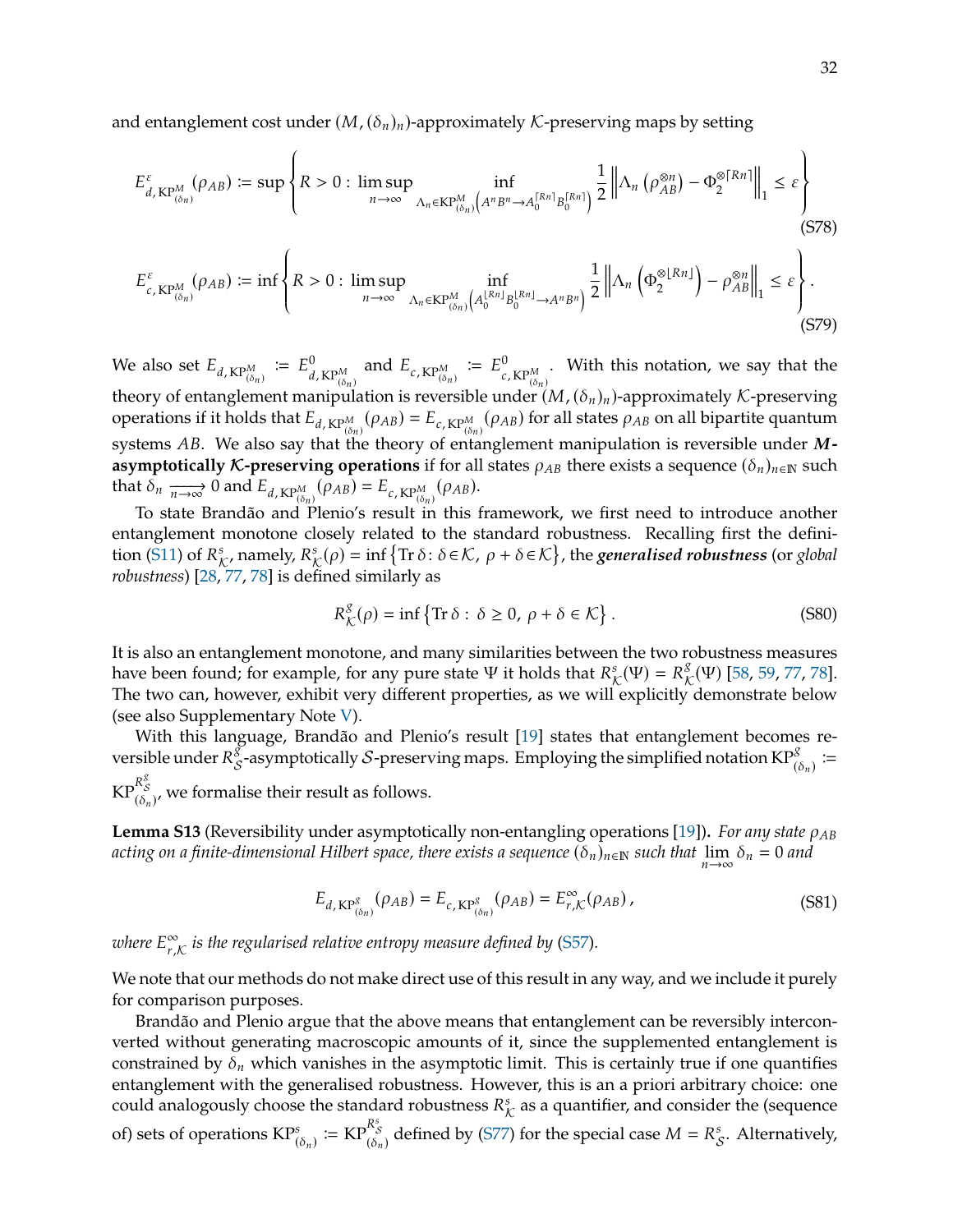when the negativity  $N(\rho) := \frac{1}{2} (\|\rho^T\|_1 - 1)$  is used as the entanglement measure, we can instead look at the operations  $\text{KP}^N_{(\delta_n)}$ . Recalling that  $R^s_{\mathcal{K}}(\rho) \geq \frac{1}{2}(\|\rho^{\Gamma}\|_1 - 1) = N(\rho)$ , this choice of definition ensures that  $\mathsf{KP}_{\delta}^s \subseteq \mathsf{KP}_{\delta}^N$ .

An extension of our result is then as follows.

<span id="page-32-1"></span>**Theorem S14.** For any sequence  $(\delta_n)_n$  such that  $\delta_n = 2^{o(n)}$ , the two-qutrit state  $\omega_3$  defined by [\(S61\)](#page-27-2) estisting that *satisfies that*

$$
E_{d,NE_{(\delta_n)}^s}(\omega_3) = E_{d,PTP_{(\delta_n)}^s}(\omega_3) = E_{d,NE_{(\delta_n)}^N}(\omega_3) = E_{d,PTP_{(\delta_n)}^N}(\omega_3)
$$
  
=  $\log_2 \frac{3}{2} \approx 0.585$  (S82)

*but*

$$
E_{c,\text{NE}_{(\delta_n)}^s}^{\varepsilon}(\omega_3) = E_{c,\text{PPTP}_{(\delta_n)}^s}^{\varepsilon}(\omega_3) = E_{c,\text{NE}_{(\delta_n)}^N}^{\varepsilon}(\omega_3) = E_{c,\text{PPTP}_{(\delta_n)}^N}^{\varepsilon}(\omega_3)
$$
\n
$$
= 1
$$
\n(S83)

*for all*  $\varepsilon \in [0, 1/2)$ *. In particular, the resource theory of entanglement is irreversible under any class of operations which does not generate an amount of entanglement that grows exponentially in n, as quantified* by either the standard robustness  $R_K^s$  or by the negativity  $N$ .

Here  $\delta_n = 2^{o(n)}$  means that  $\delta_n$  has a sub-exponential behaviour in *n*: for any  $k > 0$ , there exists  $\sum_{n=1}^{\infty}$ .  $m \in \mathbb{N}$  such that  $\delta_n < 2^{kn}$  for all  $n \geq m$ . Consequently, to have any hope of recovering reversibility,  $p$ one needs  $\delta_n$  (and hence the generated entanglement) to grow exponentially: there must exist a choice of  $k > 0$  such that, for all  $m \in \mathbb{N}$ ,  $\delta_n \ge 2^{k/n}$  for at least one  $n \ge m$ ; in other words,  $\delta_n$  is lower<br>bounded by  $2^{kn}$  infinitely often<sup>3</sup> bounded by  $2^{kn}$  infinitely often<sup>[3](#page-32-0)</sup>.

We should also note in passing that between the two sets of operations  $NE^s_{(\delta_n)}$  and  $NE^{N}_{(\delta_n)}$  that we consider in the above Theorem [S14,](#page-32-1) the former is perhaps more adherent to our intuitive notion of approximately non-entangling map. Indeed, since the standard robustness of entanglement  $R_S^s$  is a faithful measure, i.e. it is strictly positive on all entangled states, transformations in NE $_0^s$ <br>and in fact new entangling. Transformations in NE<sup>N</sup>, on the contrary mean expensible states to PDT are in fact non-entangling. Transformations in  $\text{NE}_0^N$  , on the contrary, map separable states to PPT states that can very well be entangled. However, since  $NE_{\delta}^s \subseteq NE_{\delta}^N$ , showing the irreversibility of entanglement under the operations  $\mathrm{NE}_{\delta}^{\scriptscriptstyle{N}}$  constitutes a strictly stronger result, and indeed shows also that generating PPT entangled states is not sufficient to recover reversibility — any reversible protocol must create highly non-PPT entanglement.

The first step in proving the Theorem is the following lemma, which establishes an approximate monotonicity of  $R^s_{\mathcal{K}}$  under approximately  $\mathcal{K}$ -preserving maps, whether quantified by  $R^s_{\mathcal{K}}$  itself or<br>by the negativity by the negativity.

<span id="page-32-2"></span>**Lemma S15.** *For any*  $\Lambda \in \text{KP}^s_{\delta}(AB \to A'$ 0 )*, it holds that*

$$
R_K^s(\Lambda(\rho_{AB})) + 1 \le (1 + 2\delta) (R_K^s(\rho_{AB}) + 1).
$$
 (S84)

*Similarly, for any*  $\Lambda \in \mathrm{KP}_{\delta}^N(A B \to A'$ 0 )*, it holds that*

$$
\frac{1}{2}\left(\left\|\Lambda(\rho_{AB})^{\Gamma}\right\|_{1}+1\right) \leq (1+2\delta)\left(R_{\mathcal{K}}^{s}(\rho_{AB})+1\right).
$$
\n(S85)

<span id="page-32-0"></span><sup>&</sup>lt;sup>3</sup> Following the original notation introduced by Hardy and Littlewood [\[79\]](#page-15-13), we could denote this behaviour as  $\delta_n =$  $2^{\Omega(n)}$ . However, the commonly used notation  $\Omega(n)$  actually refers to a stronger property [\[80\]](#page-15-14), so we do not use it here.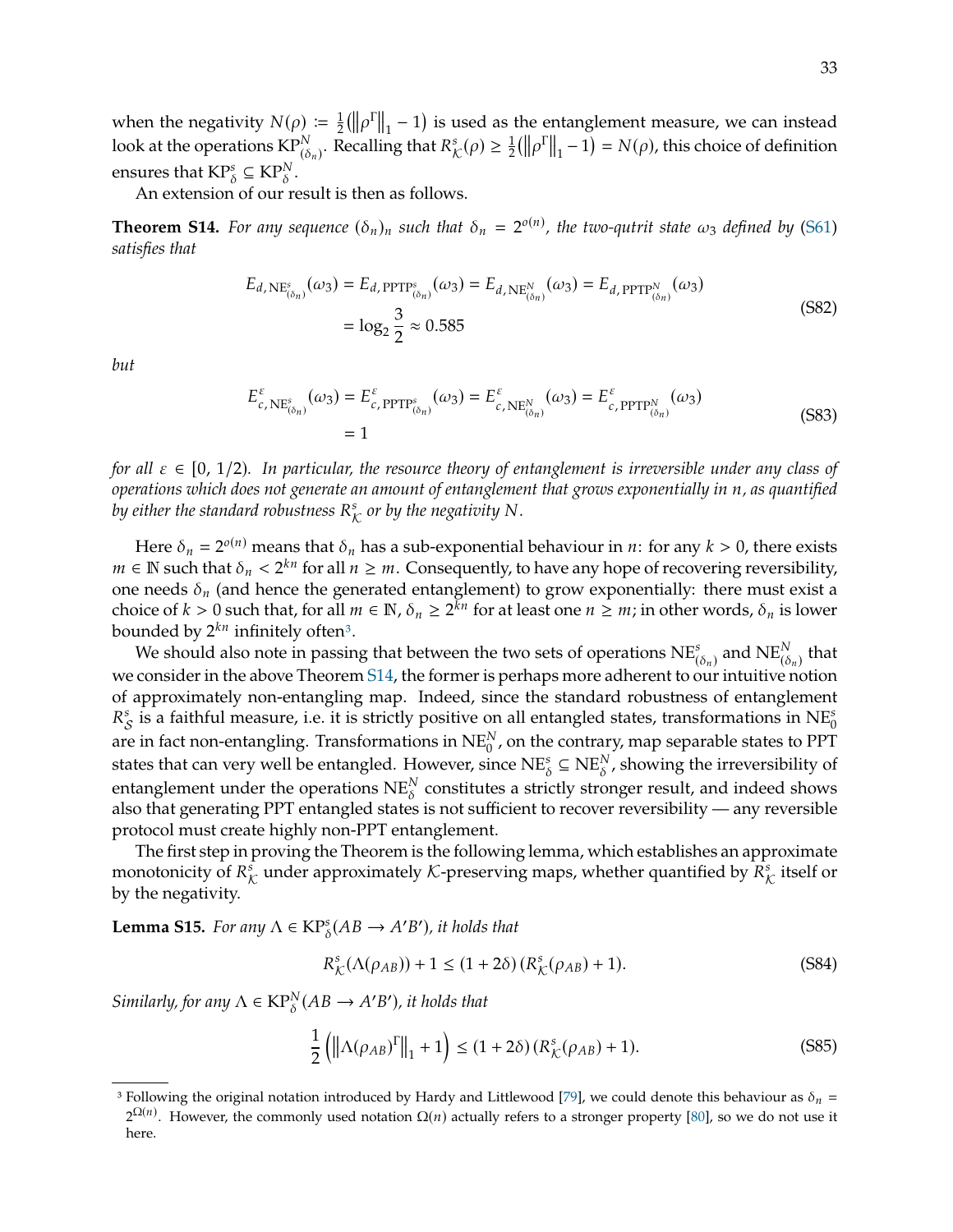*Proof.* Let us take  $\Lambda \in \text{KP}^s_{\delta}(AB \to A'B')$  and consider any feasible decomposition for the standard repurpose of  $\delta$  as  $\delta = \sigma - \pi$  where  $\sigma \pi \in K$  (poting that these are in general only uppermalised robustness of  $\rho$  as  $\rho = \sigma - \tau$  where  $\sigma, \tau \in \mathcal{K}$  (noting that these are in general only unnormalised states). Since  $R^s_\mathcal{K}$  $\Delta(\sigma)$  $\text{Tr}\,\sigma$  $\Big) \leq \delta$  and  $R^s_{\mathcal{K}}$  $\frac{\Lambda(\tau)}{\Lambda(\tau)}$ Tr  $\tau$  $\Big) \leq \delta$ , for any  $\varepsilon > 0$  there exist decompositions

$$
\frac{\Lambda(\sigma)}{\text{Tr}\,\sigma} = \sigma' - \tau', \qquad \frac{\Lambda(\tau)}{\text{Tr}\,\tau} = \sigma'' - \tau'', \tag{S86}
$$

for some  $\sigma', \sigma'', \tau'', \tau'' \in \mathcal{K}$  such that Tr  $\tau', \text{Tr } \tau'' \leq \delta + \varepsilon$ . Then

$$
\Lambda(\rho) = \left[ (\text{Tr}\,\sigma)\sigma' + (\text{Tr}\,\tau)\tau'' \right] - \left[ (\text{Tr}\,\sigma)\tau' + (\text{Tr}\,\tau)\sigma'' \right]. \tag{S87}
$$

This constitutes a valid feasible solution for the robustness of  $\Lambda(\rho)$ , giving

$$
R_K^s(\Lambda(\rho)) + 1 \le \text{Tr } \sigma \text{ Tr } \sigma' + \text{Tr } \tau \text{ Tr } \tau''
$$
  
= (\text{Tr } \tau + 1)(\text{Tr } \tau' + 1) + \text{Tr } \tau \text{ Tr } \tau''  
\le (\text{Tr } \tau + 1)(\text{Tr } \tau' + 1) + (\text{Tr } \tau + 1) \text{Tr } \tau''  
\le (\text{Tr } \tau + 1)(\delta + \varepsilon + 1) + (\text{Tr } \tau + 1)(\delta + \varepsilon). (S88)

Since this holds for any feasible value of Tr  $\tau$ , it must also hold that  $R^s_{\mathcal{K}}(\Lambda(\rho)) + 1 \leq (1 + 2\delta + 2\epsilon)(R^s(\rho) + 1)$  as  $R^s$  is defined precisely as the infimum of all feasible values of  $Tr \tau$ . Since  $s > 0$  $(2\varepsilon)(R^s_{\mathcal{K}}(\rho) + 1)$ , as  $R^s_{\mathcal{K}}$  is defined precisely as the infimum of all feasible values of Tr  $\tau$ . Since  $\varepsilon > 0$ was arbitrary, the desired statement follows.

The case of  $\Lambda \in \text{KP}_{\delta}^N$  is similar. For any decomposition  $\rho = \sigma - \tau$  with  $\sigma, \tau \in \mathcal{K}$ , the triangle quality gives inequality gives

$$
\|\Lambda(\rho)^{\Gamma}\|_1 \leq \text{Tr}\,\sigma \left\|\frac{\Lambda(\sigma)^{\Gamma}}{\text{Tr}\,\sigma}\right\|_1 + \text{Tr}\,\tau \left\|\frac{\Lambda(\tau)^{\Gamma}}{\text{Tr}\,\tau}\right\|_1
$$
  
\n
$$
\leq (\text{Tr}\,\sigma)(1+2\delta) + (\text{Tr}\,\tau)(1+2\delta)
$$
  
\n
$$
= (1+2\text{Tr}\,\tau)(1+2\delta)
$$
\n(S89)

where we used that  $\frac{1}{2}(\|\Lambda(\sigma)^{\Gamma}\|_1 - 1) \le \delta$  and analogously for  $\tau$ . Rearranging, we get

$$
\frac{1}{2} \left( \left\| \Lambda(\rho)^{\Gamma} \right\|_{1} + 1 \right) \le \delta + 2\delta \operatorname{Tr} \tau + \operatorname{Tr} \tau + 1
$$
\n
$$
\le (1 + 2\delta)(\operatorname{Tr} \tau + 1). \tag{S90}
$$

Minimising over all feasible values of Tr  $\tau$  gives  $\frac{1}{2} (||\Lambda(\rho)^T||_1 + 1) \leq (1 + 2\delta)(R^s_{\mathcal{K}}(\rho) + 1)$ , as was to be shown.  $\Box$ 

Theorem [S14](#page-32-1) then relies on the following extension of Theorem [S7.](#page-24-3)

<span id="page-33-0"></span>**Theorem S16.** For  $K = S$  or  $K = PPT$ , the entanglement cost under approximately K-preserving *operations satisfies that*

$$
\inf_{\varepsilon \in [0,1/2)} E_{c,\text{KP}^s_{(\delta_n)}}^{\varepsilon}(\rho) \ge L_K^{\tau}(\rho) \ge E_N^{\tau}(\rho) \tag{S91}
$$

*and*

$$
\inf_{\varepsilon \in [0,1/2)} E_{c,\text{KP}_{(\delta_n)}^N}^{\varepsilon}(\rho) \ge E_N^{\tau}(\rho)
$$
\n<sup>(S92)</sup>

for any sequence  $(\delta_n)_n$  such that  $\delta_n = 2^{o(n)}$ .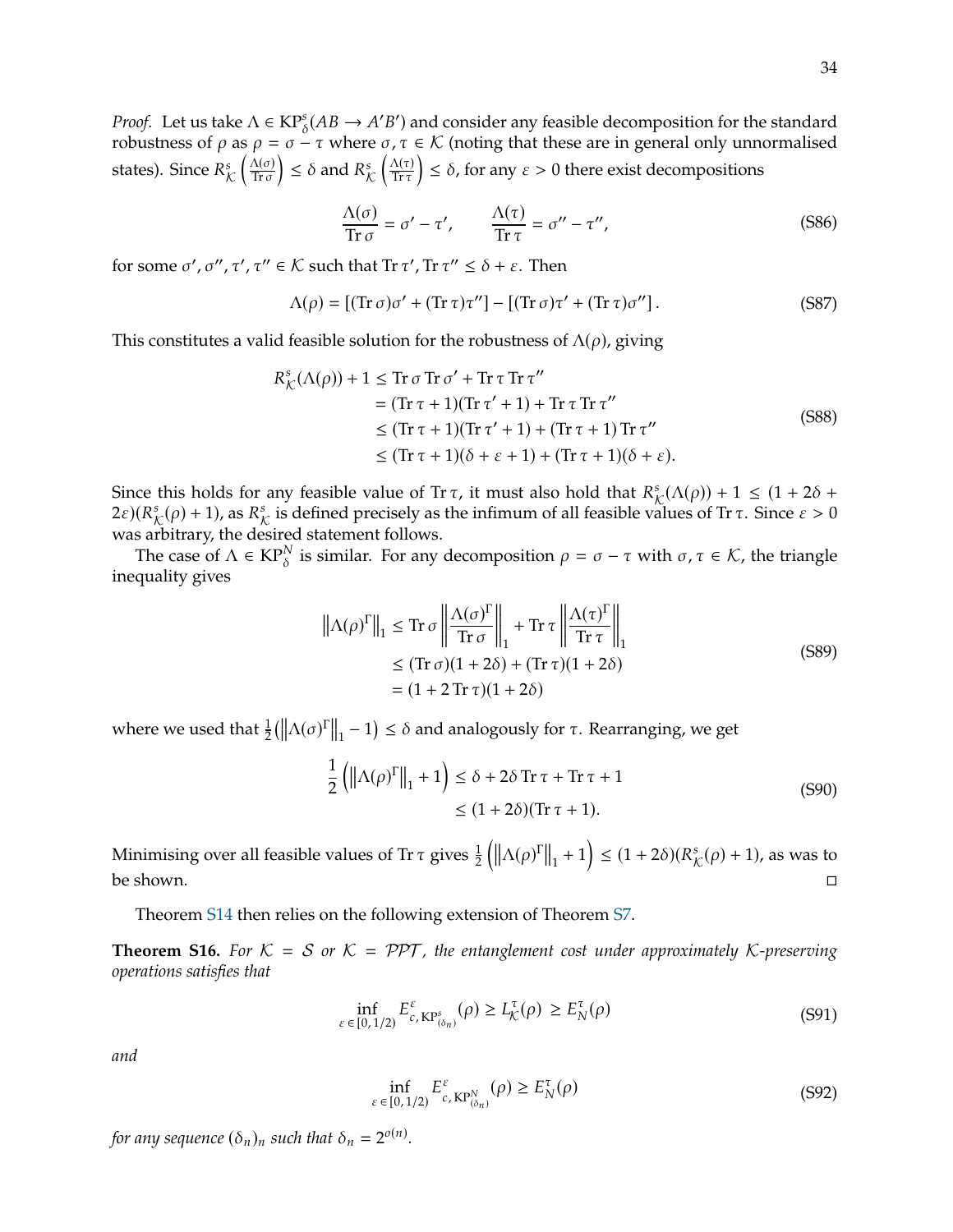*Proof.* In complete analogy with the proof of Theorem [S7,](#page-24-3) for any feasible sequence  $(\Lambda_n)_{n\in\mathbb{N}}$  of maps such that  $\Lambda_n \in \mathsf{KP}_{\delta_n}^s$  and  $\|\Lambda_n(\Phi_2^{\delta \lfloor Rn \rfloor}) - \rho^{\otimes n}\|_1 = \varepsilon_n \xrightarrow[n \to \infty]{} \varepsilon < 1/2$ , we can write

$$
2^{\lfloor Rn \rfloor} = 1 + R_{\mathcal{K}}^{s} \left( \Phi_2^{\otimes \lfloor Rn \rfloor} \right)
$$
  
\n
$$
\geq (1 + 2\delta_n)^{-1} \left( 1 + R_{\mathcal{K}}^{s} \left( \Lambda_n \left( \Phi_2^{\otimes \lfloor Rn \rfloor} \right) \right) \right)
$$
  
\n
$$
\geq (1 + 2\delta_n)^{-1} (1 - 2\varepsilon_n) \left( 1 + R_{\mathcal{K}}^{\tau} \left( \rho^{\otimes n} \right) \right)
$$
\n(S93)

where now we used Lemma [S15](#page-32-2) to incorporate the approximate entanglement non-generation. Then

$$
R = \lim_{n \to \infty} \frac{\lfloor Rn \rfloor}{n}
$$
  
\n
$$
\geq \limsup_{n \to \infty} \frac{1}{n} \log_2 (1 + R_K^{\tau} (\rho^{\otimes n})) + \liminf_{n \to \infty} \frac{1}{n} \log_2 (1 - 2\varepsilon_n) - \limsup_{n \to \infty} \frac{1}{n} \log_2 (1 + 2\delta_n)
$$
  
\n
$$
= L_K^{\tau}(\rho) - \limsup_{n \to \infty} \frac{1}{n} \log_2 (1 + 2\delta_n)
$$
  
\n
$$
= L_K^{\tau}(\rho), \qquad (S94)
$$

where in the last line we used the fact that

$$
\lim_{n \to \infty} \frac{\log_2 \delta_n}{n} = 0
$$
\n(S95)

by hypothesis. The rest of the proof of the first part of the Theorem is then exactly the same as in Theorem [S7.](#page-24-3)

The second part of the proof is very similar in that it follows Theorem [S7,](#page-24-3) but it goes directly to the tempered negativity  $N_{\tau}$  rather than the intermediate quantity  $L_{\mathcal{K}}^{\tau}$ . Taking now any feasible sequence  $(\Lambda_n)_{n\in\mathbb{N}}$  with  $\Lambda_n \in \mathrm{KP}_{\delta_n'}^N$ , we have

$$
2^{\lfloor Rn \rfloor} = 1 + R_K^s \left( \Phi_2^{\otimes \lfloor Rn \rfloor} \right)
$$
  
\n(i)  
\n(j)  
\n(k) 
$$
1 + \left\| \Lambda_n \left( \Phi_2^{\otimes \lfloor Rn \rfloor} \right)^r \right\|_1
$$
  
\n(k) 
$$
2 (1 + 2\delta_n)^{-1} \frac{1 + N_\tau \left( \Lambda_n \left( \Phi_2^{\otimes \lfloor Rn \rfloor} \right) \middle| \rho^{\otimes n} \right)}{2}
$$
  
\n(k) 
$$
\geq (1 + 2\delta_n)^{-1} (1 - 2\varepsilon_n) \frac{1 + N_\tau \left( \rho^{\otimes n} \right)}{2},
$$
  
\n(k) 
$$
\geq (1 + 2\delta_n)^{-1} (1 - 2\varepsilon_n) \frac{1 + N_\tau \left( \rho^{\otimes n} \right)}{2},
$$

where in (i) we used Lemma [S15,](#page-32-2) in (ii) Proposition [S5\(](#page-21-3)b), and in (iii) the  $\varepsilon$ -lemma (Lemma [S6\)](#page-24-4).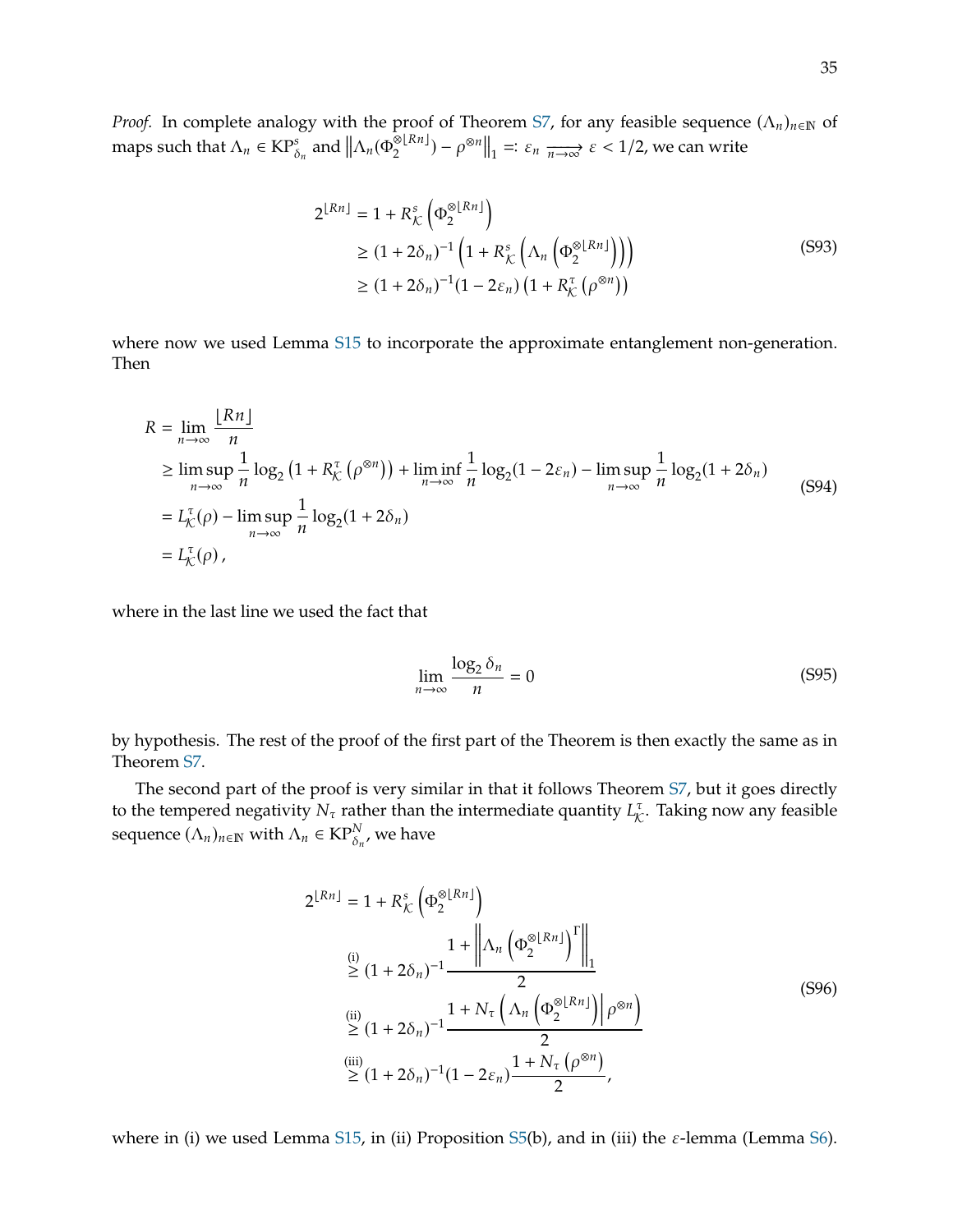This gives

$$
R = \lim_{n \to \infty} \frac{\lfloor Rn \rfloor}{n}
$$
  
\n
$$
\geq \limsup_{n \to \infty} \frac{1}{n} \log_2 \frac{1 + N_{\tau} (\rho^{\otimes n})}{2} + \liminf_{n \to \infty} \frac{1}{n} \log_2 (1 - 2\varepsilon_n) - \limsup_{n \to \infty} \frac{1}{n} \log_2 (1 + 2\delta_n)
$$
  
\n
$$
\geq \limsup_{n \to \infty} \left( \frac{1}{n} \log_2 N_{\tau} (\rho^{\otimes n}) - \frac{1}{n} \right) - \limsup_{n \to \infty} \frac{1}{n} \log_2 \delta_n
$$
  
\n
$$
\geq \limsup_{n \to \infty} \left( \frac{1}{n} \log_2 N_{\tau} (\rho)^n - \frac{1}{n} \right)
$$
  
\n
$$
= E_N^{\tau}(\rho)
$$
 (S97)

using the super-multiplicativity of the tempered negativity (Proposition [S5\(](#page-21-3)e)) and the assumption that  $\delta_n = 2^{o(n)}$ .

As the final ingredient that will be required in the proof of Theorem [S14,](#page-32-1) we need to show that the distillable entanglement cannot increase even if we allow sub-exponential entanglement generation.

<span id="page-35-2"></span>**Lemma S17.** *Consider any finite-dimensional state*  $\rho_{AB}$  *and let*  $K = S$  *or*  $K = PPT$ *. For any*  $\varepsilon \in [0, 1)$ *and any non-negative sequence*  $(\delta_n)_n$  *it holds that* 

<span id="page-35-0"></span>
$$
E_{d, \text{KP}^s_{(\delta_n)}}^{\varepsilon}(\rho) = E_{d, \text{KP}^N_{(\delta_n)}}^{\varepsilon}(\rho) = E_{d, \text{KP}^g_{(\delta_n)}}^{\varepsilon}(\rho). \tag{S98}
$$

*Moreover, if*  $\delta_n = 2^{o(n)}$  then also

<span id="page-35-1"></span>
$$
E_{d,KP}^{\varepsilon}(\rho) = E_{d,KP_{(\delta_n)}^s}^{\varepsilon}(\rho) = E_{d,KP_{(\delta_n)}^s}^{\varepsilon}(\rho) = E_{d,KP_{(\delta_n)}^s}^{\varepsilon}(\rho).
$$
 (S99)

*Proof.* The proof will proceed in two steps. First, we establish expressions for the minimal error achievable in distillation with  $(M, \delta)$ -approximately K-preserving operations. Then, we argue that, for sub-exponential  $\delta_n$ , the contributions from the parameter  $\delta_n$  to the performance of the distillation task can be absorbed into the transformation rates, effectively preventing any improvement in the asymptotic distillation error.

Consider first any operation  $\Lambda \in \mathbb{KP}^{\mathcal{S}}_{\delta}(A^nB^n \to A_0^mB_0^m)$  for a fixed  $\delta$ , where *m* is a generic itive integer. We would then like to understand exactly the error in the transformation from positive integer. We would then like to understand exactly the error in the transformation from  $\int_{R}^{\infty} \rho^{\otimes n}$  to the maximally entangled state at some rate *R*, which we will for now quantify using the fidelity  $F(\omega, \tau) := ||\sqrt{\omega} \sqrt{\pi}||^2$ . We have fidelity  $F(\omega, \tau) \coloneqq \|\sqrt{\omega}\sqrt{\tau}\|_1^2$  $\frac{2}{1}$ . We have

$$
F\left(\Lambda(\rho^{\otimes n}), \Phi_2^{\otimes m}\right) = \text{Tr}\,\Lambda\left(\rho^{\otimes n}\right) \Phi_2^{\otimes m}
$$
  
=  $\text{Tr}\,\rho^{\otimes n}\Lambda^{\dagger}\left(\Phi_2^{\otimes m}\right)$  (S100)

using that  $\Phi_2$  is a pure state. Notice now that, by definition of the generalised robustness, for any  $\sigma \in \widetilde{\mathcal{K}} \cap \mathcal{D}(\mathcal{H})$  we have  $\Lambda(\sigma) \leq (1 + \delta)\sigma'$  for some  $\sigma' \in \mathcal{K} \cap \mathcal{D}(\mathcal{H})$ . Thus, for any  $\sigma \in \mathcal{K} \cap \mathcal{D}(\mathcal{H})$ ,

$$
\operatorname{Tr}\Lambda^{\dagger}(\Phi_2^{\otimes m})\sigma \leq \operatorname{Tr}\Phi_2^{\otimes m}(1+\delta)\sigma'
$$
  

$$
\leq (1+\delta)\frac{1}{2^m}
$$
 (S101)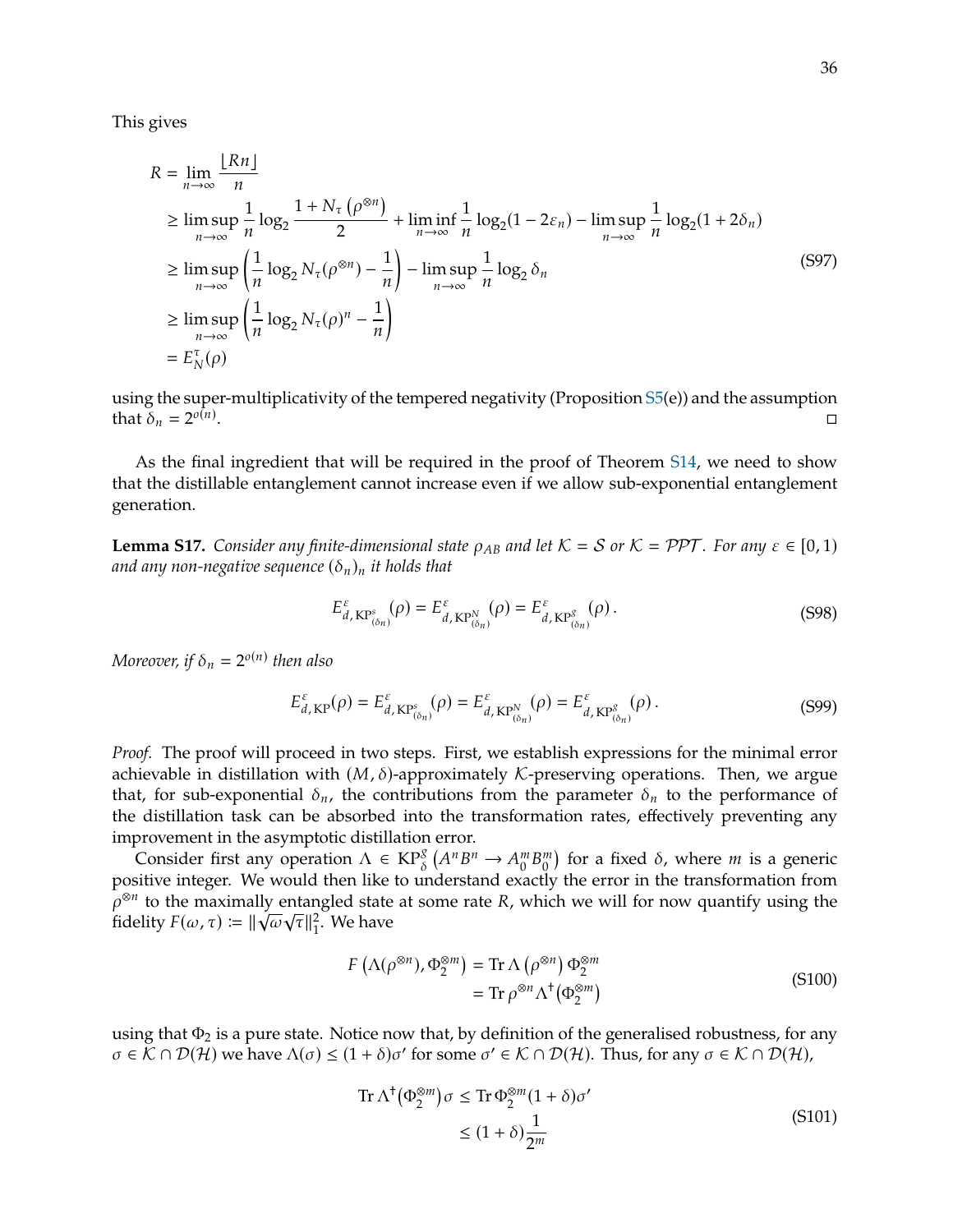where in the first line we used the positivity of  $\Phi_2$ , and in the second that the maximal overlap of  $\Phi_2^{\otimes m}$  with a separable state is  $\frac{1}{2^m}$  [\[81\]](#page-15-15). Noting also that  $0 \leq \Lambda^{\dagger}(\Phi_2^{\otimes m}) \leq 1$  due to the fact that  $\Lambda$  is positive and trace preserving, we get

<span id="page-36-0"></span>
$$
\sup_{\Lambda \in \mathcal{KP}_{\delta}^{g}} F\left(\Lambda(\rho^{\otimes n}), \Phi_2^{\otimes m}\right) = \sup_{\Lambda \in \mathcal{KP}_{\delta}^{g}} \text{Tr}\,\rho \Lambda^{\dagger}(\Phi_2^{\otimes m})
$$
  
\n
$$
\leq \sup \left\{ \text{Tr}\,\rho^{\otimes n}W : 0 \leq W \leq 1, \text{ Tr}\,W\sigma \leq (1+\delta)\frac{1}{2^m} \ \forall \sigma \in \mathcal{K} \cap \mathcal{D}(\mathcal{H}) \right\}
$$
  
\n
$$
=:\varphi_{n,m}(\delta).
$$
\n(S102)

The argument for operations  $\mathrm{KP}_\delta^\mathrm{N}$ , where now negativity is the figure of merit, proceeds analogously. We have, for any  $\sigma \in \mathcal{K} \cap \mathcal{D}(\mathcal{H})$  and any  $\Lambda \in \mathrm{KP}_{\delta}^N$ , that

$$
\operatorname{Tr} \Lambda^{\dagger} (\Phi_2^{\otimes m}) \sigma = \operatorname{Tr} (\Phi_2^{\otimes m})^{\Gamma} \Lambda (\sigma)^{\Gamma}
$$
  
\n
$$
\leq \left\| (\Phi_2^{\otimes m})^{\Gamma} \right\|_{\infty} \left\| \Lambda (\sigma)^{\Gamma} \right\|_1
$$
  
\n
$$
\leq \frac{1}{2^m} (1 + 2\delta)
$$
\n(S103)

where in the second line we used the Cauchy–Schwarz inequality, and in the third we used that 1  $\frac{1}{2} \left( \left\| \Lambda(\sigma)^{\Gamma} \right\| - 1 \right) \leq \delta$  and that  $\left\| \Phi_{2}^{\Gamma} \right\|$  $\left.\frac{\Gamma}{2}\right|_{\infty} = \frac{1}{2}$  $\frac{1}{2}$ . This gives

$$
\sup_{\Lambda \in \mathcal{KP}_{\delta}^N} F\left(\Lambda(\rho^{\otimes n}), \Phi_2^{\otimes m}\right) \le \sup \left\{ \operatorname{Tr} \rho^{\otimes n} W : 0 \le W \le 1, \operatorname{Tr} W\sigma \le (1+2\delta) \frac{1}{2^m} \ \forall \sigma \in \mathcal{K} \cap \mathcal{D}(\mathcal{H}) \right\}
$$

$$
= \varphi_{n,m}(2\delta), \tag{S104}
$$

exactly the same as in [\(S102\)](#page-36-0) up to the substitution  $\delta \mapsto 2\delta$ , which we will see to be immaterial.

For the other direction, define the separable [\[46\]](#page-14-10) state  $\tau_m := (1 - \Phi_2^{\otimes m})/(4^m - 1) \in \mathcal{K} \cap \mathcal{D}(\mathcal{H})$ ,<br>is a satisfies also that  $[46] \Phi_2^{\otimes m} + (2^m - 1) \pi \in \mathcal{K}$ . Note that  $P_2^s$  ( $\Phi_2^{\otimes m}$ ) =  $2^m - 1$  by (916 which satisfies also that  $[46] \Phi_2^{\otimes m} + (2^m - 1)\tau_m \in \mathcal{K}$  $[46] \Phi_2^{\otimes m} + (2^m - 1)\tau_m \in \mathcal{K}$ . Note that  $R^s_{\mathcal{K}}(\Phi_2^{\otimes m}) = 2^m - 1$  by [\(S16\)](#page-18-3), and therefore  $\tau_a$  is the state that achieves the minimum in the definition of  $R^s$  (S11) for  $\Phi^{\otimes m}$ . therefore  $\tau_m$  is the state that achieves the minimum in the definition of  $\mathbb{R}^s$  [\(S11\)](#page-18-0) for  $\Phi_2^{\otimes m}$ . Take any operator W such that  $0 \le W \le 1$  and  $Tr W\sigma \le (1+\delta)\frac{1}{2^m}$  for all  $\sigma \in \mathcal{K} \cap \mathcal{D}(\mathcal{H})$ , where we assume that  $(1 + \delta) \frac{1}{2^m} \le 1$  without loss of generality. Define the map  $\Gamma_W$  by

$$
\Gamma_W(X) = (\text{Tr } W X) \Phi_2^{\otimes m} + (\text{Tr}(\mathbb{1} - W)X) \tau_m.
$$
 (S105)

This map is explicitly completely positive and trace preserving, and we can furthermore verify that, since  $0 \leq \text{Tr } W\sigma \leq (1+\delta)\frac{1}{2^m}$ , for any  $\sigma \in \mathcal{K} \cap \mathcal{D}(\mathcal{H})$  we have

$$
\Gamma_W(\sigma) \in \text{conv}\left\{\tau_m, \, (1+\delta)\frac{1}{2^m}\Phi_2^{\otimes m} + \left(1 - (1+\delta)\frac{1}{2^m}\right)\tau_m\right\},\tag{S106}
$$

where conv denotes the convex hull. Since  $\tau_m \in \mathcal{K}$  and  $\Phi_2^{\otimes m} + (2^m - 1)\tau_m \in \mathcal{K}$ , also

$$
(1+\delta)\frac{1}{2^m}\Phi_2^{\otimes m} + \left(1 - (1+\delta)\frac{1}{2^m}\right)\tau_m + \delta\tau_m = \frac{1+\delta}{2^m}\left(\Phi_2^{\otimes m} + (2^m - 1)\,\tau_m\right) \in \mathcal{K} \,. \tag{S107}
$$

The convexity of  $R^s_K$  (which follows directly from the convexity of K itself) then implies that  $R^s(\Gamma_-(\alpha)) \leq \delta$  and hance  $\Gamma_-(K^{\text{DS}})$ . Noting that  $\Gamma(\Gamma_-(\alpha)^n) \leq R^s(\Gamma_-(\alpha))$  or implies even  $R^s(\Gamma_W(\sigma)) \leq \delta$ , and hence  $\Gamma_W \in \mathsf{KP}^s_{\delta}$ . Noting that  $F(\Gamma_W(\rho^{\otimes n}), \Phi_2^{\otimes m}) = \mathsf{Tr} \rho^{\otimes n} W$ , optimising over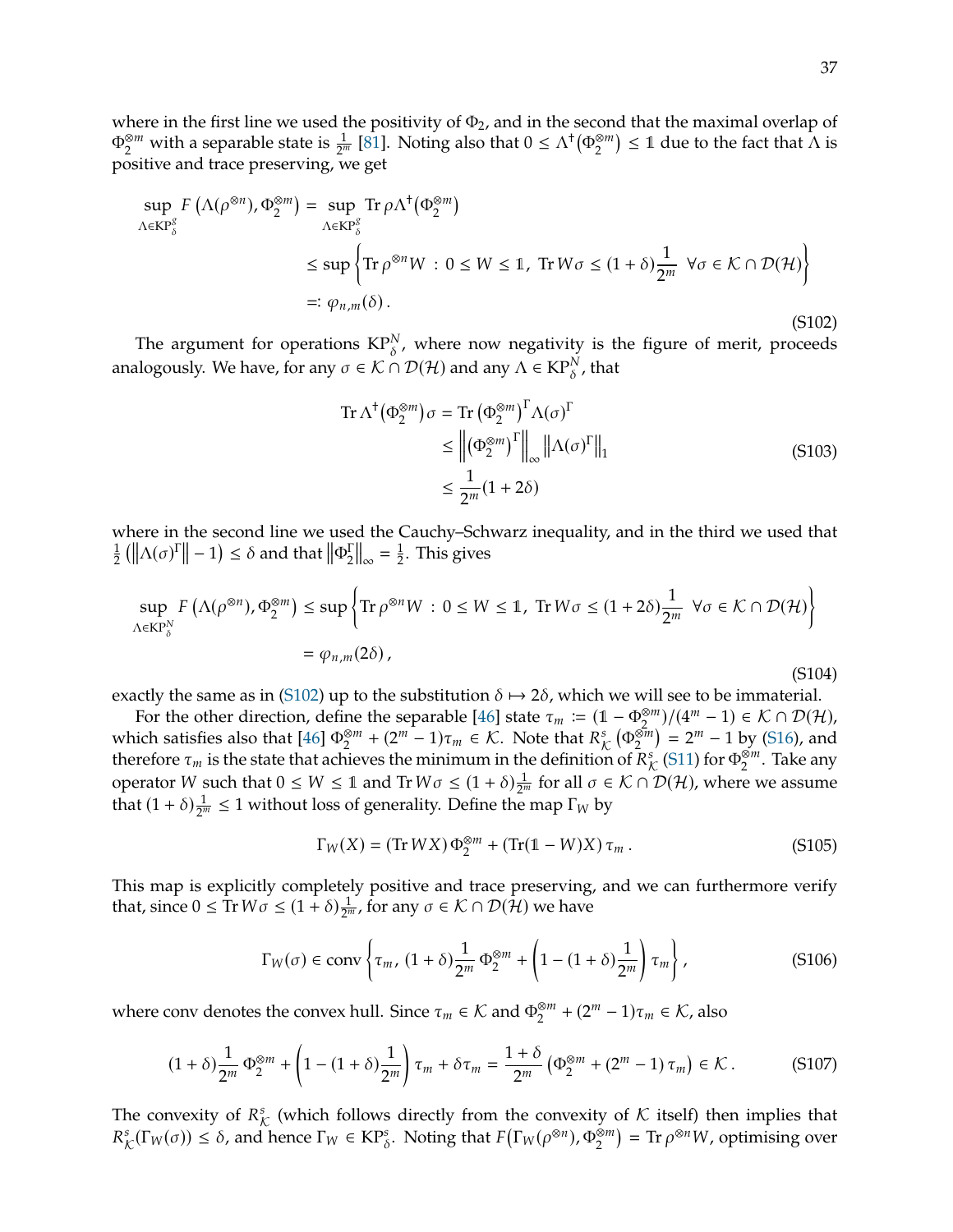all feasible W yields

$$
\sup_{\Lambda \in \mathcal{KP}_{\delta}^s} F\left(\Lambda(\rho^{\otimes n}), \Phi_2^{\otimes m}\right) \ge \sup \left\{ \text{Tr } \rho^{\otimes n} W : 0 \le W \le 1, \text{ Tr } W\sigma \le (1+\delta)\frac{1}{2^m} \ \forall \sigma \in \mathcal{K} \cap \mathcal{D}(\mathcal{H}) \right\}
$$
\n
$$
= \varphi_{n,m}(\delta), \tag{S108}
$$

where the function  $\varphi_{n,m}(\delta)$  is defined in [\(S102\)](#page-36-0). Using the inclusion between the sets of operations  $KP^s_\delta\subseteq KP^g_\delta$  and  $KP^s_\delta\subseteq KP^N_\delta$ , we therefore obtain that for all  $n,m,\delta$  such that  $(1+\delta)\frac{1}{2^m}\leq 1$ 

<span id="page-37-1"></span>
$$
\sup_{\Lambda \in \mathcal{KP}_{\delta}^{s}} F\left(\Lambda(\rho^{\otimes n}), \Phi_{2}^{\otimes m}\right) = \sup_{\Lambda \in \mathcal{KP}_{\delta}^{s}} F\left(\Lambda(\rho^{\otimes n}), \Phi_{2}^{\otimes m}\right) = \varphi_{n,m}(\delta),
$$
\n
$$
\varphi_{n,m}(\delta) \leq \sup_{\Lambda \in \mathcal{KP}_{\delta}^{N}} F\left(\Lambda(\rho^{\otimes n}), \Phi_{2}^{\otimes m}\right) \leq \varphi_{n,m}(2\delta).
$$
\n(S109)

We now pass from the fidelity to the trace distance. We claim that for  $M \in \{R^s_{\mathcal{K}}, R^g_{\mathcal{K}}, N\}$  it holds that that

<span id="page-37-0"></span>
$$
\inf_{\Lambda \in \mathcal{KP}_{\delta}^M} \frac{1}{2} \left\| \Lambda(\rho^{\otimes n}) - \Phi_2^{\otimes m} \right\|_1 = 1 - \sup_{\Lambda \in \mathcal{KP}_{\delta}^M} F\left(\Lambda(\rho^{\otimes n}), \Phi_2^{\otimes m}\right). \tag{S110}
$$

To see why this is the case, it suffices to observe that we can always twirl the output of  $\Lambda$  without loss of generality, i.e. we can substitute  $\Lambda \mapsto \mathcal{T}_m \circ \Lambda$ , where  $\mathcal{T}_m$  is defined as in [\(S28\)](#page-20-0). Doing so does not change the fact that  $\Lambda \in \mathrm{KP}_{\delta}^M$ , simply because  $M$  is convex and invariant under local unitario local unitaries; furthermore, twirling leaves  $F(\Lambda(\rho^{\otimes n}), \Phi_2^{\otimes m}) = \text{Tr } \Lambda(\rho^{\otimes n}) \Phi_2^{\otimes m}$  invariant and never increases  $\frac{1}{2}$   $\left\| \Lambda(\rho^{\otimes n}) - \Phi_2^{\otimes m} \right\|_1$  (see [\(S29\)](#page-21-6)). At the same time, since the output state of  $\Lambda$  is now twirled, and hence it is a convex combination of the orthogonal states  $\Phi_2^{\otimes m}$  and  $\tau_m$ , we have that

$$
\frac{1}{2} \left\| \Lambda(\rho^{\otimes n}) - \Phi_2^{\otimes m} \right\|_1 = 1 - \text{Tr}\,\Lambda(\rho^{\otimes n})\Phi_2^{\otimes m} = 1 - F\left(\Lambda(\rho^{\otimes n}), \Phi_2^{\otimes m}\right),\tag{S111}
$$

completing the proof of [\(S110\)](#page-37-0). Combining [\(S109\)](#page-37-1) with [\(S110\)](#page-37-0) we arrive at

<span id="page-37-2"></span>
$$
\inf_{\Lambda \in \mathcal{KP}_{\delta}^s} \frac{1}{2} \left\| \Lambda(\rho^{\otimes n}) - \Phi_2^{\otimes m} \right\|_1 = \inf_{\Lambda \in \mathcal{KP}_{\delta}^s} \frac{1}{2} \left\| \Lambda(\rho^{\otimes n}) - \Phi_2^{\otimes m} \right\|_1 = 1 - \varphi_{n,m}(\delta),
$$
\n
$$
1 - \varphi_{n,m}(2\delta) \le \inf_{\Lambda \in \mathcal{KP}_{\delta}^N} \frac{1}{2} \left\| \Lambda(\rho^{\otimes n}) - \Phi_2^{\otimes m} \right\|_1 \le 1 - \varphi_{n,m}(\delta).
$$
\n(S112)

The above relations imply immediately that

$$
E_{d, \text{KP}^s_{(\delta_n)}}^{\varepsilon}(\rho) = E_{d, \text{KP}^s_{(\delta_n)}}^{\varepsilon}(\rho) \le E_{d, \text{KP}^N_{(\delta_n)}}^{\varepsilon}(\rho) \tag{S113}
$$

for all sequences  $(\delta_n)_n$ . We now proceed to show that in fact also  $E_d^{\varepsilon}$  $\epsilon_{d, \text{KP}_{(\delta_n)}^N}(\rho) \leq E_d^{\varepsilon}$  $d$ ,  $\mathsf{KP}^\delta_{(\delta_n)}$  $(\rho)$ , which will complete the proof of the claim [\(S98\)](#page-35-0). To this end, fix  $\zeta > 0$ , and let  $R \ge E_d^{\varepsilon}$  $d$ , KP $_{(\delta_n)}^N$  $(\rho) - \zeta$  be an achievable rate for entanglement distillation from  $\rho$  at error  $\varepsilon$  with operations from  $\text{KP}^N_{(\delta_n)}$ ; by definition, this implies that definition, this implies that

$$
\limsup_{n \to \infty} \inf_{\Lambda \in \mathcal{KP}_{\delta}^N} \frac{1}{2} \left\| \Lambda(\rho^{\otimes n}) - \Phi_2^{\otimes \lceil Rn \rceil} \right\|_1 \leq \varepsilon \,, \tag{S114}
$$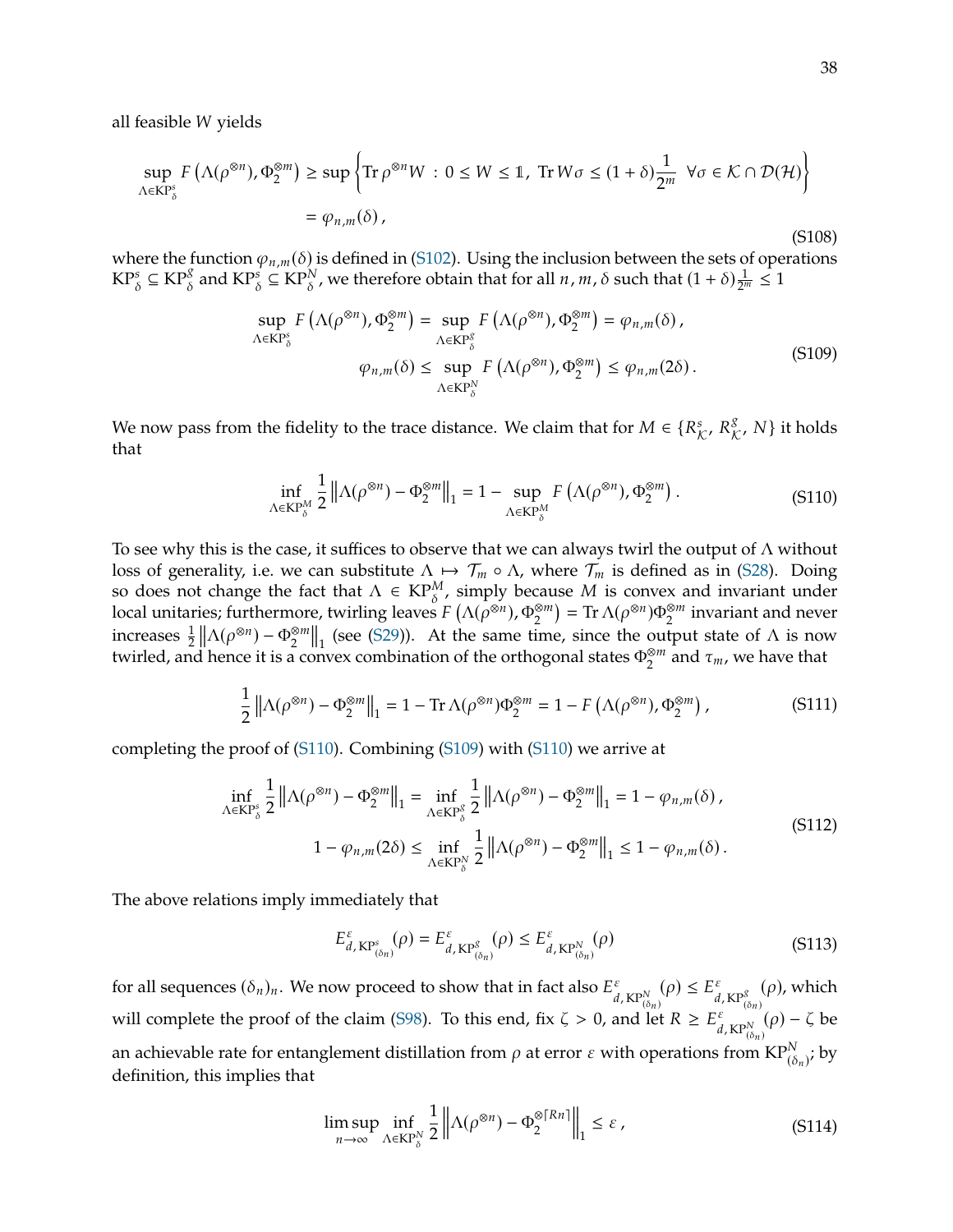$$
\varphi_{n,\lceil (R-\zeta)n\rceil}(\delta_n) \ge \varphi_{n,\lceil Rn\rceil}(2\delta_n) \tag{S115}
$$

for all sufficiently large  $n$ , thus implying that also

$$
\liminf_{n \to \infty} \varphi_{n, \lceil (R - \zeta)n \rceil}(\delta_n) \ge 1 - \varepsilon \,.
$$
\n(S116)

Again by [\(S112\)](#page-37-2), this is equivalent to stating that  $R - \zeta$  is an achievable rate for  $E_d^{\varepsilon}$  $d$ ,  $KP^{\delta}_{(\delta_n)}$  $(\rho)$ . Putting all together, we see that

$$
E_{d, \text{KP}^g_{(\delta_n)}}^{\varepsilon}(\rho) \ge R - \zeta \ge E_{d, \text{KP}^N_{(\delta_n)}}^{\varepsilon}(\rho) - 2\zeta. \tag{S117}
$$

Since  $\zeta > 0$  was arbitrary, we conclude that indeed  $E_d^{\varepsilon}$  $_{d,K\mathbb{P}^g_{(\delta_n)}}^{\varepsilon}(\rho) \geq E_d^{\varepsilon}$  $d$ ,  $KP^N_{(\delta_n)}$  $(\rho)$ , as desired. This establishes [\(S98\)](#page-35-0).

The reasoning for [\(S99\)](#page-35-1) is analogous. If  $\delta_n = 2^{o(n)}$  then  $\frac{1+\delta_n}{2^{[(R-n)/2]}} \leq \frac{1}{2^{[(R-n)/2]}}$  $\frac{1}{2^{[(R-\zeta)n]}}$  for all  $\zeta > 0$  and all sufficiently large  $n$  . Therefore, if R is an achievable rate for  $E_d^{\varepsilon}$  $\frac{\varepsilon}{d}$ , KP $_{( \delta n )}^{\varepsilon}$  ( $\rho$ ) then  $R-\zeta$  must be achievable for  $E_{d,\text{KP}}^{\varepsilon}(\rho)$ ; since  $\zeta > 0$  is arbitrary, this ensures that  $E_{d}^{\varepsilon}$  $\epsilon_{d, KP_{(\delta_n)}^g}^{\varepsilon}(\rho) \leq E_{d, KP}^{\varepsilon}(\rho)$ . The other inequality follows trivially from the inclusion KP  $\subseteq$  KP $^g_\delta$  $\frac{g}{\delta_n}$  for any  $\delta_n$ . This proves also [\(S99\)](#page-35-1).

*Proof of Theorem [S14.](#page-32-1)* For the entanglement cost, it holds that

$$
1 \stackrel{\text{(i)}}{=} E_N^{\tau}(\omega_3) \stackrel{\text{(ii)}}{\leq} E_{c,\text{KP}_{(\delta_n)}^N}^{\epsilon}(\omega_3) \stackrel{\text{(iii)}}{\leq} E_{c,\text{KP}_{(\delta_n)}^S}^{\epsilon}(\omega_3) \stackrel{\text{(iii)}}{\leq} E_{c,\text{KP}}^{\epsilon}(\omega_3) \stackrel{\text{(i)}}{=} 1 \tag{S118}
$$

and so all inequalities must be equalities. Here, we used (i) our results in Theorem [S9,](#page-27-0) (ii) Theorem [S16,](#page-33-0) and (iii) the inclusion  $\mathbf{KP} \subseteq \mathbf{KP}^s_{\delta_n} \subseteq \mathbf{KP}^N_{\delta_n}$  for any  $\delta_n$ .<br>For the distillable entanglement Lemma S17 gives

For the distillable entanglement, Lemma [S17](#page-35-2) gives

$$
E_{d, \text{KP}^{s}_{(\delta_n)}}(\omega_3) = E_{d, \text{KP}^{s}_{(\delta_n)}}(\omega_3) = E_{d, \text{KP}^{N}_{(\delta_n)}}(\omega_3) = E_{d, \text{KP}}(\omega_3) = \log_2 \frac{3}{2},
$$
\n(S119)

where the last inequality was already shown in Theorem [S9.](#page-27-0)

## <span id="page-38-0"></span>**V. FURTHER CONSIDERATIONS**

#### A. Confessions of  $\omega_3$

Here we explain the intuition behind our choice of the state  $\omega_3$  as the counterexample to the reversibility of entanglement manipulation (Theorems [S9](#page-27-0) and [S14\)](#page-32-1). It will rely on the relation between two entanglement monotones that we have encountered in the course of this work the standard robustness  $R^s_{\mathcal{K}}$  and the generalised robustness  $R^s_{\mathcal{K}}$ . Crucially, the work of Brandão<br>and Plenio [19] connected each of these quantities with the operational tasks of entanglement and Plenio [\[19\]](#page-13-11) connected each of these quantities with the operational tasks of entanglement distillation and dilution. In particular, Ref. [\[19\]](#page-13-11) (cf. [\[82\]](#page-15-16)) showed that, when considering only a single copy of a state rather than an asymptotic rate, the entanglement cost under  $K$ -preserving operations is given exactly by the logarithm of  $1 + R^s_{\mathcal{K}}(\rho)$ . This then implies that the asymptotic oxect cost of optanoloment (Eq. (S23)) is given by exact cost of entanglement (Eq. [\(S23\)](#page-20-4)) is given by

$$
E_{c, \text{KP}}^{\text{exact}}(\rho) = \lim_{n \to \infty} \frac{1}{n} \log_2 \left( 1 + R_{\mathcal{K}}^s \left( \rho^{\otimes n} \right) \right). \tag{S120}
$$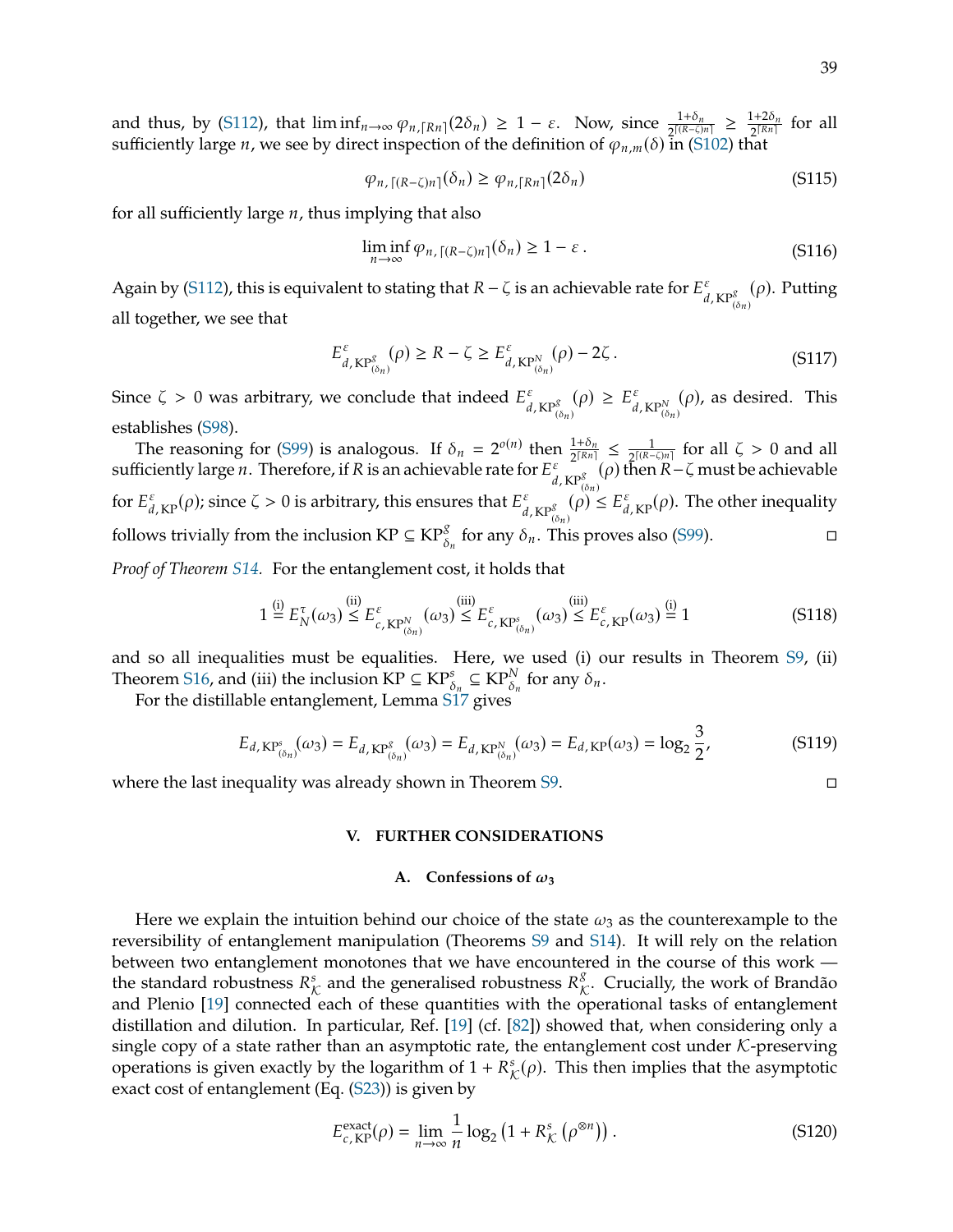The entanglement cost  $E_{c,K}$  also needs to account for an asymptotically vanishing transformation error, and it can thus be expressed by suitably 'smoothing' the robustness over the  $\varepsilon$ -ball around a given state, i.e.

<span id="page-39-1"></span>
$$
E_{c,KP}(\rho) = \lim_{\varepsilon \to 0^+} \lim_{n \to \infty} \frac{1}{n} \inf_{\substack{\rho' \in \mathcal{D}(\mathcal{H}_{AB}^{\otimes n}), \\ \frac{1}{2} ||\rho' - \rho^{\otimes n}||_1 \leq \varepsilon}} \log_2 \left(1 + R_K^s(\rho')\right). \tag{S121}
$$

On the other hand, employing a connection established between the generalised robustness  $R^{\delta}_{\mathcal{K}}$ <br>and the reqularised relative entropy  $F^{\infty}$  is wes shown in [19] that this quantity is directly related and the regularised relative entropy  $E_{r,n}^{\infty}$  $\int_{r,\mathcal{K}'}^{\infty}$  it was shown in [\[19\]](#page-13-11) that this quantity is directly related to the distillable entanglement as

<span id="page-39-2"></span>
$$
E_{d, KP}(\rho) = E_{r, K}^{\infty}(\rho_{AB}) = \lim_{\varepsilon \to 0^{+}} \lim_{n \to \infty} \frac{1}{n} \inf_{\substack{\rho' \in \mathcal{D}(\mathcal{H}_{AB}^{\otimes n}), \\ \frac{1}{2} ||\rho' - \rho^{\otimes n}||_1 \leq \varepsilon}} \log_2 \left(1 + R_{\mathcal{K}}^{\mathcal{S}}(\rho')\right). \tag{S122}
$$

We have already encountered the first identity, reported in [\(S59\)](#page-27-1). These expressions lead to a very curious fact: showing the irreversibility of entanglement manipulation under the class of  $K$ -preserving maps is fully equivalent to exhibiting a gap between the smoothed regularisations of  $R^s_{\mathcal{K}}$  and  $R^s_{\mathcal{K}}$  in [\(S121\)](#page-39-1) and [\(S122\)](#page-39-2).<br>The day ting expressions for the

The daunting expressions for the regularised robustness measures do not immediately make studying reversibility any easier. Let us then start by asking a more basic question: is there a gap between the standard and the generalised entanglement robustness,  $R_S^s$  and  $R_S^s$ ? We stumbled<br>upon the state  $\omega$  procisely when looking for a way to demonstrate such a gap. Indeed, we have upon the state  $\omega_3$  precisely when looking for a way to demonstrate such a gap. Indeed, we have already seen in the course of proving Theorem [S9](#page-27-0) that

$$
R_S^s(\omega_3) = \frac{3}{4}.\tag{S123}
$$

It is also not difficult to show that the decomposition  $\omega_3 + \frac{1}{2}\Phi_3 = \frac{1}{2}$  $\frac{1}{2}P_3$  is optimal for the generalised robustness of this state, giving

$$
R_{\mathcal{S}}^{\mathcal{S}}(\omega_3) = \frac{1}{2}.\tag{S124}
$$

We thus see an explicit gap between the two robustness measures. The direct connections between the other then motivated us to look into  $\omega_3$  as a possible candidate for a state whose cost could  $S_{\mathcal{S}}$  and  $R_{\mathcal{S}}^s$  on one side and, respectively, the entanglement cost and distillable entanglement on<br>so other than metivated us to look into see a possible sandidate for a state whose sest sould be strictly larger than the entanglement that can be distilled from it. This leads directly to the considerations expounded in the main text of the paper and to the main results of this work.

#### <span id="page-39-0"></span>**B. Strong converses and error-rate trade-offs**

According to Definition [S3,](#page-20-1) the theory of entanglement manipulation is considered reversible under some set of operations if the distillable entanglement and the entanglement cost coincide for all states. As we have seen, these latter two quantities are defined in terms of asymptotic transformations in which the allowed error is required to vanish as the number of copies of the state grows. In information theory, classical as well as quantum, one can study also weaker notions of transformation rates, dubbed *strong converse rates*. In this setting, one requires instead that the error, as measured by half of the trace norm distance between the output and the target state, is bounded away from its maximum value of 1. Intuitively, what this means is that attempting to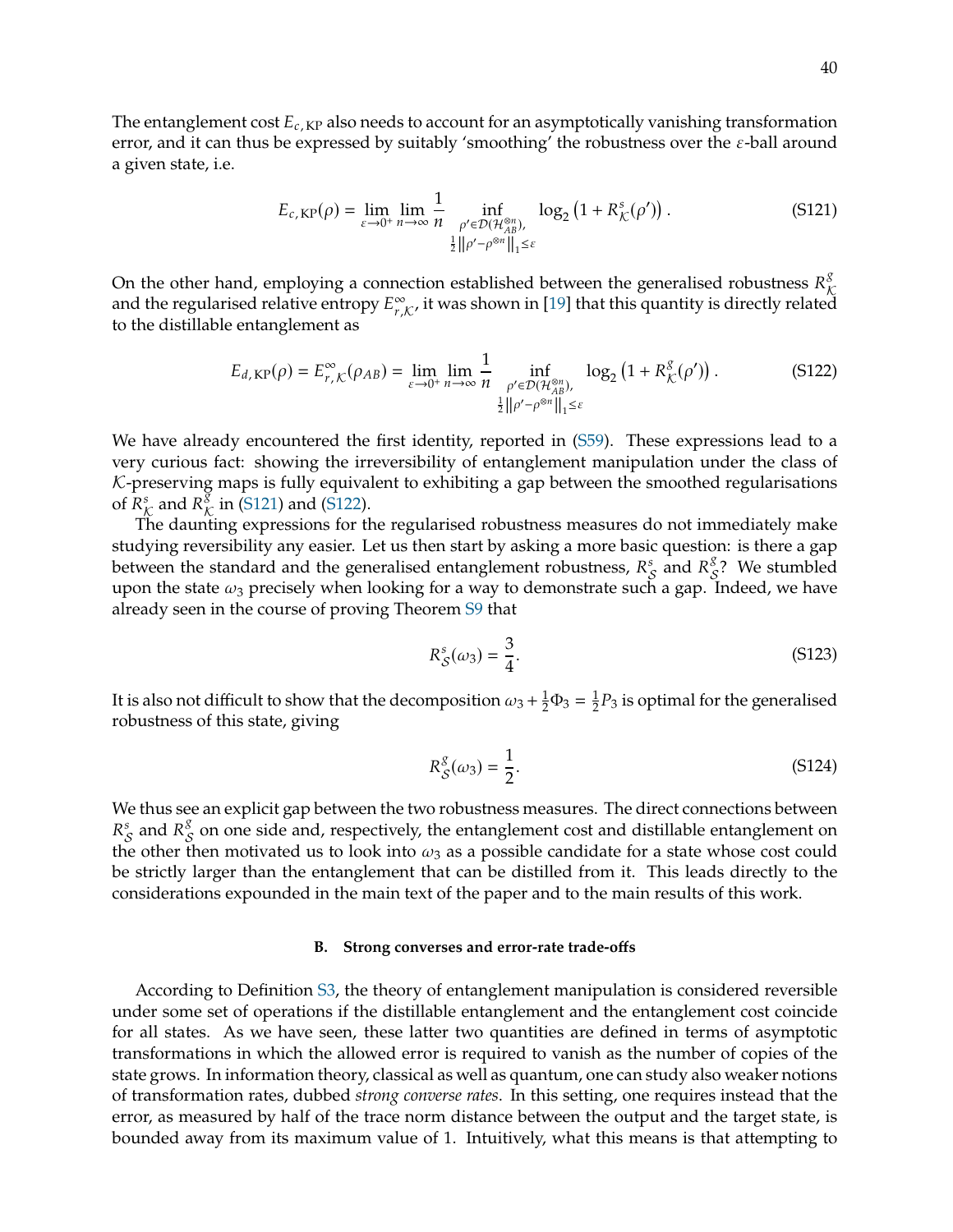distill or dilute entanglement at a rate larger than the strong converse one necessarily incurs an error that grows to 1, making the protocol useless. Formally, we can define the strong converse rates of distillation and dilution, respectively, by

$$
E_{d,\text{KP}}^{\dagger}(\rho_{AB}) \coloneqq \sup_{\varepsilon \in [0,1)} E_{d,\text{KP}}^{\varepsilon}(\rho_{AB}), \qquad E_{c,\text{KP}}^{\dagger}(\rho_{AB}) \coloneqq \inf_{\varepsilon \in [0,1)} E_{c,\text{KP}}^{\varepsilon}(\rho_{AB}). \tag{S125}
$$

From these definitions and from the discussion that inspired them it is clear that  $E_{d,\text{KP}}^{\dagger}(\rho) \geq$  $E_{d, \text{KP}}(\rho)$  and  $E_{c, \text{KP}}^{\dagger}(\rho) \leq E_{c, \text{KP}}(\rho)$  for all states  $\rho$ .<br>We could thus wonder whether there is a r

We could thus wonder whether there is a possibility of achieving a larger distillable entanglement or a lower entanglement cost, perhaps even restoring a (substantially weaker) form of reversibility, by passing to the corresponding strong converse rates. In the case of entanglement distillation from the state  $\omega_3$  defined in [\(S61\)](#page-27-2), such possibility can be ruled out by exploiting a result of Hayashi [\[73,](#page-15-7) Theorem 8.7] (see also [\[19\]](#page-13-11)), who showed that the regularised relative entropy distance from the set of states in  $K$  defined in [\(S57\)](#page-27-7) is also an upper bound on the strong converse distillable entanglement, i.e.  $E_{d,KP}(\rho_{AB}) \leq E_{d,KP}^{\dagger}(\rho_{AB}) \leq E_{r,K}^{\infty}(\rho_{AB})$  (cf. [\(S58\)](#page-27-3)). Our result tonverse distinant entanglement, i.e.  $L_a$ ,  $K_P(\gamma AB) \ge L_d$ ,  $K_P(\gamma AB) \ge L_r$ ,  $K$ <br>in Theorem [S9](#page-27-0) then implies that  $E_{d, KP}(\omega_3) = E_{d, KP}^{\dagger}(\omega_3) = \frac{3}{2}$ . Indeed, co<br>same strong converse bound holds for distillation with operati  $\frac{3}{2}$ . Indeed, coupled with Lemma [S17,](#page-35-2) the same strong converse bound holds for distillation with operations that generate sub-exponential amounts of entanglement.

As for the entanglement cost, we have not yet been able to prove that no improvement can be obtained by considering the corresponding strong converse rate. However, we deem such a possibility quite unlikely, and we present strong evidence against it by showing that any such error would have to be very large, which effectively rules out this approach as a practically viable way of improving entanglement dilution. We leave the complete solution of this problem, which we formalise below, as an open question left for future work.

**Conjecture S18.** For  $K = S$ , PPT, the two-qutrit state  $\omega_3$  defined by [\(S61\)](#page-27-2) satisfies that

$$
\inf_{\varepsilon \in [0,1)} E_{c,\text{KP}}^{\varepsilon}(\omega_3) = E_{c,\text{KP}}^{\dagger}(\omega_3) = 1. \tag{S126}
$$

If the above conjecture is true, then we see that

$$
E_{d,KP}(\omega_3) = E_{d,KP}^{\dagger}(\omega_3) = \log_2 \frac{3}{2} < 1 = E_{c,KP}^{\dagger}(\omega_3) = E_{c,KP}(\omega_3) \,,\tag{S127}
$$

i.e. the gap between distillable entanglement and entanglement cost remains even upon passing to the strong converse exponents.

Theorem [S9](#page-27-0) already guarantees that

<span id="page-40-1"></span>
$$
\inf_{\varepsilon \in [0, \varepsilon_{\text{max}})} E_{c, \text{KP}}^{\varepsilon}(\omega_3) = 1 \tag{S128}
$$

holds for  $\varepsilon_{\text{max}} = 1/2$ . The problem we are faced with now is how to increase the value of  $\varepsilon_{\text{max}}$ in [\(S128\)](#page-40-1). In general, we would like to study more in depth the behaviour of the function  $E_{c,KP}^{\varepsilon}(\omega_3)$  for values of  $\varepsilon$  close to 1. A partial result is as follows: for values of  $\varepsilon$  close to 1. A partial result is as follows:

<span id="page-40-0"></span>**Lemma S19.** *For all*  $\delta \in (0, 1]$ *, it holds that* 

$$
\inf_{\varepsilon \in [0, 1-\delta)} E_{c, \text{NE}}^{\varepsilon}(\omega_3) \ge \inf_{\varepsilon \in [0, 1-\delta)} E_{c, \text{PTTP}}^{\varepsilon}(\omega_3) \ge \begin{cases} 1 & \text{if } 1/3 \le \delta \le 1, \\ \log_2 \frac{3(1-\delta)}{2-3\delta} & \text{if } 0 < \delta < 1/3. \end{cases} \tag{S129}
$$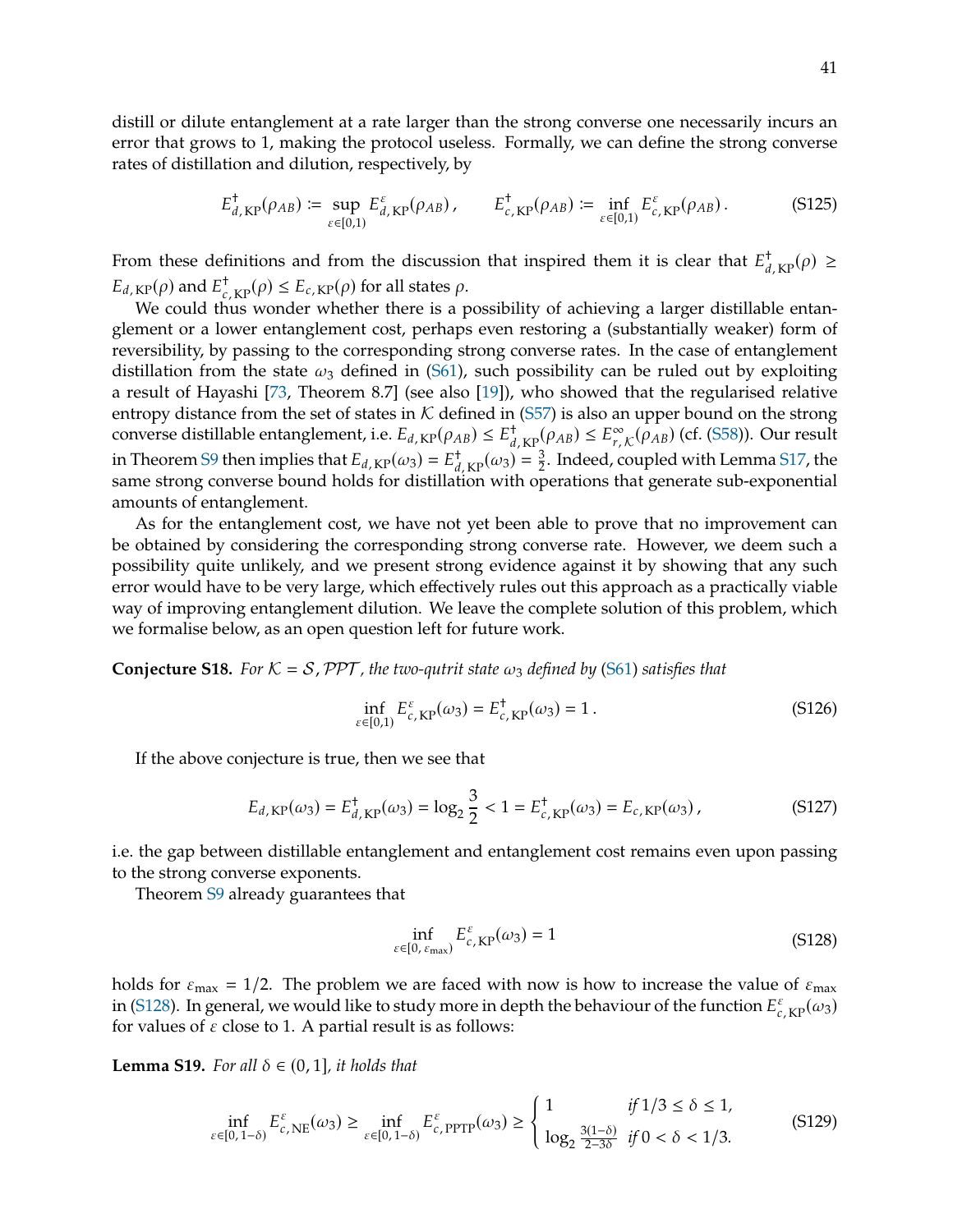Let us discuss the consequences of this result. First, we see that performing entanglement dilution at the rate 1 — which we know is optimal for  $E_{c, NE}$  — must incur an error of at least  $\frac{2}{3}$ <br>asymptotically. This means that we can in fact take  $s = 2/3$  in (\$128), which already improves asymptotically. This means that we can in fact take  $\varepsilon_{\text{max}} = 2/3$  in [\(S128\)](#page-40-1), which already improves upon the error  $\varepsilon_{\text{max}} = 1/2$  that we obtained in Theorem [S9.](#page-27-0) Furthermore, attempting to perform dilution of  $\omega_3$  at a rate below 1 must yield an even larger error; the smaller the rate, the greater the error. One commonly refers to such behaviour as an *error-rate trade-off*.

*Proof of Lemma [S19.](#page-40-0)* Let  $R$  be an achievable rate for the entanglement cost of  $\omega_3$  at error threshold  $\varepsilon < 1 - \delta$ . That is, let there exist a sequence of non-entangling operations  $\Lambda_n \in \text{NE}_{A_0^{\lfloor Rn \rfloor} B_0^{\lfloor Rn \rfloor} \to A^n B^n}$ with  $A_0$ ,  $B_0$  being single-qubit systems, such that

<span id="page-41-2"></span>
$$
\Omega_n \coloneqq \Lambda_n \left( \Phi_2^{\otimes \lfloor Rn \rfloor} \right), \qquad \varepsilon_n \coloneqq \frac{1}{2} \left\| \Omega_n - \omega_3^{\otimes n} \right\|_1, \qquad \limsup_{n \to \infty} \varepsilon_n < 1 - \delta. \tag{S130}
$$

For  $K = S$ , PPT, we have that

<span id="page-41-0"></span>
$$
2^{\lfloor Rn \rfloor} \stackrel{\text{(i)}}{\geq} 1 + R_{\mathcal{K}}^{s} (\Omega_{n})
$$
\n
$$
\stackrel{\text{(ii)}}{=} 1 + \sup_{\Omega'} R_{\mathcal{K}}^{\tau} (\Omega_{n} | \Omega')
$$
\n
$$
\stackrel{\text{(iii)}}{\geq} \frac{1}{2} \sup_{\Omega'} \{ N_{\tau} (\Omega_{n} | \Omega') + 1 \}
$$
\n
$$
\geq \frac{1}{2} N_{\tau} (\Omega_{n} | \omega_{3}^{\otimes n}).
$$
\n(S131)

Here, the inequality in (i) is just a rephrasing of that in step (ii) of [\(S51\)](#page-25-1). In the subsequent lines of [\(S131\)](#page-41-0), the identity in (ii) and the inequality in (iii) follow from Proposition [S5,](#page-21-3) items (a) and (d), respectively.

To continue our argument, we need to lower bound  $N_{\tau} (\Omega_n | \omega_3^{\otimes n})$ , as usual. While in the case of vanishing error the operator  $X_3$  defined by [\(S65\)](#page-28-3) was the right ansatz for the optimisation [\(S32\)](#page-21-2) defining the tempered negativity, this time we will make a more sophisticated choice. Using the notation defined in [\(S60\)](#page-27-5), set

$$
X_3(\delta) := \begin{cases} 2P_3 - 3\Phi_3 & \text{if } 1/3 \le \delta \le 1, \\ \frac{3}{2-3\delta} \left( (1-\delta)P_3 - \Phi_3 \right) & \text{if } 0 < \delta < 1/3. \end{cases}
$$
(S132)

We now verify that (a)  $||X_3(\delta)||_{\infty} = 1$  and (b)  $||X_3(\delta)||_{\infty} = \text{Tr } X_3(\delta)\omega_3$ . Thanks to [\(S68\)](#page-28-0)–[\(S69\)](#page-28-1), we can limit ourselves to the case where  $0 < \delta < 1/3$ . As for (a), we have that can limit ourselves to the case where  $0 < \delta < 1/3$ . As for (a), we have that

$$
||X_3(\delta)^{\Gamma}||_{\infty} = \frac{3}{2 - 3\delta} ||(1 - \delta)P_3 - \frac{1}{3}F_3||_{\infty} = \frac{3}{2 - 3\delta} \max\left\{\frac{2}{3} - \delta, \frac{1}{3}\right\} = 1,
$$
 (S133)

where  $F_3 = \sum_{j,k=1}^3 |jk\rangle\langle kj|$  is as usual the flip operator, and the second equality is elementary hocaves  $P_3$  and  $F_4$  commute Concerning (b) it suffices to observe that because  $P_3$  and  $F_3$  commute. Concerning (b), it suffices to observe that

<span id="page-41-1"></span>
$$
||X_3(\delta)||_{\infty} = \frac{3}{2 - 3\delta} \max \{\delta, 1 - \delta\} = \frac{3(1 - \delta)}{2 - 3\delta} = \text{Tr } X_3(\delta)\omega_3,
$$
 (S134)

where again the computation of the operator norm is elementary because  $P_3$  and  $\Phi_3$  commute. From the above claims (a) and (b), we deduce immediately that also (a')  $\left\| (X_3(\delta)^{\otimes n})^{\Gamma} \right\|_{\infty} = 1$  and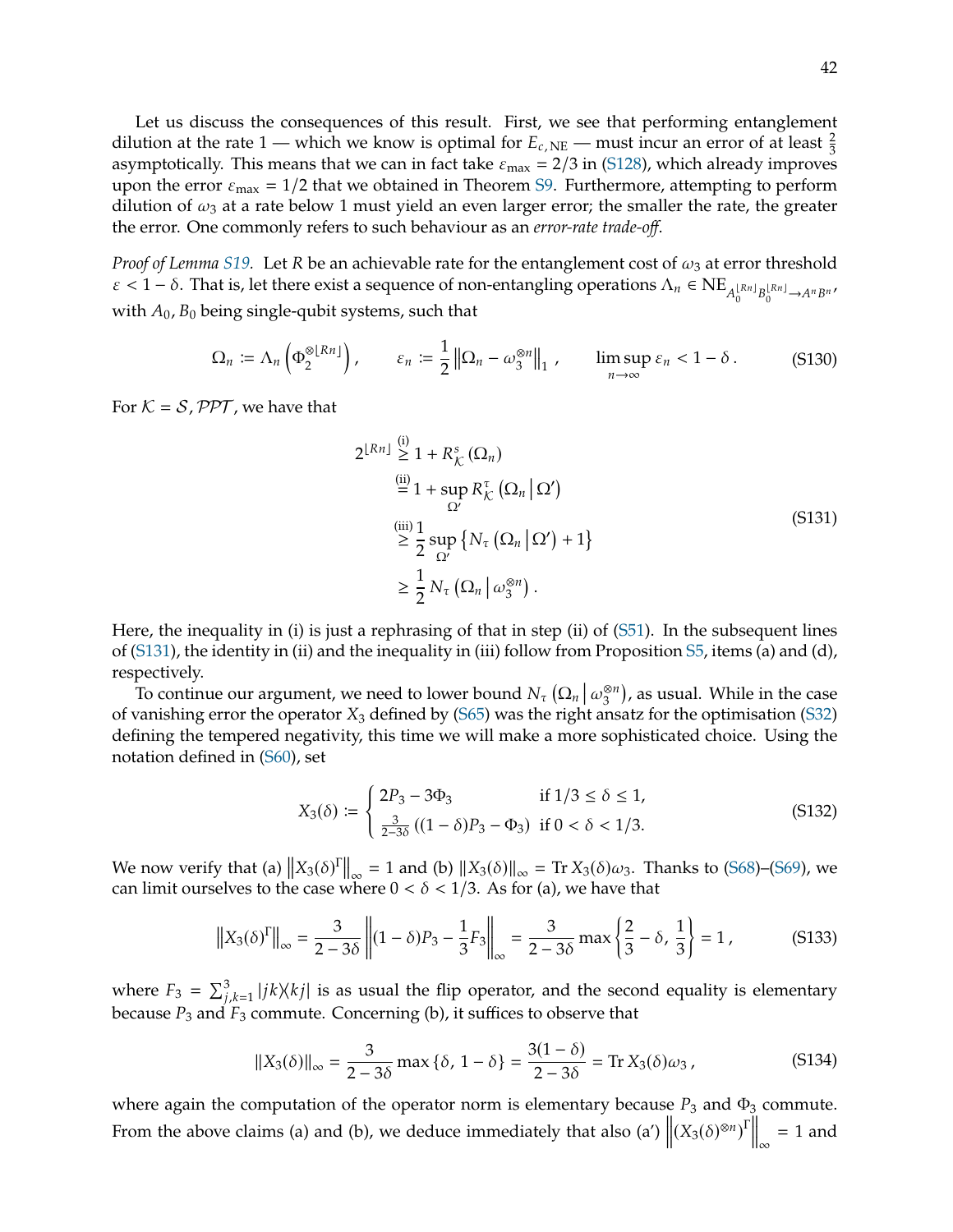$(b') \|X_3(\delta)^{\otimes n}\|_{\infty} = \text{Tr}\left[X_3(\delta)^{\otimes n} \omega_3^{\otimes n}\right]$ . This in turn ensures that  $X_3(\delta)^{\otimes n}$  is a feasible ansatz for the optimisation that defines  $N_{\tau} (\Omega_n | \omega_3^{\otimes n})$  (cf. [\(S32\)](#page-21-2)). Hence,

<span id="page-42-0"></span>
$$
N_{\tau}\left(\Omega_n \middle| \omega_3^{\otimes n}\right) \ge \text{Tr}\left[X_3(\delta)^{\otimes n}\Omega_n\right].\tag{S135}
$$

To further lower bound the right-hand side, we need to have a closer look at the spectral structure of  $X_3(\delta)^{\otimes n}$ . Let us distinguish the two cases  $0 < \delta < 1/3$  and  $1/3 \le \delta \le 1$ . In the former case, according to [\(S134\)](#page-41-1) the largest eigenvalue of this operator,  $\frac{3^n(1-\delta)^n}{(2-3\delta)^n}$ , corresponds to the eigenspace with projector  $(P_3 - \Phi_3)^{\otimes n}$ . The smallest eigenvalue, instead, is easily seen to be  $-\frac{3^n(1-\delta)^{n-1}\delta}{(2-3\delta)^n}$  $\frac{(1-\sigma)}{(2-3\delta)^n}$ . We deduce that

<span id="page-42-1"></span>
$$
X_3(\delta)^{\otimes n} \ge \frac{3^n (1 - \delta)^n}{(2 - 3\delta)^n} (P_3 - \Phi_3)^{\otimes n} - \frac{3^n (1 - \delta)^{n - 1} \delta}{(2 - 3\delta)^n} \left(1 - (P_3 - \Phi_3)^{\otimes n}\right)
$$
  
= 
$$
\frac{3^n (1 - \delta)^{n - 1}}{(2 - 3\delta)^n} \left( (P_3 - \Phi_3)^{\otimes n} - \delta 1\right).
$$
 (S136)

The above operator inequality is valid for  $0 < \delta < 1/3$ . When  $1/3 \le \delta \le 1$ , instead, an analogous reasoning yields more simply

$$
X_3(\delta)^{\otimes n} \ge 2^n (P_3 - \Phi_3)^{\otimes n} - 2^{n-1} \left( 1 - (P_3 - \Phi_3)^{\otimes n} \right) = 2^{n-1} \left( 3(P_3 - \Phi_3)^{\otimes n} - 1 \right). \tag{S137}
$$

Before completing the proof, let us observe that by virtue of [\(S130\)](#page-41-2) we have

<span id="page-42-2"></span>
$$
\operatorname{Tr}\left[ (P_3 - \Phi_3)^{\otimes n} \Omega_n \right] = 1 + \operatorname{Tr}\left[ (P_3 - \Phi_3)^{\otimes n} \left( \Omega_n - \omega_3^{\otimes n} \right) \right] \ge 1 - \varepsilon_n \,. \tag{S138}
$$

Continuing from [\(S135\)](#page-42-0), when  $0 < \delta < 1/3$  we infer

$$
N_{\tau} \left( \Omega_n \left| \omega_3^{\otimes n} \right) \right) \ge \frac{3^n (1 - \delta)^{n-1}}{(2 - 3\delta)^n} \operatorname{Tr} \left[ \left( (P_3 - \Phi_3)^{\otimes n} - \delta \mathbb{1} \right) \Omega_n \right]
$$
  

$$
\ge \frac{(v)}{(2 - 3\delta)^n} (1 - \delta - \varepsilon_n)
$$
  

$$
= \left( \frac{3(1 - \delta)}{2 - 3\delta} \right)^n \left( 1 - \frac{\varepsilon_n}{1 - \delta} \right).
$$
 (S139)

Here, the inequality in (iv) is obtained by plugging [\(S136\)](#page-42-1) into [\(S135\)](#page-42-0), while that in (v) comes from [\(S138\)](#page-42-2). Remembering [\(S131\)](#page-41-0), we obtain that

$$
2^{\lfloor Rn \rfloor} \ge \frac{1}{2} \left( \frac{3(1-\delta)}{2-3\delta} \right)^n \left( 1 - \frac{\varepsilon_n}{1-\delta} \right). \tag{S140}
$$

Computing the logarithm of both sides, dividing by *n*, and using [\(S130\)](#page-41-2) to take the limit for  $n \to \infty$ yields  $R \ge \log_2 \frac{3(1-\delta)}{2-3\delta}$  $\frac{3(1-\delta)}{2-3\delta}$ . The reasoning for the case where  $1/3 \leq \delta \leq 1$  is entirely analogous, leading to  $R \ge 1$ . Since the rate R was completely arbitrary, the proof is complete.

# **C. Implications for coherence theory**

The resource theory of quantum coherence [\[83,](#page-15-17) [84\]](#page-15-18) is concerned with the study of the operational manipulation of the resource represented by superposition in a fixed basis  $\{|i\rangle\}_i$  of a Hilbert space — very much analogously to the way that entanglement has been studied in this work. Indeed, one can define the asymptotic quantities such as coherence cost  $C_c$  and distillable coherence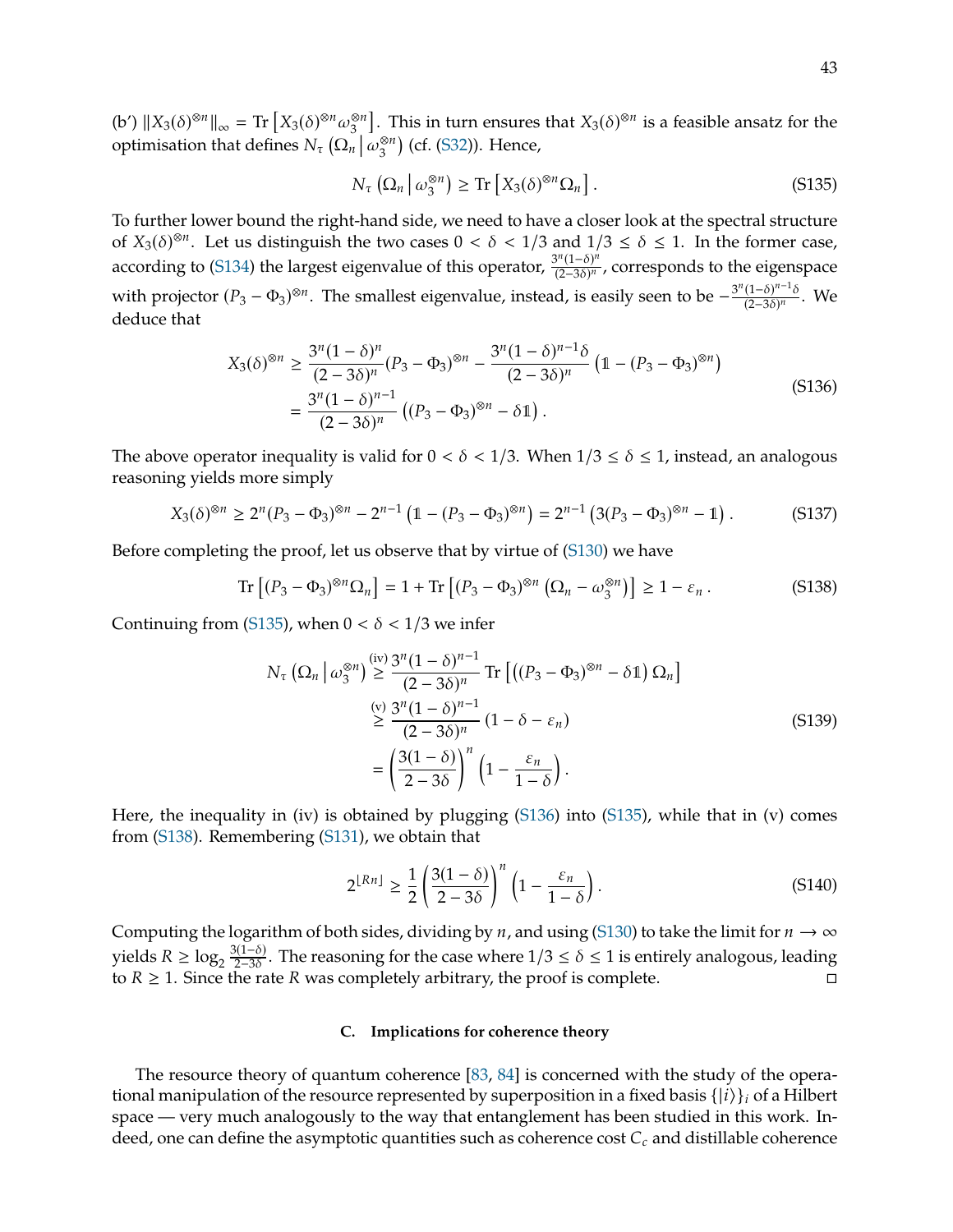$C_d$  in a manner completely equivalent to the entanglement-based definitions of our work [\[85\]](#page-15-19). It is, in particular, known that the manipulation of coherence is asymptotically reversible under the class of maximally incoherent operations (MIO) [\[34,](#page-14-0) [85\]](#page-15-19), which are the coherence theory equivalent of non-entangling transformations: they map any incoherent (diagonal) state into another incoherent state. For such maps, it then holds that  $C_{d,\text{MIO}}(\omega) = C_{c,\text{MIO}}(\omega)$  for any state.

A strong parallel between the theories of coherence and entanglement was noticed when the latter is restricted to the so-called maximally correlated states [\[85\]](#page-15-19), of the form

$$
\rho = \sum_{i,j} \rho_{ij} |ii\rangle\langle jj| \tag{S141}
$$

for some bases of  $H_A$  and  $H_B$  and coefficients  $\rho_{ij}$ . Such states are separable if and only if they are diagonal in the given basis, and their operational properties — including the values of entanglement cost and distillable entanglement under LOCC — exactly match the values of coherence cost and distillable coherence of the corresponding single-party state

$$
\widetilde{\rho} = \sum_{i,j} \rho_{ij} |i\rangle\langle j| \tag{S142}
$$

when coherence manipulation is considered under the class of incoherent operations (IO) [\[83,](#page-15-17) [85\]](#page-15-19).

Our result, however, shows a major difference between the theories of entanglement for maximally correlated states and quantum coherence, and breaks the quantitative equivalence when the transformations under non-entangling operations NE and maximally incoherent operations MIO are considered. Crucially, our counterexample  $\omega_3$  is a maximally correlated state. This implies that

$$
E_{c,\text{NE}}(\omega_3) > E_{d,\text{NE}}(\omega_3) = C_{d,\text{MIO}}(\tilde{\omega}_3) = C_{c,\text{MIO}}(\tilde{\omega}_3),
$$
\n(S143)

where the first equality is due to the fact that both  $E_{d,NE}(\rho)$  and  $C_{d,MO}(\tilde{\rho})$  are given by the relative entropy of coherence of  $\tilde{\rho}$  [\[34,](#page-14-0) [45,](#page-14-9) [85\]](#page-15-19) for any maximally correlated state. Intuitively, any MIO transformation can be seen to give rise to a transformation which is non-entangling, but only when restricted to the maximally correlated subspace; our result shows that such maps cannot always be extended to a transformation which is non-entangling for any input state, and so NE operations are weaker at manipulating maximally correlated states than MIO operations are at manipulating their corresponding single-party systems.

## **D. More open questions**

Our results motivate a number of extensions and follow-up results that would strengthen the understanding of general entanglement manipulation. We have already remarked several of them throughout this Supplementary Information; let us collect them here and discuss other open questions.

First, although our bound  $E_{c,NE}(\rho) \geq E_{\tau}(\rho)$  is good enough to establish the irreversibility of entanglement manipulation, one could ask whether a tighter computable bound can be obtained. For instance, does the regularised quantity  $L^{\tau}(\rho)$  in Theorem [S7](#page-24-3) admit a single-letter expression?<br>Even more ambitiously, one could ask whether an exact expression for the entanglement cost  $F_{\tau}$ Even more ambitiously, one could ask whether an exact expression for the entanglement cost  $E_{c,NE}$ itself can be established. Such questions are interesting not only from an axiomatic perspective, but also because any such result would provide improved bounds on  $E_{c,\text{LOCC}}$ .

Additionally, as mentioned in Supplementary Note  $III$ , several quantum states which have previously been used as examples of irreversibility under smaller sets of operations are actually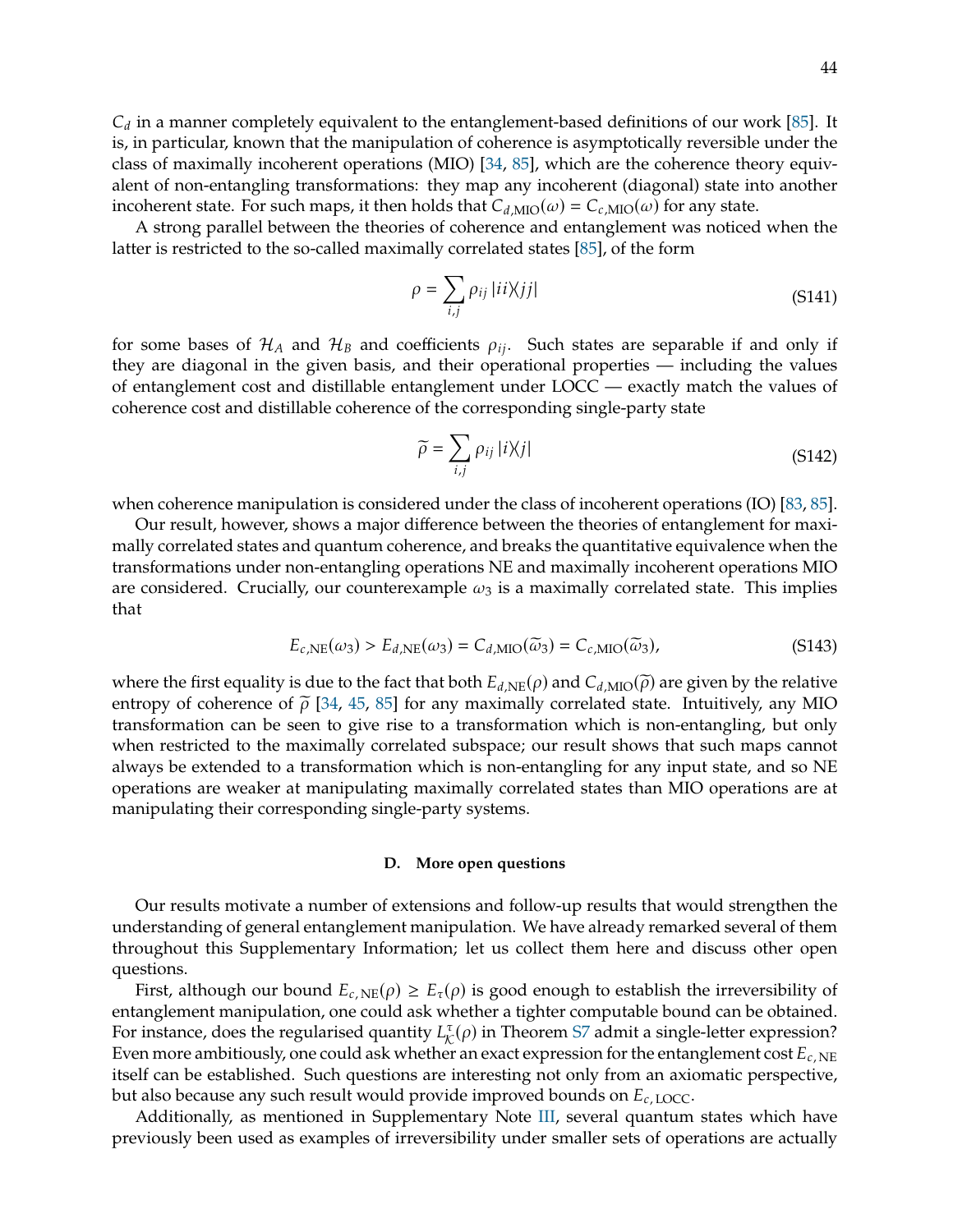reversible under NE and PPTP. An understanding of what exactly makes a state such as  $\omega_3$ irreversibile under *all* non-entangling transformations, and — more generally — a complete characterization of all irreversible states could help shed light on the stronger type of irreversibility that we have revealed in this work.

Another result uncovered in Supplementary Note [IV](#page-30-0) of our work is that, although Brandão and Plenio's framework [\[18,](#page-13-10) [19\]](#page-13-11) tells us that entanglement can be reversibily manipulated while generating only small (asymptotically vanishing) amounts of the generalised robustness  $R^s_{\mathcal{S}}$ , re-<br>quiring that the standard rebustness  $R^s$  also be small completely broaks reversibility. It would be quiring that the standard robustness  $R_S^s$  also be small completely breaks reversibility. It would be<br>your interesting to understand exactly why such a 'nhase transition' in the task of ontangloment very interesting to understand exactly why such a 'phase transition' in the task of entanglement dilution occurs, and whether one can get more insight into our and Brandão and Plenio's results with other choices of monotones.

Also, the phenomenon of catalysis [\[86\]](#page-15-20) is a remarkable feature that can significantly enhance feasible entanglement transformations: the fact that a transformation  $\rho \to \omega$  is impossible does not necessarily mean that  $\rho \otimes \tau \to \omega \otimes \tau$  cannot be accomplished with the same set of allowed processes. One could then ask about transformation rates where, instead of requiring that  $\Lambda(\rho^{\otimes n}) \to \omega^{\otimes m}$ , one asks that  $\Lambda(\rho^{\otimes n} \otimes \tau) \to \omega^{\otimes m} \otimes \tau$  for some state  $\tau$ , and define the distillable entanglement  $E_d$  and entanglement cost  $E_c$  correspondingly. Additionally, the operations NE and PPTP are rather curious in that they are not closed under tensor product, in the sense that  $\Lambda, \Lambda' \in NE$ does not mean that  $\Lambda \otimes \Lambda' \in NE$  when acting on a larger system. Such properties leave open the possibility of significantly different behaviour when catalysis is employed, something that was already remarked in [\[18,](#page-13-10) [19\]](#page-13-11).

Finally, a fundamentally important question is: what is it about entanglement that makes it irreversible? As discussed in the main text, several examples of quantum resource theories have been shown to be reversible when all resource non-generating operations (counterparts to nonentangling or PPT-preserving maps) are allowed [\[20\]](#page-13-12). Although there is no a priori reason to expect reversibility to be a generic property of quantum resources, one can note that the results of Brandão and Plenio have been adapted to more general convex resource theories [\[87\]](#page-15-21), showing that reversibility can always be guaranteed when *asymptotically* resource non-generating transformations are allowed and the generated resource is quantified with a generalized robustness–type measure. Our question then reduces to: in what types of resources can we enforce strict resource non-generation and still maintain reversibility? Is entanglement truly unique in its general irreversibility?

#### <span id="page-44-0"></span>**VI. SUBTLETIES RELATED TO INFINITE DIMENSION**

Throughout this section we will elaborate on some issues that arise specifically in dealing with infinite-dimensional spaces.

#### **A. On the definition of partial transpose**

The definition of the partial transposition [\[38\]](#page-14-4) requires some further care when one deals with infinite-dimensional spaces, the main reason being that this operation does not preserve the space of trace class operators. We first define it on the dense subspace  $\mathcal{T}(\mathcal{H}_A) \otimes \mathcal{T}(\mathcal{H}_B) \subseteq \mathcal{T}(\mathcal{H}_{AB})$  of finite linear combinations of simple tensors by the expression  $\Gamma(X_A \otimes Y_B) = (X_A \otimes Y_B)^{\Gamma} := X_A \otimes Y_B^{\top}$ , already encountered in [\(S8\)](#page-17-4), extended by linearity.

Now, one observes that the linear map  $\Gamma : \mathcal{T}(\mathcal{H}_A) \otimes \mathcal{T}(\mathcal{H}_B) \to \mathcal{B}(\mathcal{H}_{AB})$  we just constructed has